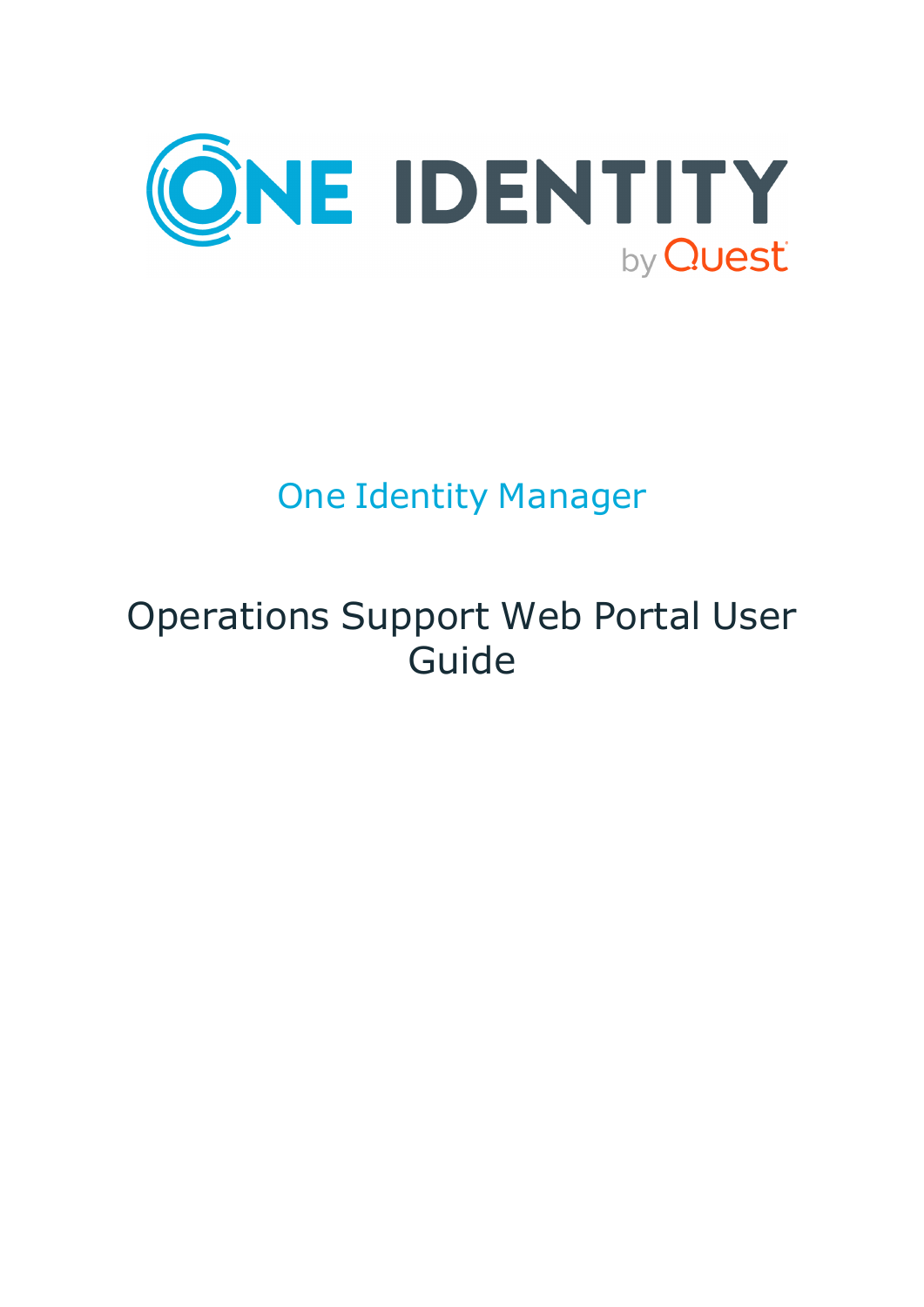#### **Copyright 2022 One Identity LLC.**

#### **ALL RIGHTS RESERVED.**

This guide contains proprietary information protected by copyright. The software described in this guide is furnished under a software license or nondisclosure agreement. This software may be used or copied only in accordance with the terms of the applicable agreement. No part of this guide may be reproduced or transmitted in any form or by any means, electronic or mechanical, including photocopying and recording for any purpose other than the purchaser's personal use without the written permission of One Identity LLC .

The information in this document is provided in connection with One Identity products. No license, express or implied, by estoppel or otherwise, to any intellectual property right is granted by this document or in connection with the sale of One Identity LLC products. EXCEPT AS SET FORTH IN THE TERMS AND CONDITIONS AS SPECIFIED IN THE LICENSE AGREEMENT FOR THIS PRODUCT, ONE IDENTITY ASSUMES NO LIABILITY WHATSOEVER AND DISCLAIMS ANY EXPRESS, IMPLIED OR STATUTORY WARRANTY RELATING TO ITS PRODUCTS INCLUDING, BUT NOT LIMITED TO, THE IMPLIED WARRANTY OF MERCHANTABILITY, FITNESS FOR A PARTICULAR PURPOSE, OR NON-INFRINGEMENT. IN NO EVENT SHALL ONE IDENTITY BE LIABLE FOR ANY DIRECT, INDIRECT, CONSEQUENTIAL, PUNITIVE, SPECIAL OR INCIDENTAL DAMAGES (INCLUDING, WITHOUT LIMITATION, DAMAGES FOR LOSS OF PROFITS, BUSINESS INTERRUPTION OR LOSS OF INFORMATION) ARISING OUT OF THE USE OR INABILITY TO USE THIS DOCUMENT, EVEN IF ONE IDENTITY HAS BEEN ADVISED OF THE POSSIBILITY OF SUCH DAMAGES. One Identity makes no representations or warranties with respect to the accuracy or completeness of the contents of this document and reserves the right to make changes to specifications and product descriptions at any time without notice. One Identity does not make any commitment to update the information contained in this document.

If you have any questions regarding your potential use of this material, contact:

One Identity LLC. Attn: LEGAL Dept 4 Polaris Way Aliso Viejo, CA 92656

Refer to our Web site ([http://www.OneIdentity.com](http://www.oneidentity.com/)) for regional and international office information.

#### **Patents**

One Identity is proud of our advanced technology. Patents and pending patents may apply to this product. For the most current information about applicable patents for this product, please visit our website at [http://www.OneIdentity.com/legal/patents.aspx](http://www.oneidentity.com/legal/patents.aspx).

#### **Trademarks**

One Identity and the One Identity logo are trademarks and registered trademarks of One Identity LLC. in the U.S.A. and other countries. For a complete list of One Identity trademarks, please visit our website at [www.OneIdentity.com/legal](http://www.oneidentity.com/legal). All other trademarks are the property of their respective owners.

#### **Legend**

**WARNING: A WARNING icon highlights a potential risk of bodily injury or property damage, for which industry-standard safety precautions are advised. This icon is often associated with electrical hazards related to hardware.**

**CAUTION: A CAUTION icon indicates potential damage to hardware or loss of data if** A **instructions are not followed.**

One Identity Manager Operations Support Web Portal User Guide Updated - 27 April 2022, 01:19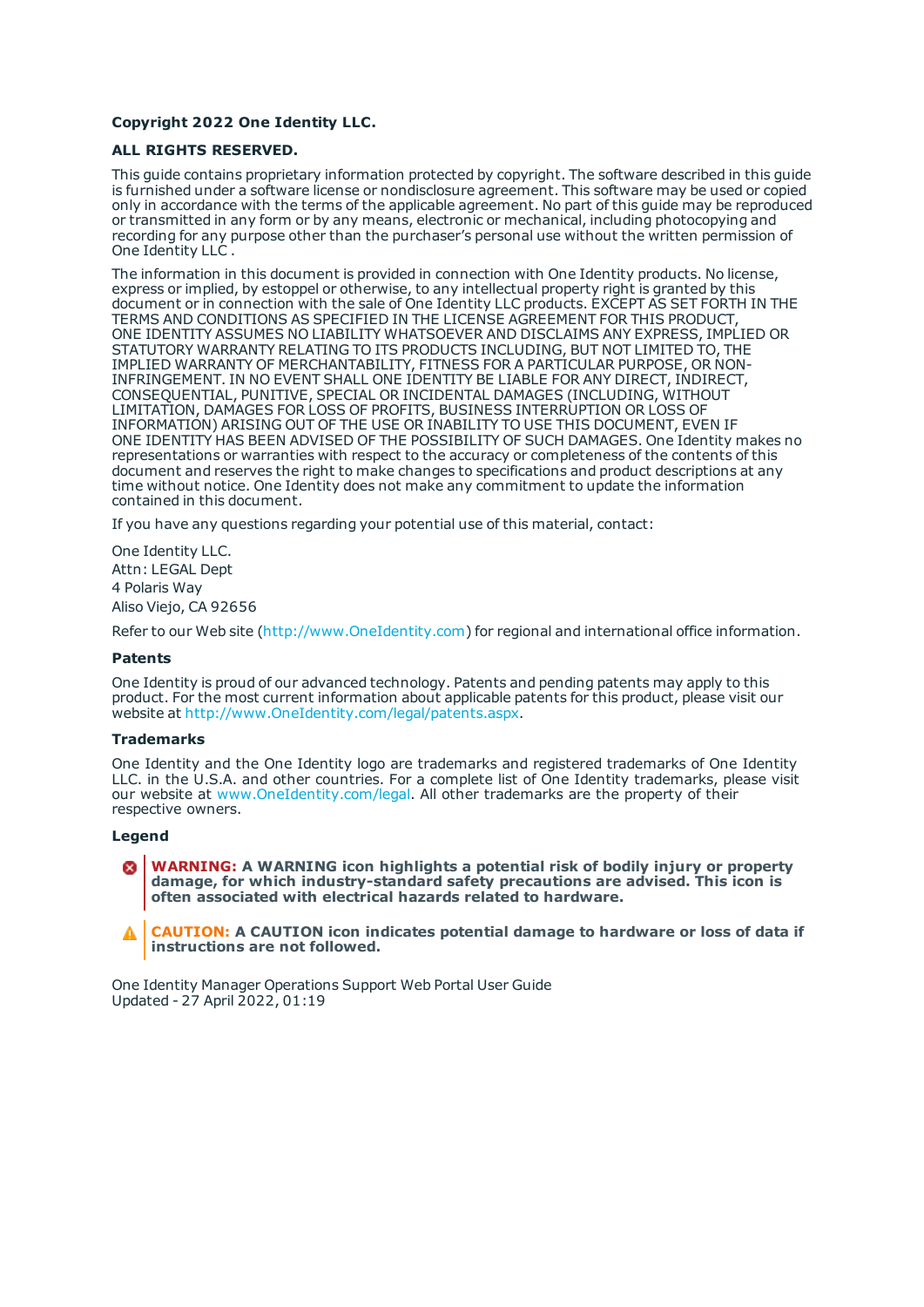## **Contents**

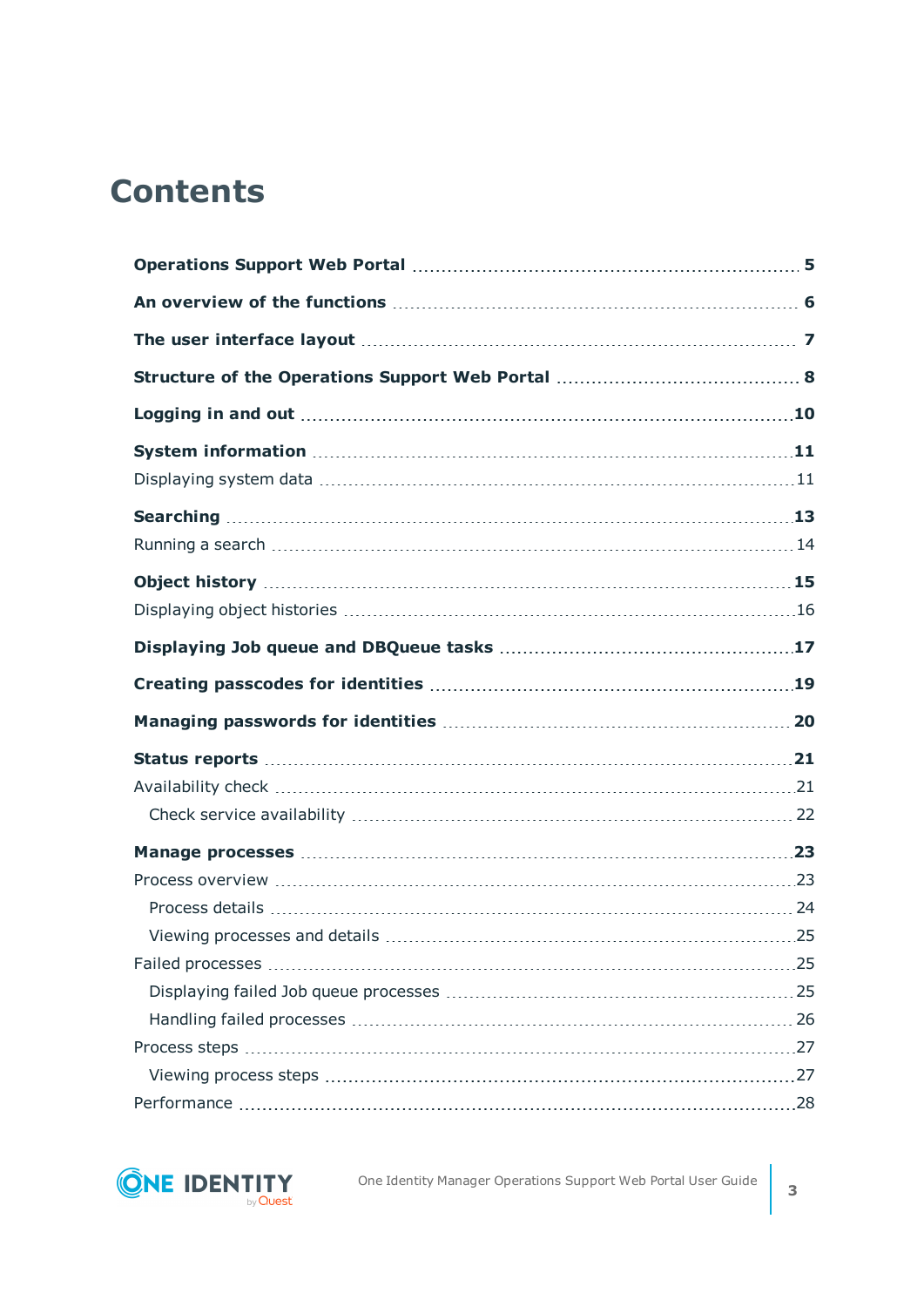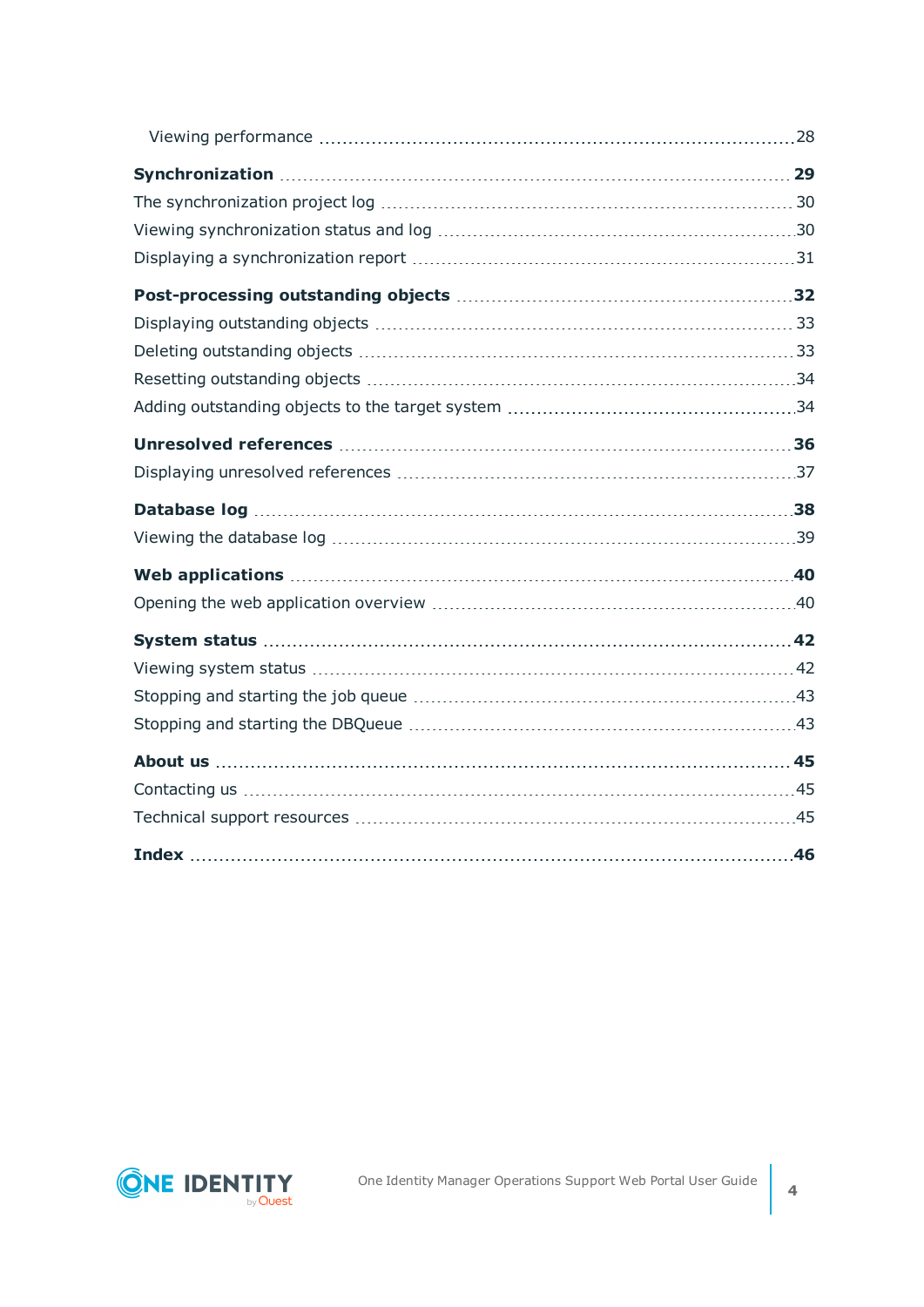# <span id="page-4-0"></span>**Operations Support Web Portal**

The Operations Support Web Portal helps you to manage and use your web applications. For more information, see the An [overview](#page-5-0) of the functions on page 6.

Employees that use the Operations Support Web Portal, must be assigned the **Base roles** | **Operations support** application role.

Members of this application role:

- Monitor handling of Job queue processes.
- Monitor handling of the DBQueue.
- Create passcodes to enable staff to log in to the Password Reset Portal.

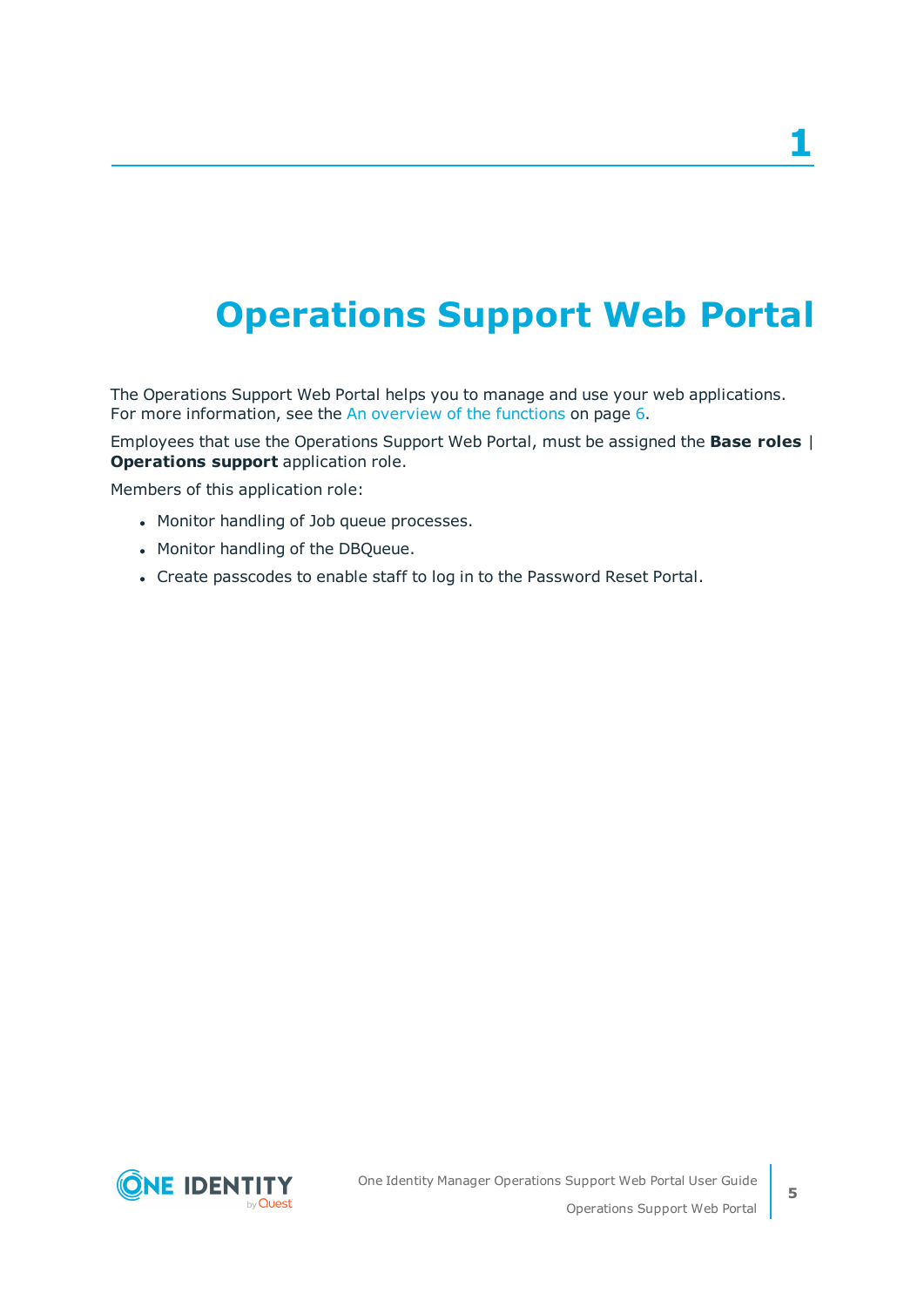# **An overview of the functions**

<span id="page-5-0"></span>This section gives you an overview of the different functions available in the Operations Support Web Portal.

With the Operations Support Web Portal, you can:

- Identify problems in your system (view and [handle](#page-25-0) failed processes)
- [Manage](#page-22-0) processes
- [View](#page-28-0) the synchronization status of target systems
- [Check](#page-20-1) the status of services
- **.** [Gain](#page-39-0) an overview of web applications
- Manage the Job queue [\(start](#page-42-0) and stop)
- Manage the DBQueue [\(start](#page-42-1) and stop)
- [View](#page-14-0) an object's change history
- <sup>l</sup> [Create](#page-18-0) passcodes to enable identities to log in to the Password Reset Portal
- . [Manage](#page-19-0) passwords for identities
- [View](#page-37-0) the database log
- [View](#page-35-0) unresolved object references
- [View](#page-10-0) current (and recommended) system values for analyzing and troubleshooting.

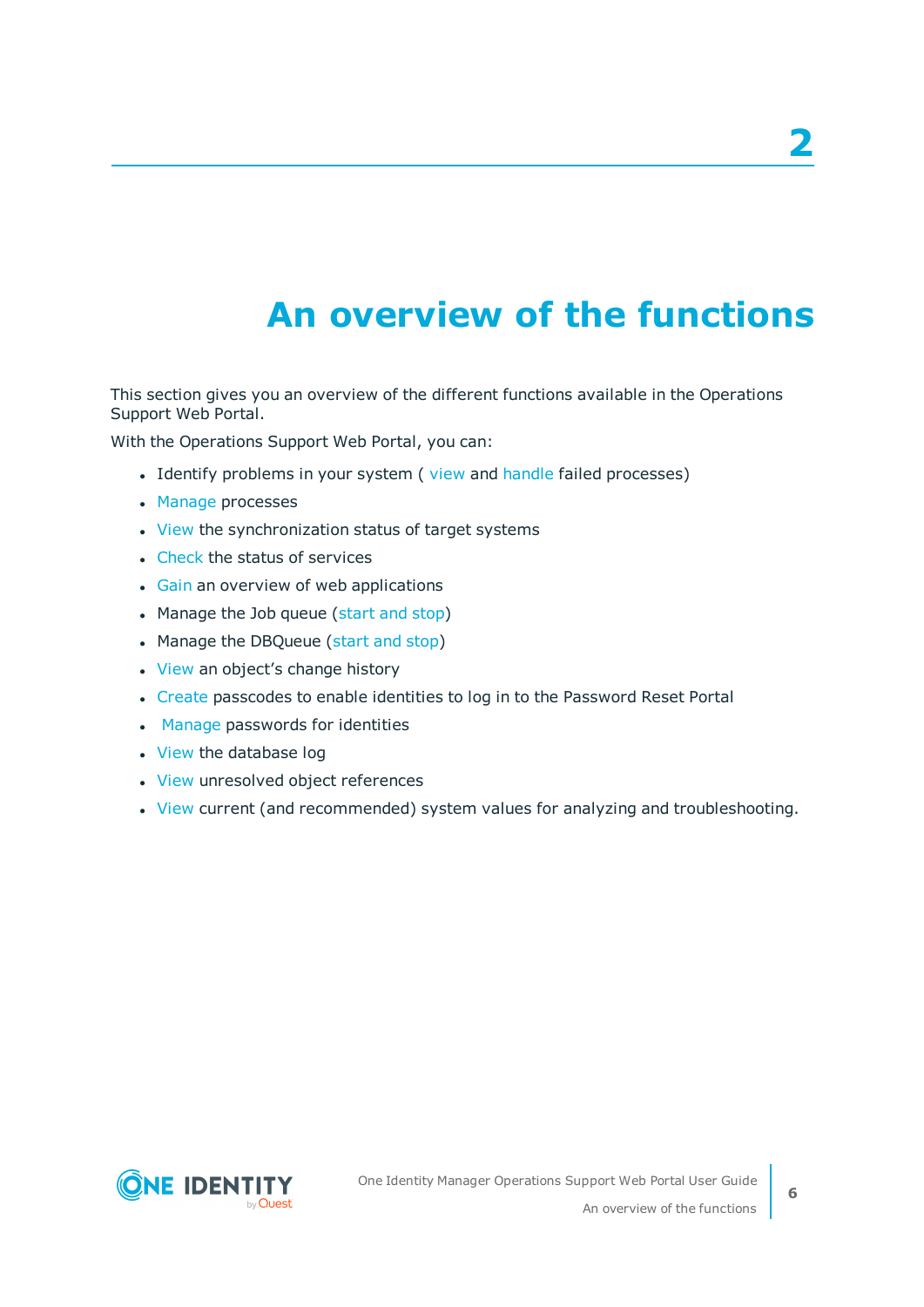# **The user interface layout**

<span id="page-6-0"></span>The user interface of the Operations Support Web Portal is divided into several sections:

#### **Top - header**

The header shows the current user, the (**Log off**) button, and the (**Info**) button.

#### **Top – menu bar**

Using the menu bar, you can navigate within the Operations Support Web Portal to:

- Open the home page
- Monitor and [manage](#page-22-0) processes
- [Display](#page-37-0) the database log
- [Display](#page-35-0) unresolved object references
- [Display](#page-39-0) all web applications
- [Get](#page-41-1) an overview of the system status, restart and stop the Job [queue](#page-42-0) and the **[DBQueue](#page-42-1)**
- [Display](#page-10-0) general and important system information

#### **Work area**

The work area changes depending on the menu you opened from the menu bar.

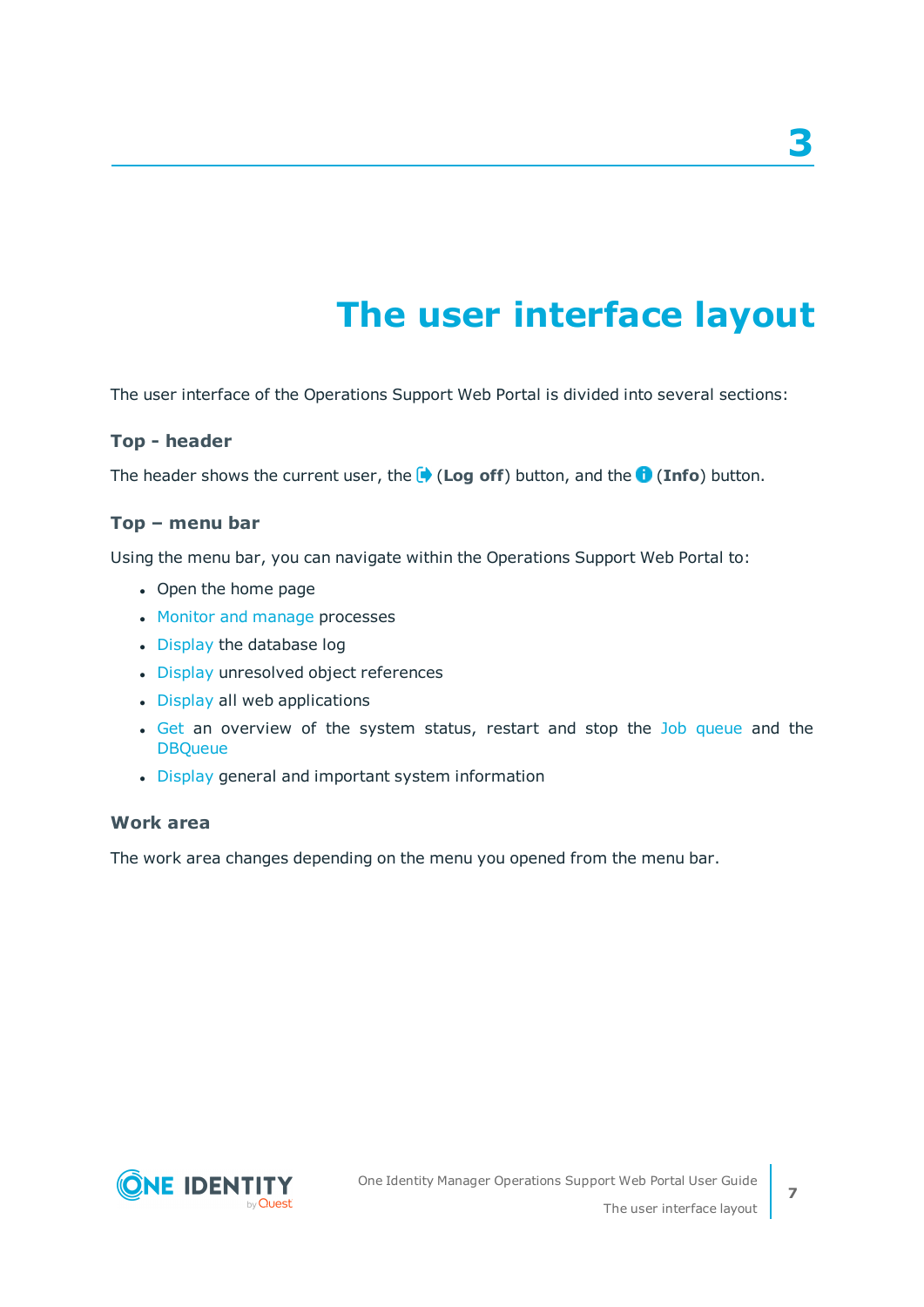# <span id="page-7-0"></span>**Structure of the Operations Support Web Portal**

The user interface is composed of the following main sections.

#### **Home**

This overview is also divided into the following sections:

#### **Search**

You can use the search to:

- [Search](#page-12-0) by database object
- [Display](#page-16-0) an object's Job queue and DBQueue tasks

#### **Notifications**

In the **Notifications** pane, you can:

- Quickly recognize if and how errors occurred when processing/running [processes](#page-22-0)
- Quickly recognize if and how many new log [entries](#page-37-0) there are

#### **Service issues**

In the **Service issues** pane, you can:

- Quickly recognize if and how many [Processes](#page-24-2) failed or contained errors
- Quickly recognize if and how many [Synchronization](#page-28-0) projects failed or contained errors
- Quickly recognize if and how many [unresolved](#page-35-0) references objects there are
- Quickly recognize if other errors were found in the system (such as incorrect compilation)

#### **Status reports**

In the **Status reports** pane, you can [check](#page-21-0) the availability of services.

#### **Process menu**

You can use the **Processes** menu to [manage](#page-22-0) and monitor processes.



One Identity Manager Operations Support Web Portal User Guide Structure of the Operations Support Web Portal **4**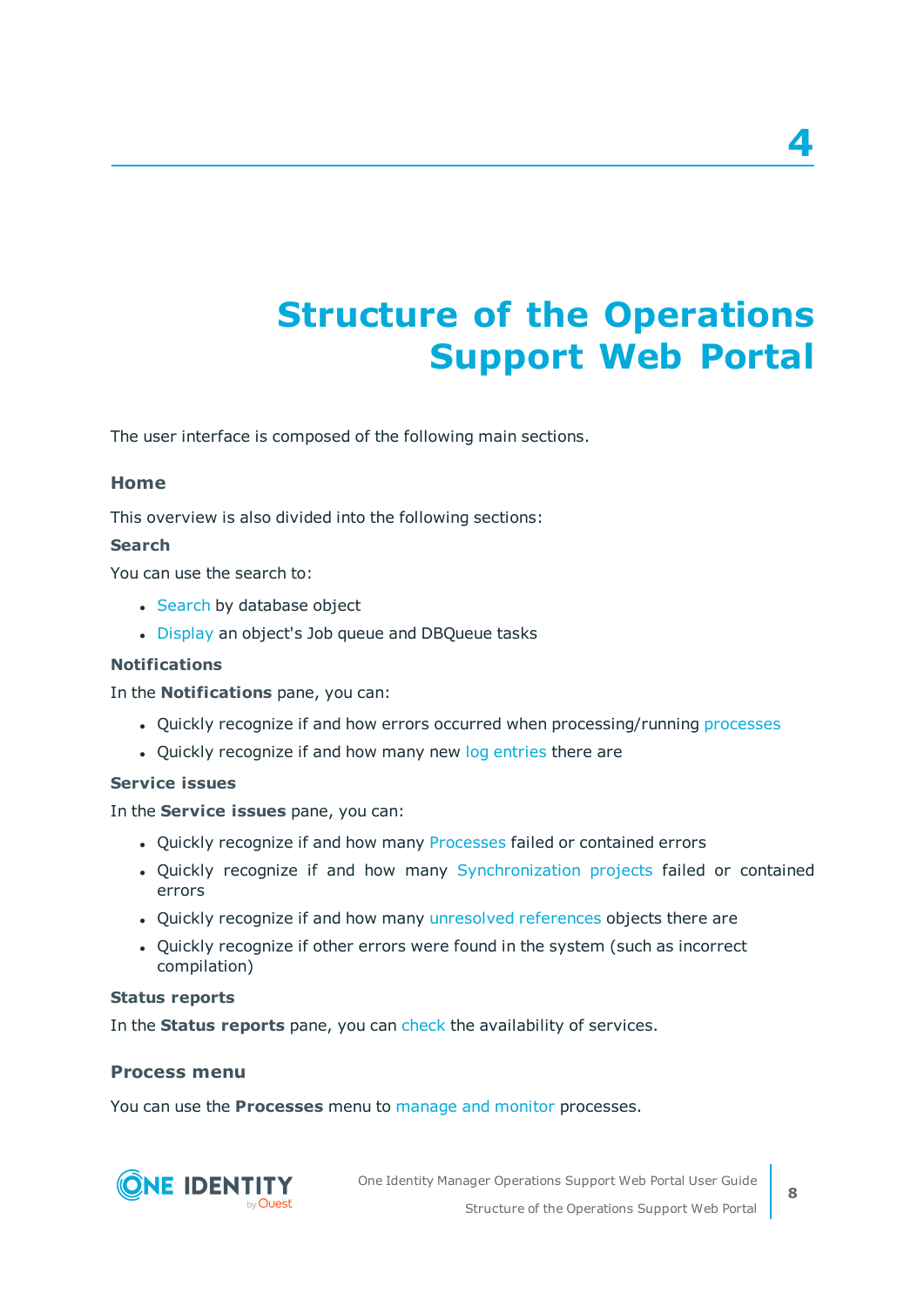#### **Synchronization menu**

You can use the **System** menu to perform the following actions:

- You can [display](#page-29-1) information about synchronizing your target systems with the database and [view](#page-30-0) reports about synchronization runs.
- You can [post-process](#page-31-0) outstanding objects
- [Show](#page-35-0) all objects with unresolved references.

#### **System menu**

You can use the **System** menu to perform the following actions:

- You can [obtain](#page-41-0) a quick overview of the state of your system.
- You can [monitor](#page-39-0) your HTML applications.
- You can [display](#page-38-0) all information, warnings, and error messages of various components of One Identity Manager.

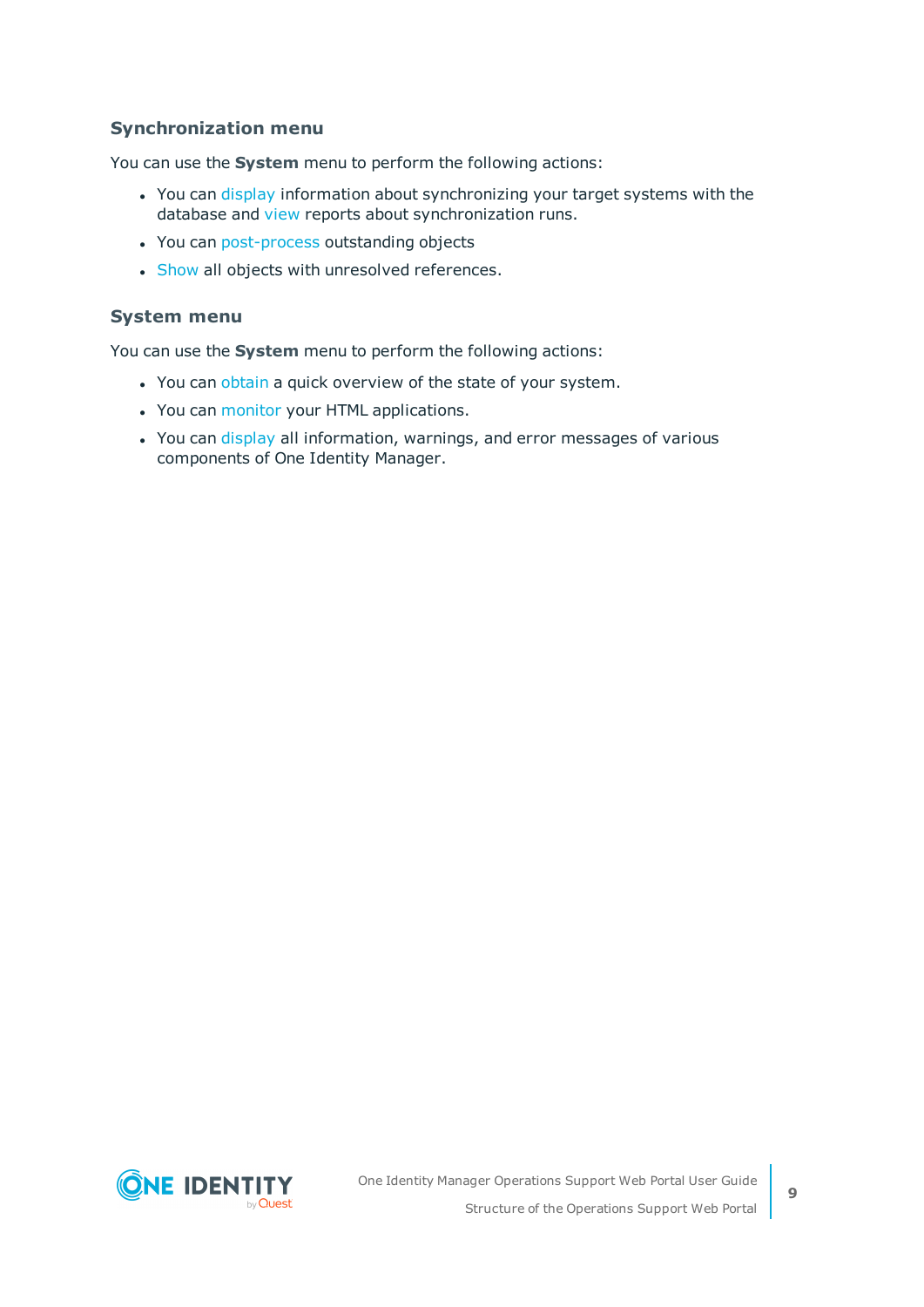# **Logging in and out**

<span id="page-9-0"></span>You are required to log in before you can start working with Operations Support Web Portal.

#### *To log in*

- 1. In your internet browser, enter the address of the Operations Support Web Portal.
- 2. On the login page, select the authentication method you would like to use.
- 3. Enter your user name and password.
- 4. Click **Connect**.

#### *To log out*

- 1. In the header, click (**Profile**) > **Log Off**.
- 2. In the **Log Off** dialog, confirm the prompt with **OK**.

Your logoff was successful.

TIP: Your system may be configured to log you off automatically if you are inactive for a long period of time.

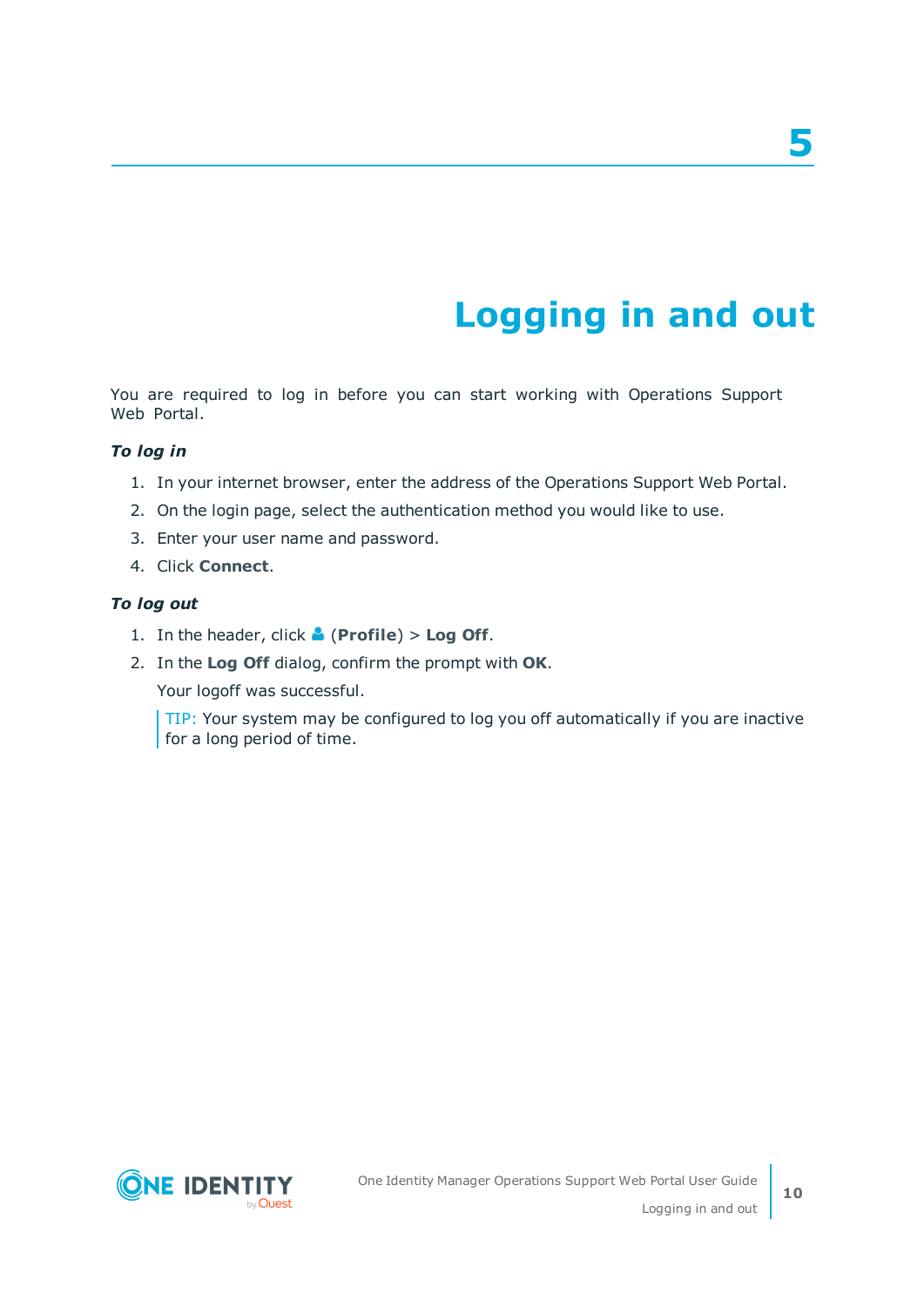# **System information**

**6**

<span id="page-10-0"></span>The Operations Support Web Portal keeps certain additional information about your system for diagnostics, analysis, and troubleshooting on the **System information** page. Use this information to collect general information about your system or to quickly identify problems in different categories and, if necessary, initiate prevention measures.

To find out how to display the page, see [Displaying](#page-10-1) system data on page 11

On the **System information** page, you will see the following categories and recommended values:

TIP: For ease of use, values that have exceeded the recommended limit are highlighted in color. In addition, you can see your actual values and the values recommended by One Identity (in brackets).

- **. Configuration**: Information about One Identity Manager (modules, version, and so on)
- **Customer:** Information about the customer
- **. DBServer:** Information about the database server
- **.** Database: Information about the database

#### **Related topics**

<span id="page-10-1"></span> $\bullet$  [Displaying](#page-10-1) system data on page 11

## **Displaying system data**

You can display information about your system at any time.

#### *To display system information*

- 1. In the header, click  $\bullet$  (Help) > About.
- 2. In the dialog, click the **System information** tab.
- 3. On the **System information** tab, expand a category by clicking  $\blacktriangleright$  in front of it.

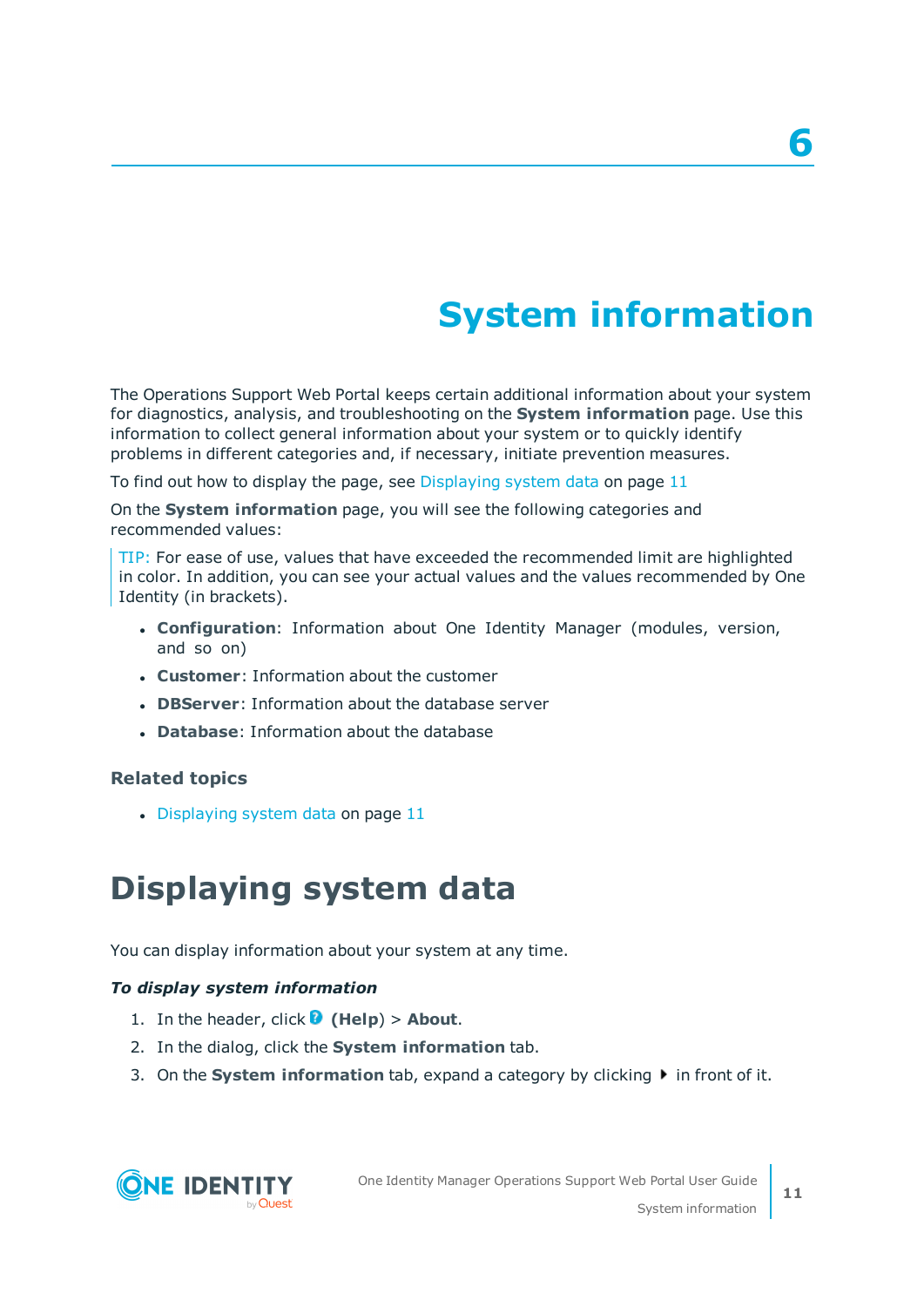This displays the values of the selected category.

- 4. If you use the data outside the Operations Support Web Portal, for example, for analysis, you can:
	- <sup>l</sup> Click **Copy to clipboard**, to copy all your data to the clipboard and paste it somewhere else.
	- <sup>l</sup> Click **Export as CSV**, to export the data to a comma delimited CSV file.

#### **Related topics**

 $\cdot$  System [information](#page-10-0) on page 11

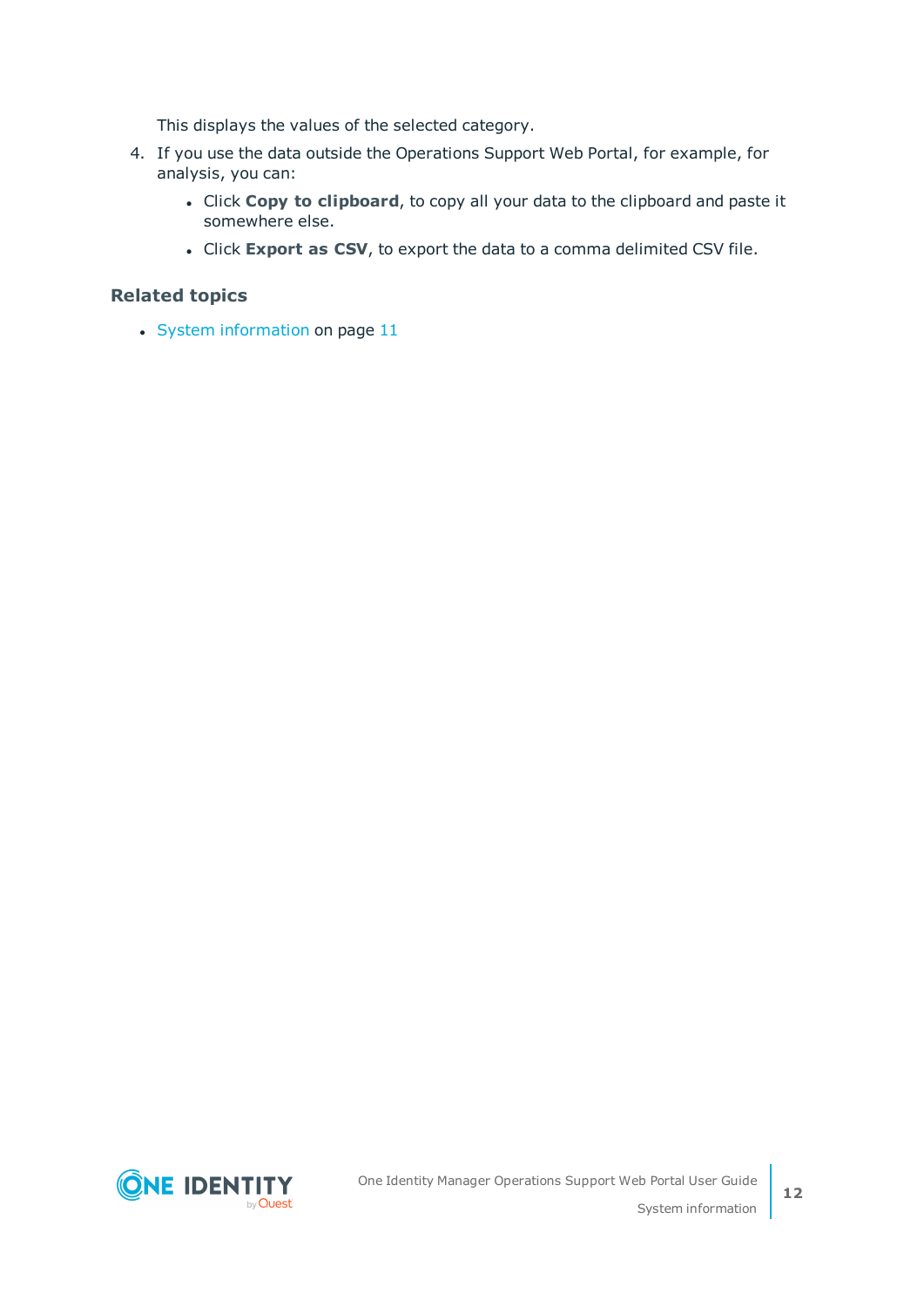# **Searching**

**7**

<span id="page-12-0"></span>You can use the search function to find objects in the database.

TIP: You must also use the search to create a passcode for an identity.

There are certain rules that make successful searching possible. The following table uses examples to describe these rules.

**Table 1: Rules with examples for searching**

|                           | <b>Example Description</b>                                                                                                                                                                                            |
|---------------------------|-----------------------------------------------------------------------------------------------------------------------------------------------------------------------------------------------------------------------|
| John Doe                  | Finds John Doe but not John Donut.                                                                                                                                                                                    |
|                           | Search results must contain all of the separate terms in the query. A logical<br><b>AND</b> is used.                                                                                                                  |
| John OR                   | Finds Jane Doe and John Donut.                                                                                                                                                                                        |
| Doe                       | Placing OR between the search terms acts as a logical OR operator. The<br>results of this search contain at least one of the two search terms.                                                                        |
| John NOT                  | Finds John but not John Doe.                                                                                                                                                                                          |
| Doe                       | The results of this search do not contain the term that comes after <b>NOT</b> .                                                                                                                                      |
| $1*$                      | Finds John and Joanna.                                                                                                                                                                                                |
|                           | The * functions as a wildcard for any number of characters to complete the<br>term.                                                                                                                                   |
| Do?                       | Finds Doe but not Donut.                                                                                                                                                                                              |
|                           | The ? functions as a wildcard for a single character to complete the term.                                                                                                                                            |
| "John                     | Provides results in which the search terms <b>John</b> and <b>Doe</b> follow one another.                                                                                                                             |
| Doe"                      | Results of this search contain the string in quotes as phrase.                                                                                                                                                        |
| <b>John</b><br>Doe $\sim$ | Finds Jon Doe and also other similar results. A tilde $\sim$ after the search term<br>indicates that the search should also find similar results. This means that<br>incorrectly spelled terms can be found, as well. |
|                           | You can specify the level of similarity by adding a number between 0 and 1<br>(with decimal point) after the tilde $\sim$ . The higher the number, the more<br>similar the results.                                   |

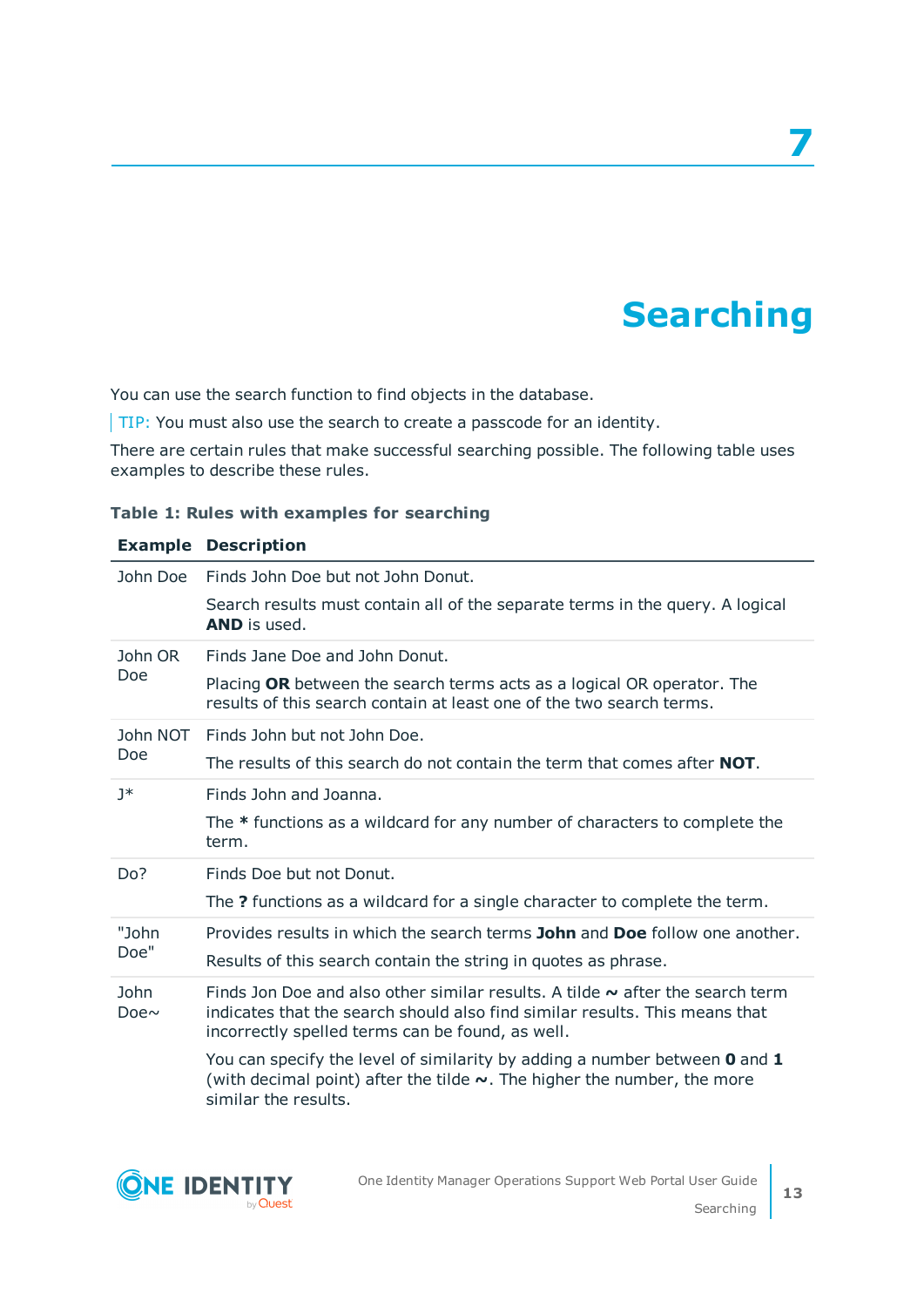#### **Related topics**

- $\cdot$  [Running](#page-13-0) a search on page 14
- [Displaying](#page-16-0) Job queue and DBQueue tasks on page 17
- Creating [passcodes](#page-18-0) for identities on page 19

## <span id="page-13-0"></span>**Running a search**

You can search for objects at any time.

#### *To run a search*

- 1. In the menu bar, click **Home**.
- 2. (Optional) In the overview, in the **Search** section, in the **Search in** menu, select the tables you want to search through.
- 3. In the search field, enter a search term.
- 4. In the result list below the search field, click the required result.

In the overview, processes in the Job queue associated with the object are displayed on the **Queues** tab under **Jobqueue** and the respective DBQueue tasks under **DBQueue**. You can also view the history of an object as a timeline or table (see [Displaying](#page-15-0) object histories on page  $16$ ). If the object is an identity, you can create a passcode (see Creating [passcodes](#page-18-0) for identities on page 19) or manage passwords (see Managing [passwords](#page-19-0) for identities on page 20).

- $\cdot$  [Searching](#page-12-0) on page 13
- [Displaying](#page-16-0) Job queue and DBQueue tasks on page 17
- $\bullet$  [Displaying](#page-15-0) object histories on page  $16$
- Creating [passcodes](#page-18-0) for identities on page 19

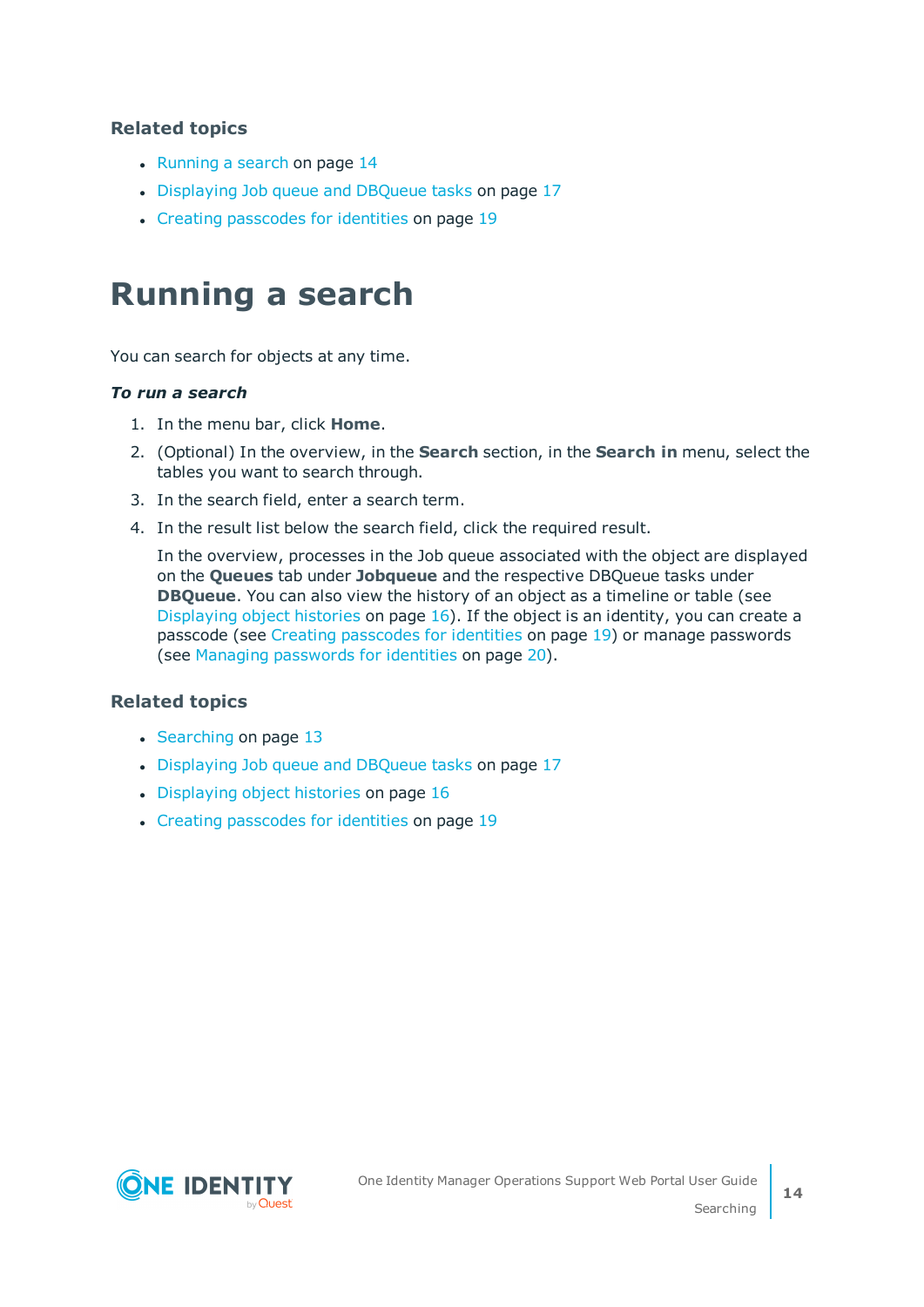# **Object history**

<span id="page-14-0"></span>The Operations Support Web Portal allows you to display any changes to an object (for example, an identity) in a timeline or table.

To find out how to display the page, see [Displaying](#page-15-0) object histories on page 16.

You can view the following information in the change history table view.

| Column            | <b>Description</b>                          |
|-------------------|---------------------------------------------|
| Modification date | Shows the date of the change.               |
| Change type       | Shows the type of change.                   |
| Name              | Shows the name of the modified object.      |
| Long name         | Shows the long name of the modified object. |
| <b>Type</b>       | Shows the type of the modified object.      |
| User              | Shows the user that made the change.        |

#### **Table 2: Object history**

TIP: You can use the elements beneath the table to:

- Specify how many entries you want to display per page.
- Navigate to other pages.

- [Displaying](#page-15-0) object histories on page 16
- [Searching](#page-12-0) on page 13

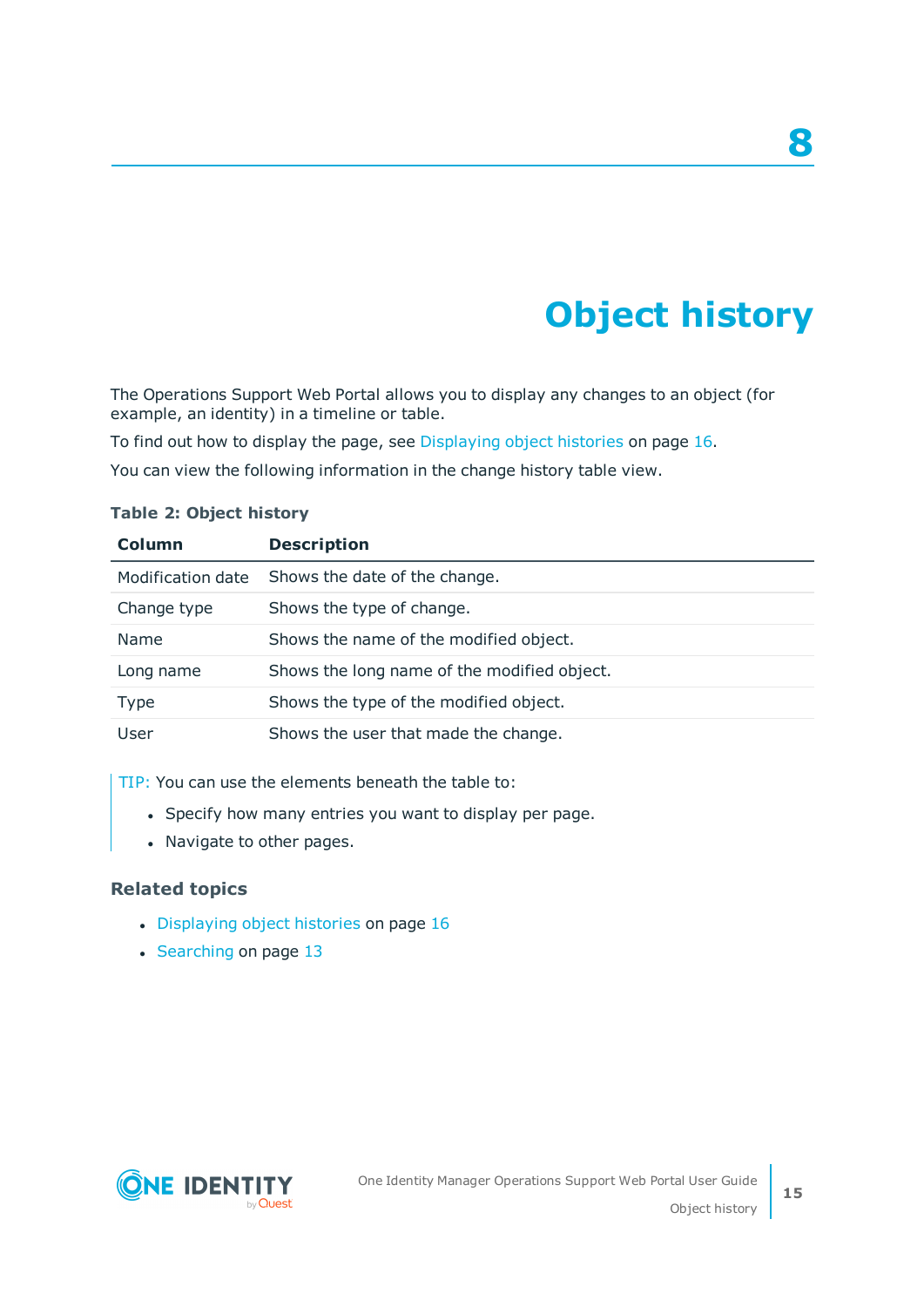# <span id="page-15-0"></span>**Displaying object histories**

#### *To view the history of an object*

- 1. In the menu bar, click **Home**.
- 2. (Optional) In the overview, in the **Search** section, in the **Search in** menu, select the tables you want to search through.
- 3. In the search field, enter the name of the object for which you would like to view its history.
- 4. In the result list below the search field, click the required result.
- 5. In the overview, switch to the **History** tab.
- 6. Perform one of the following tasks:
	- <sup>l</sup> To display the history graphically in a timeline, select **Timeline** in the menu.
	- **.** To display the history in a table, select Table in the menu.

- Object [history](#page-14-0) on page 15
- $\cdot$  [Searching](#page-12-0) on page 13
- [Running](#page-13-0) a search on page 14

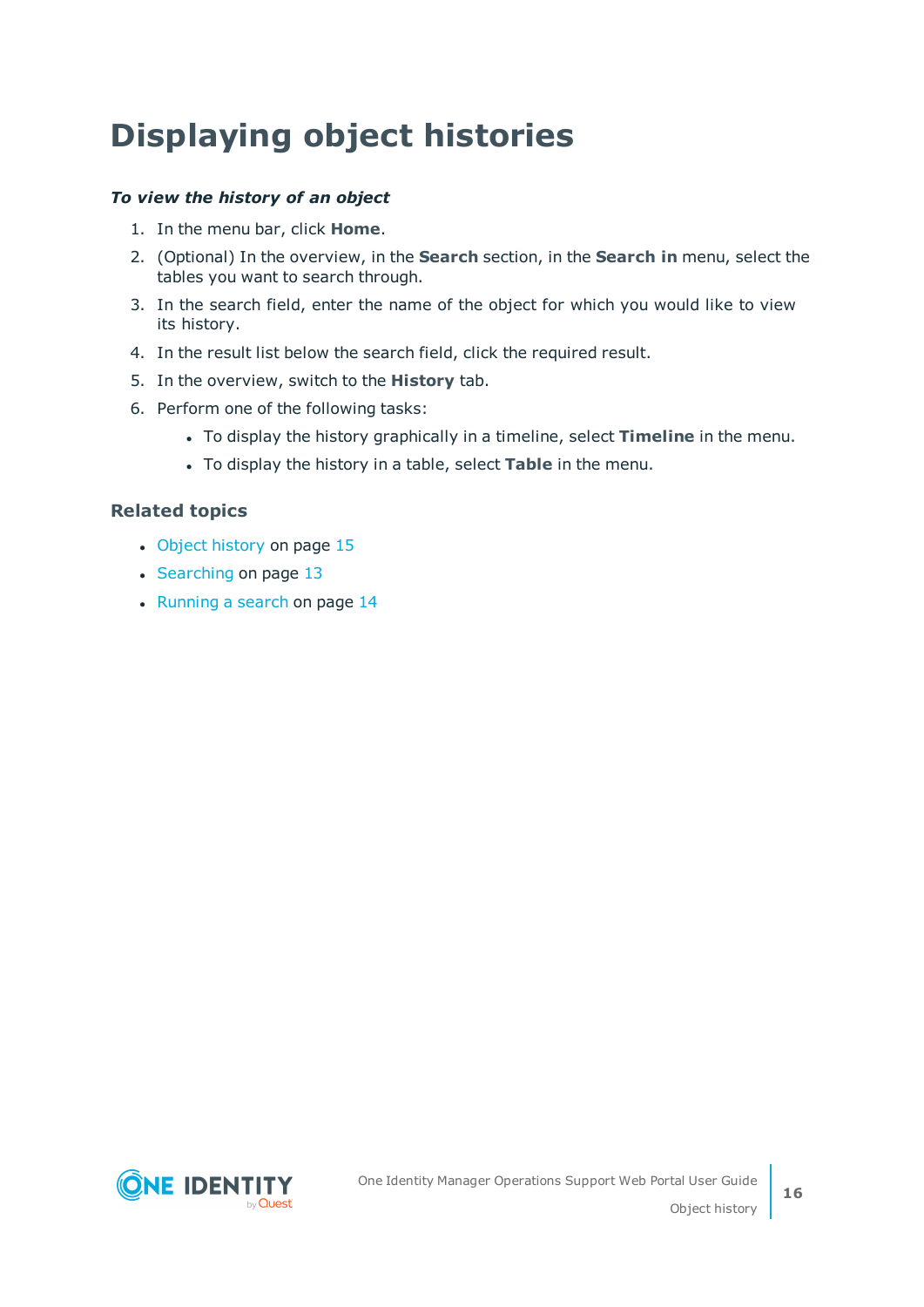# <span id="page-16-0"></span>**Displaying Job queue and DBQueue tasks**

Starting from an object, you can display the Job queue and DBQueue.

#### *To display the Job queue and DBQueue tasks*

- 1. In the menu bar, click **Home**.
- 2. (Optional) In the overview, in the **Search** section, in the **Search in** menu, select the tables you want to search through.
- 3. In the search field, enter the name of the object for which you would like to view the Job queue and DBQueue tasks.
- 4. In the result list below the search field, click the required result.

On an overview page, on the **Queues** tab in the **Job queue** pane, you can see the processes in the Job queue that exist for this object. In the **DBQueue** pane, DBQueue tasks associated with the object are displayed.

The following table lists the tasks that can be found for an object.

#### **Table 3: Overview of tasks for an object**

| • Hierarchical<br>• Tasks for the object<br>roles<br>• Tasks for assignment requests for the object<br>• Organizations<br>• Tasks for attestation cases for the object<br>• Departments<br>• Cost centers<br>• Locations<br>• Business<br>roles<br>• Application<br>roles | Object type | <b>Task</b> |
|---------------------------------------------------------------------------------------------------------------------------------------------------------------------------------------------------------------------------------------------------------------------------|-------------|-------------|
|                                                                                                                                                                                                                                                                           |             |             |



**9**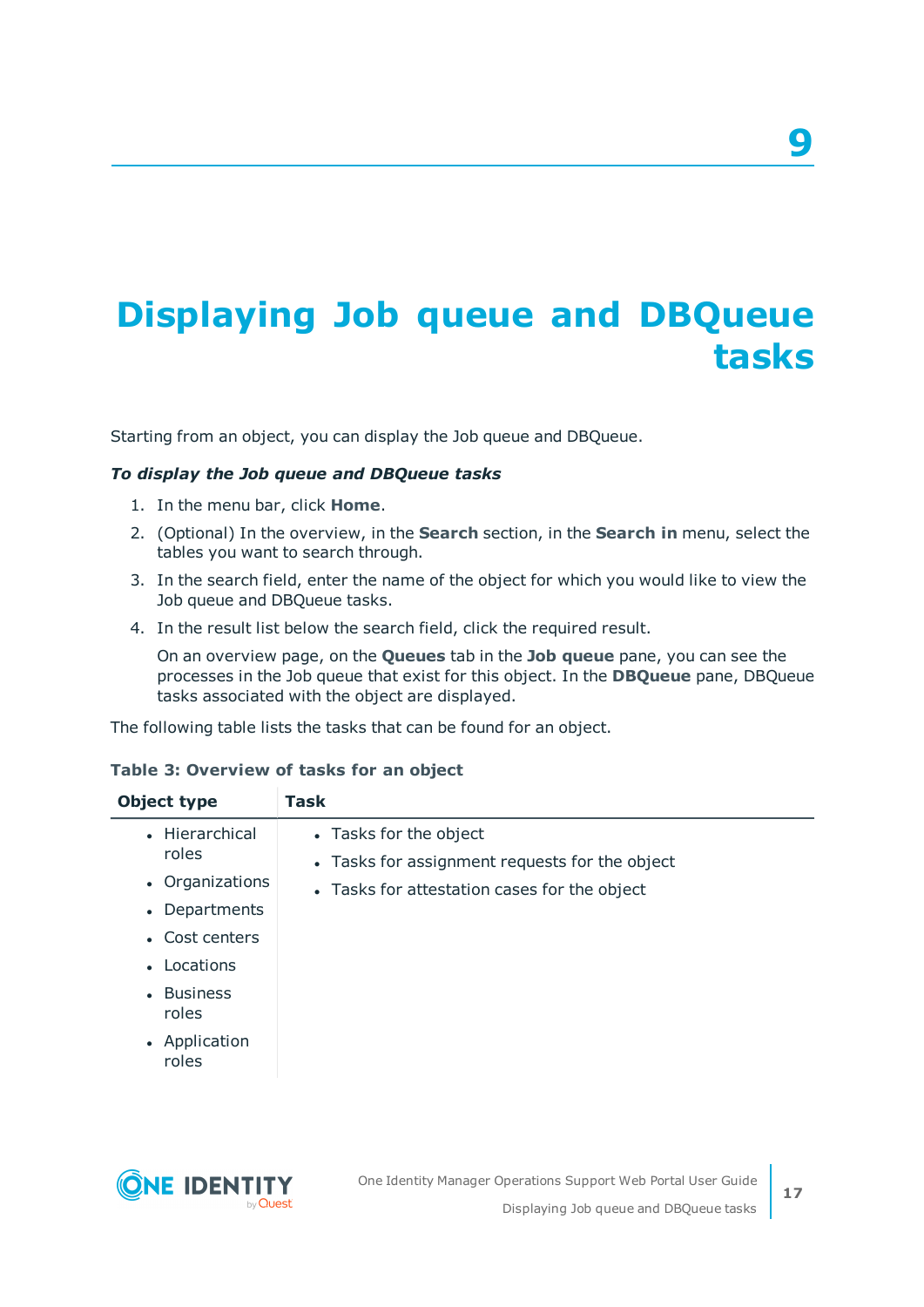| Object type   | Task                                                                                  |
|---------------|---------------------------------------------------------------------------------------|
| Employee      | • Tasks for the identity                                                              |
|               | • Tasks for hierarchical roles of which the identity is a member                      |
|               | • Tasks for requests received by the identity                                         |
|               | • Tasks for requests placed by the identity                                           |
|               | • Tasks for attestation cases for the identity                                        |
|               | • Tasks for system entitlements where a user account is<br>assigned to the identity   |
|               | • Tasks for the identity's user accounts                                              |
|               | Shared and subidentity user accounts also belong to the "Identity"<br>user accounts". |
| User accounts | • Tasks for the user account                                                          |
|               | • Tasks for system entitlements to which the user account is<br>assigned              |
|               | • Tasks for attestation cases for the user account                                    |
| Groups        | • Task for the system entitlement                                                     |
|               | • Tasks for attestation cases of the system entitlement                               |

- [Searching](#page-12-0) on page 13
- $\cdot$  [Running](#page-13-0) a search on page 14

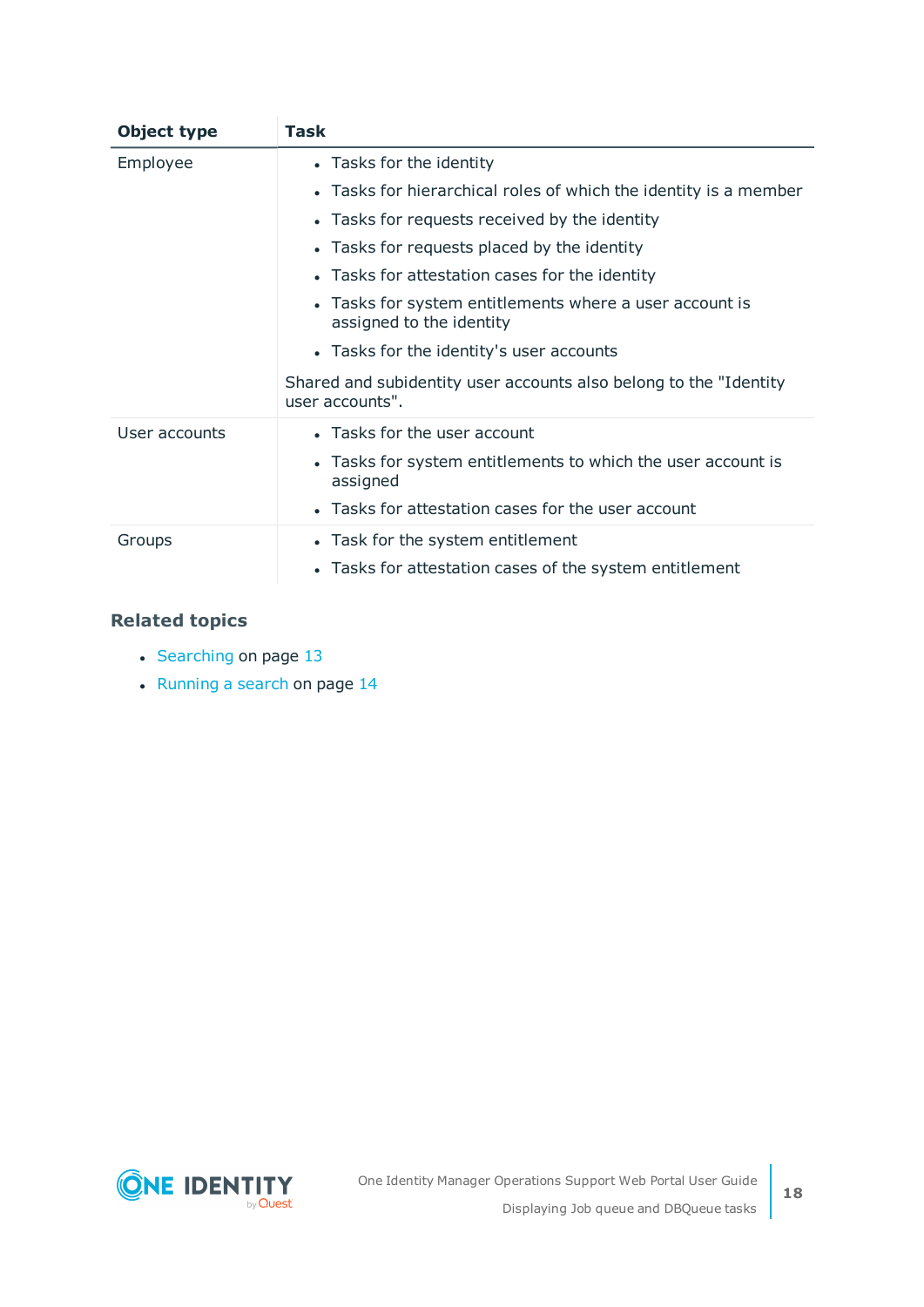# <span id="page-18-0"></span>**Creating passcodes for identities**

If identities have forgotten their password for logging into the Web Portal and the passwords cannot be reset with the question and answer feature, you can create passcodes for them. With this passcode, identities can log on to the Password Reset Portal once and for a limited time.

#### *To create a passcode for an identity*

- 1. In the menu bar, click **Home**.
- 2. On the home page, in the **Search** section, select the **Employees** table in the **Search in** menu.
- 3. Enter the identity's name in the search field.
- 4. In the result list below the search field, select your desired search result (of type **Person**).
- 5. In the overview, switch to the **Passcode** or **Passwords** tab respectively.
- 6. On the **Passcode** or the **Passwords** tab, click **Create passcode**.

The generated passcode and its validity period are displayed in a dialog.

7. Note or copy the code and send it to the identity.

NOTE: If the four-eye principle is active for your system, you will only obtain the first part of the code here. The second half is sent to the identity's manager. The identity must ask the manager for the second half of the passcode.

- [Searching](#page-12-0) on page 13
- $\cdot$  [Running](#page-13-0) a search on page 14

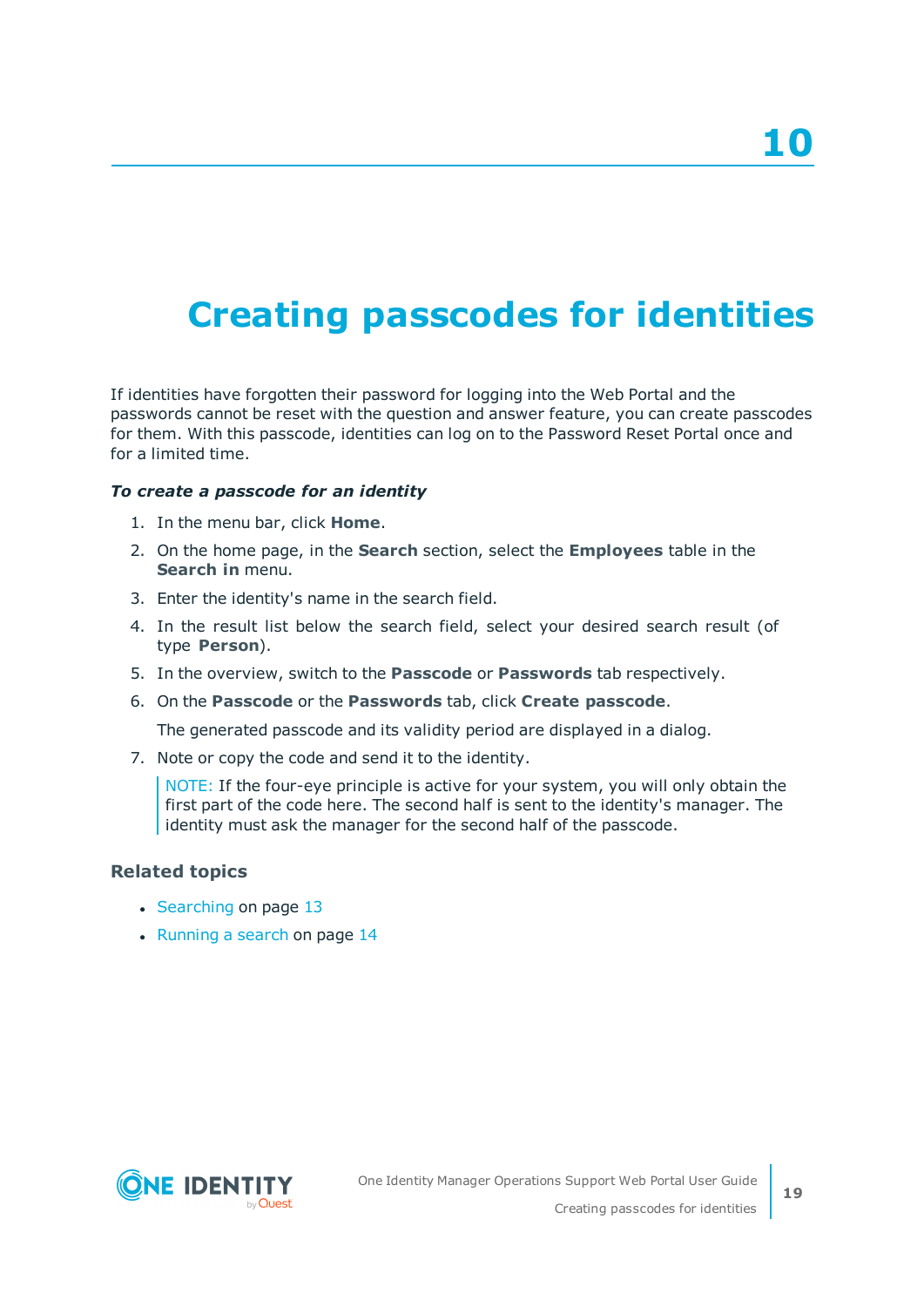# <span id="page-19-0"></span>**Managing passwords for identities**

You can assign new passwords for identities' user accounts.

#### *To issue a new password for an identity*

- 1. In the menu bar, click **Home**.
- 2. On the home page, in the **Search** section, select the **Employees** table in the **Search in** menu.
- 3. Enter the identity's name in the search field.
- 4. In the result list below the search field, select your desired search result (of type **Person**).
- 5. On the **Object overview** page, switch to the **Passwords** tab.
- 6. On the **Passwords** tab, click **Set new password** next to the user account you want to give a new password to.
- 7. In the **Set New Password** pane, in the **New password** field, enter the password that you want to use.
- 8. In the **Repeat the password** field, enter the password again.
- 9. Click **Save**.

- $\cdot$  [Searching](#page-12-0) on page 13
- $\cdot$  [Running](#page-13-0) a search on page 14

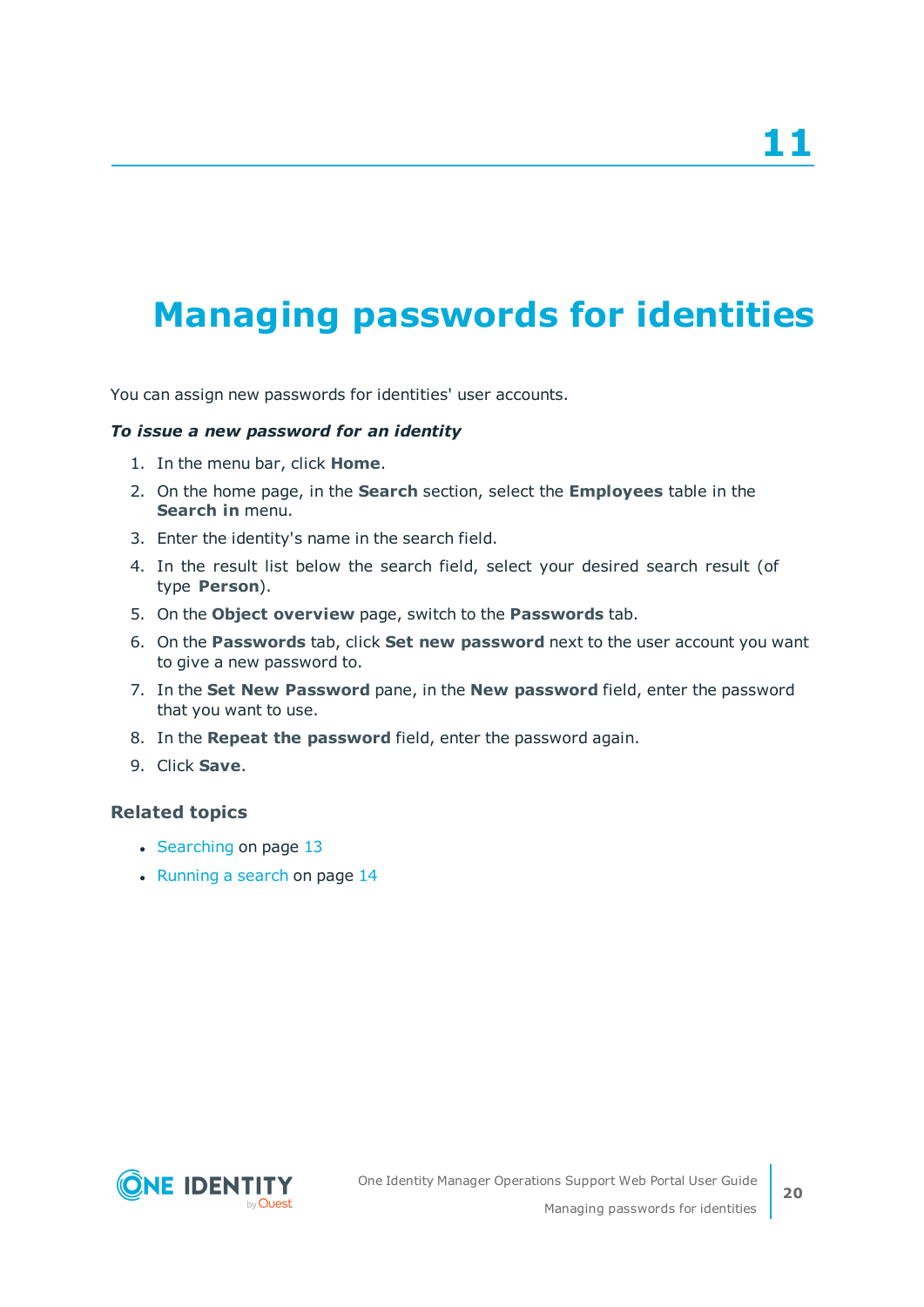# **Status reports**

<span id="page-20-0"></span>Status reports give you a quick overview of your HTML applications and their status.

#### **Related topics**

- [Availability](#page-20-1) check on page 21
- Check service [availability](#page-21-0) on page 22

## <span id="page-20-1"></span>**Availability check**

The **Service availability check** page shows whether your services are available. For example, you should perform an availability check if you suspect that services are not functioning properly (for example, because the server is unavailable).

To find out how to display the page and check availability, see Check [service](#page-21-0) [availability](#page-21-0) on page 22.

You can view the following information on the **Service availability check** page.

| Column            | <b>Description</b>                                        |
|-------------------|-----------------------------------------------------------|
| Server            | Shows the name of the server upon which the service runs. |
| Connection        | Shows whether the server is connected.                    |
| Last fetch time   | Shows the last time the server was called.                |
| URL               | Shows the URL used to access the service.                 |
| Executing server  | Shows the server upon which the service is run.           |
| IP address (IPv4) | Shows the IPv4 address used to access the service.        |

#### **Table 4: Availability check**

TIP: You can use the elements beneath the table to:

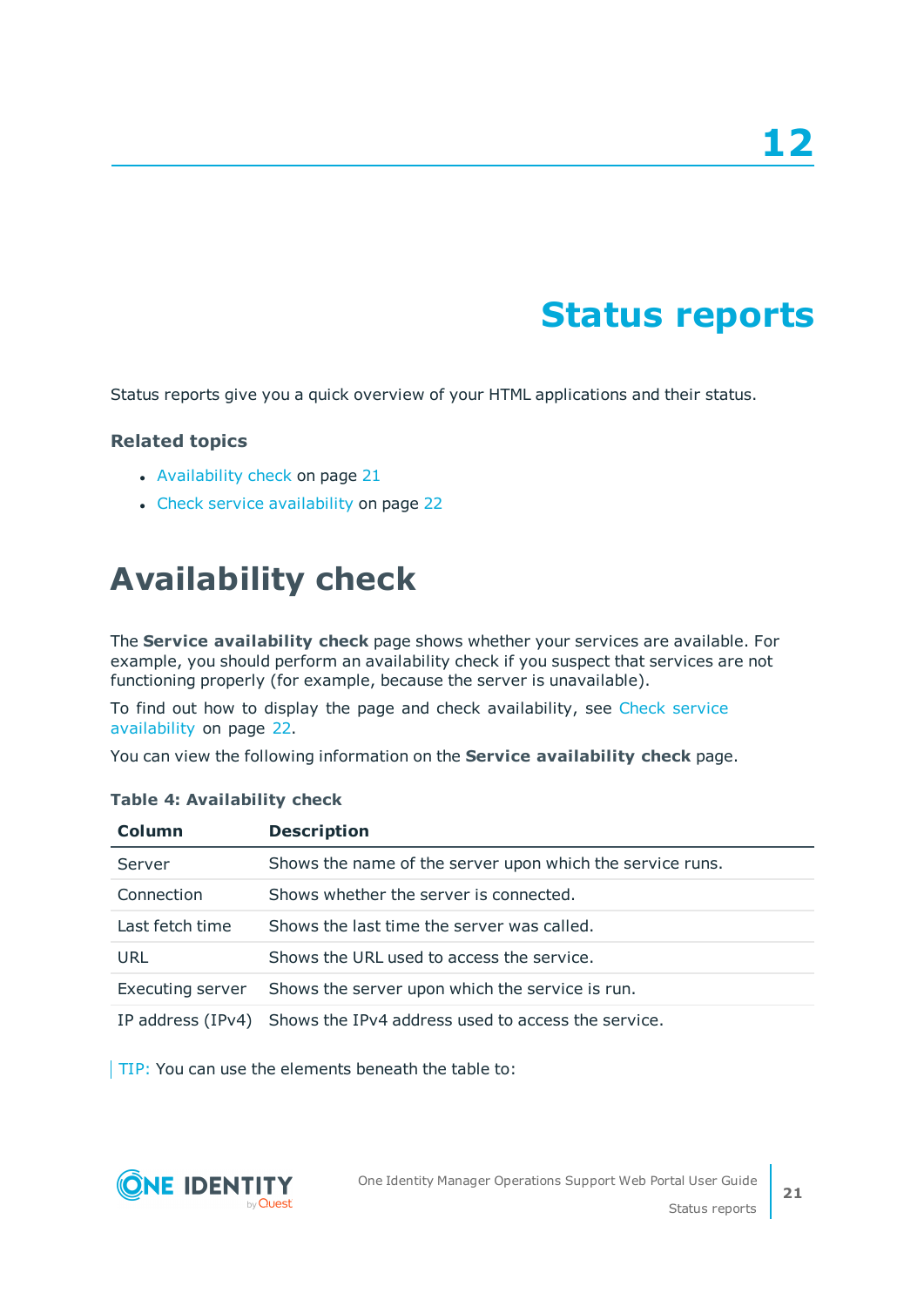- Specify how many entries you want to display per page.
- Navigate to other pages.

#### **Related topics**

• Check service [availability](#page-21-0) on page 22

## <span id="page-21-0"></span>**Check service availability**

You can check the availability of your services at any time.

#### *To check service availability*

- 1. In the menu bar, click **Home**.
- 2. On the home page, click **Start** in the **Status reports** section of the **Service availability check** tile.
- 3. On the **Service availability check** page, click **Check all services**.
- 4. See the services/server details list.

- Status [reports](#page-20-0) on page 21
- [Availability](#page-20-1) check on page 21

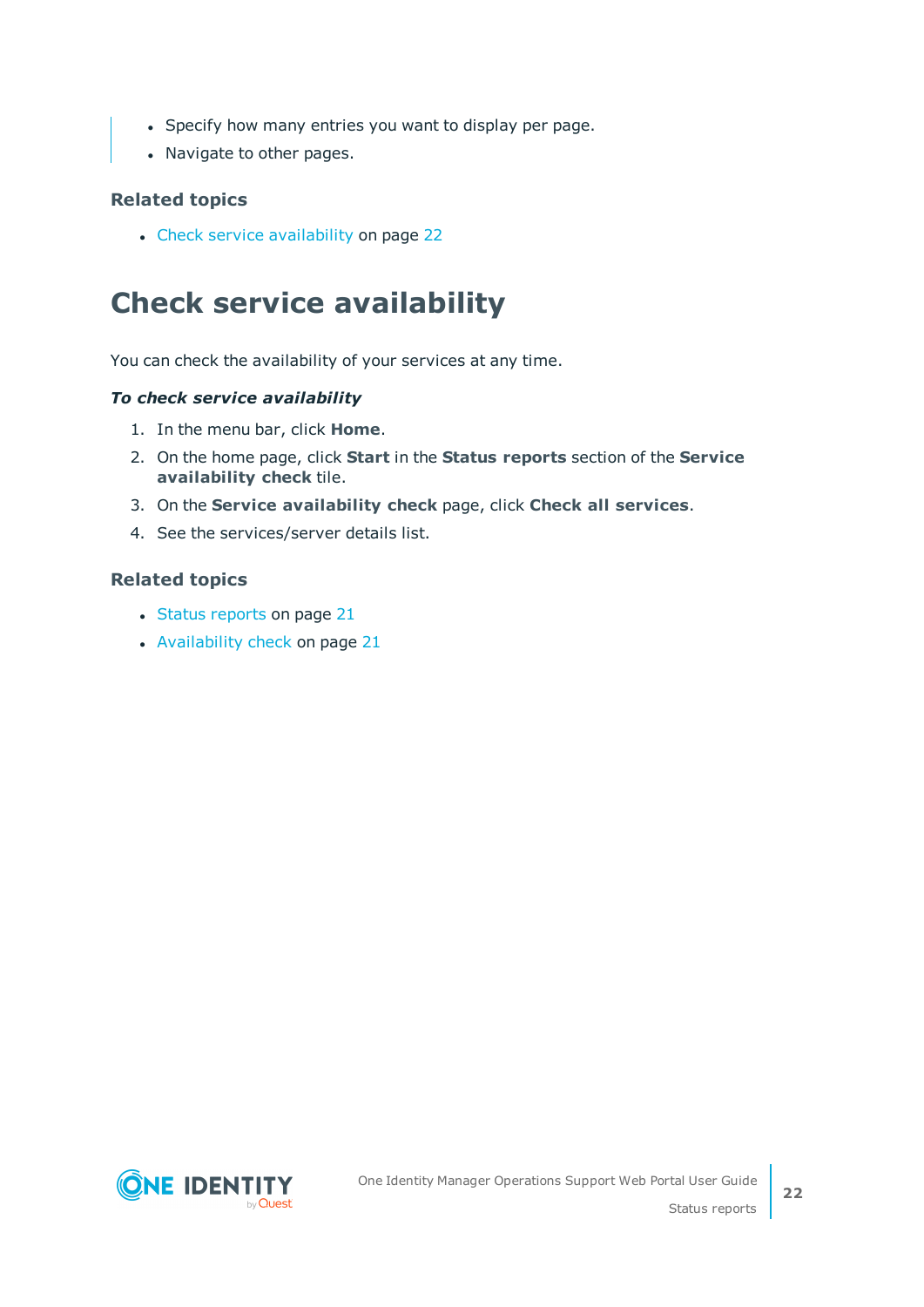## **Manage processes**

<span id="page-22-0"></span>In the Operations Support Web Portal, you can use the following pages to manage processes at any time:

- Process [overview](#page-22-1) on page 23
- [Process](#page-23-0) details on page 24
- [Process](#page-26-0) steps on page 27
- [Performance](#page-27-0) on page 28
- <span id="page-22-1"></span>• [Synchronization](#page-28-0) on page 29

## **Process overview**

The **Processes** page shows all processes running in the Job queue and allows you to rerun failed processes.

To find out how to display the page, see Viewing [processes](#page-24-0) and details on page 25 and how to rerun failed processes, see Handling failed [processes](#page-25-0) on page 26.

You can view the following information on the **Processes** page.

| Column       | <b>Description</b>                                                                                     |
|--------------|--------------------------------------------------------------------------------------------------------|
| Process name | Shows the name of the process.                                                                         |
| Process task | Shows which process task is currently running.                                                         |
| Actions      | Actions that you can perform for the process:                                                          |
|              | • Retry: Reruns the process. You can rerun processes that have<br>the status Frozen or Overlimit only. |
|              | NOTE: Processes with the status Frozen or Overlimit are<br>marked with a beetle icon.                  |
|              | • Details: Shows the details view of a process.                                                        |
|              |                                                                                                        |

#### **Table 5: Processes**

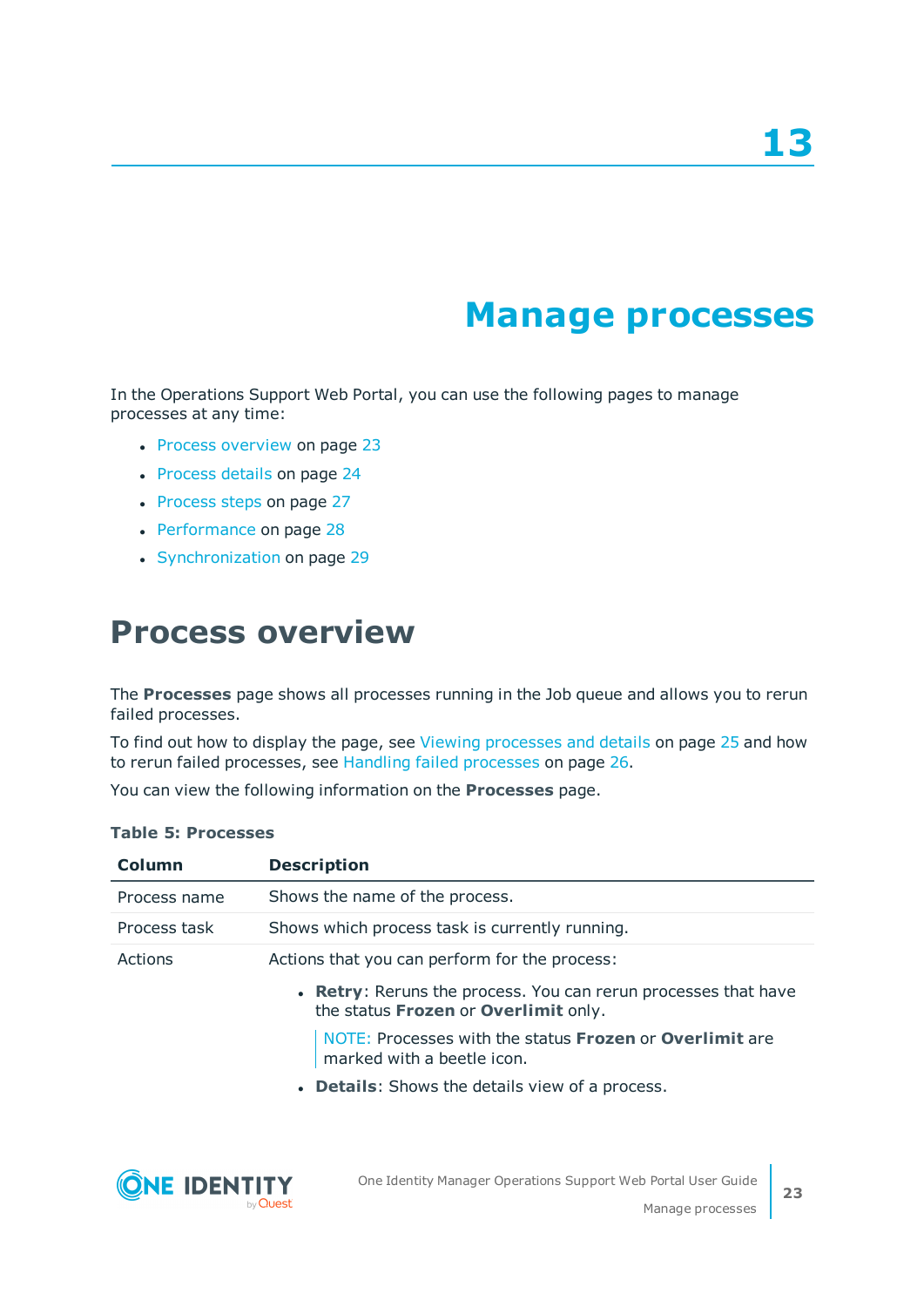TIP: Use the filter above the table to limit the number of processes displayed.

TIP: You can use the elements beneath the table to:

- Specify how many entries you want to display per page.
- Navigate to other pages.

#### **Related topics**

- [Process](#page-23-0) details on page 24
- Viewing [processes](#page-24-0) and details on page 25

### <span id="page-23-0"></span>**Process details**

On the **Processes** page, you can display detailed information a certain process. Any steps belonging to the process and their dependencies are displayed.

To find out how to display process details, see Viewing [processes](#page-24-0) and details on page 25. You can view the following process information.

| Column                         | <b>Description</b>                                                                                                                |
|--------------------------------|-----------------------------------------------------------------------------------------------------------------------------------|
| Process name/-<br>process step | Shows you the name of the process or process step that is currently<br>running.                                                   |
| Created on                     | Shows when the process started.                                                                                                   |
| Steps completed                | Shows how many process steps have already been completed (status<br>Completed).                                                   |
| Progress state                 | Shows the process status. The following types of status may be<br>shown:                                                          |
|                                | • True: The process is currently running.                                                                                         |
|                                | • False: The process cannot run yet. The process is waiting for<br>another process to end.                                        |
|                                | • Frozen: The process cannot run. An error has occurred.                                                                          |
|                                | <b>Overlimit:</b> The process has been running for too long without<br>changing to the status <b>Completed</b> or <b>Frozen</b> . |
|                                | • Completed: The process was successfully completed.                                                                              |
|                                | <b>Delete:</b> The process is being deleted (after completing<br>successfully).                                                   |
|                                |                                                                                                                                   |

#### **Table 6: Process details**

**C** Show message Shows you the error message of a failed process.

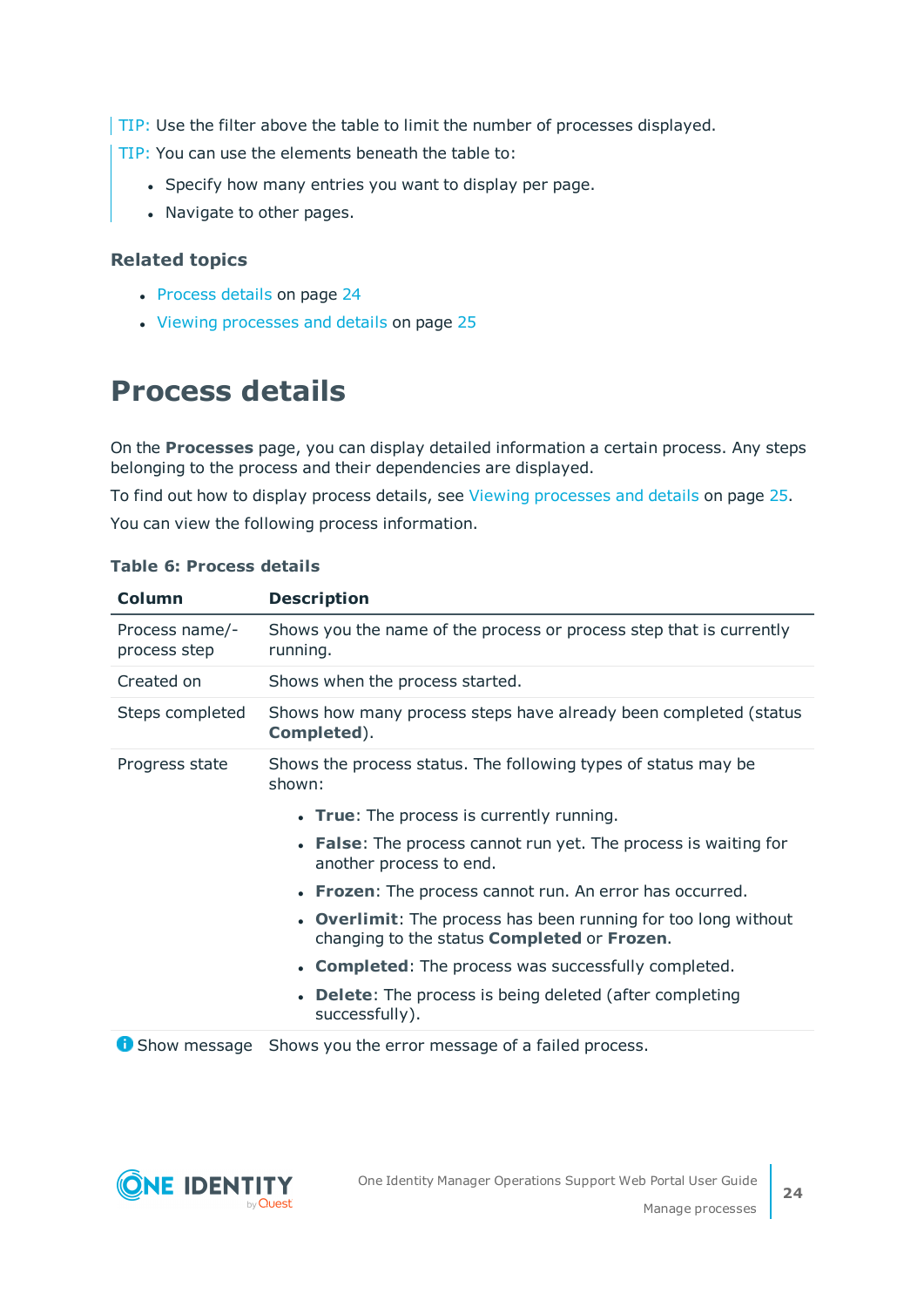#### **Related topics**

- Manage [processes](#page-22-0) on page 23
- Viewing [processes](#page-24-0) and details on page 25

### <span id="page-24-0"></span>**Viewing processes and details**

#### *To view processes*

1. In the menu bar, click **Processes** > **Processes**.

The **Processes** page is opened, displaying any ongoing processes.

- TIP: Use the filter above the table to limit the number of processes displayed.
- 2. (Optional) To view details of a process, next to the process, click **Details**.

This opens the **Process details** page where the details of the relevant process are displayed (see [Process](#page-23-0) details on page 24).

#### **Related topics**

- Manage [processes](#page-22-0) on page 23
- <span id="page-24-1"></span>• [Process](#page-23-0) details on page 24

## **Failed processes**

The maximum number of times a process can appear in the Job queue can be limited in order to prevent mass modifications.

If the limit is exceeded, the process steps are set to **Overlimit** status and are therefore no longer collected for processing.

Critical process steps that have failed to be processed are given **Frozen** status.

#### **Related topics**

- [Displaying](#page-24-2) failed Job queue processes on page 25
- Handling failed [processes](#page-25-0) on page 26

## <span id="page-24-2"></span>**Displaying failed Job queue processes**

You can display faulty Job queue processes and their details.

![](_page_24_Picture_22.jpeg)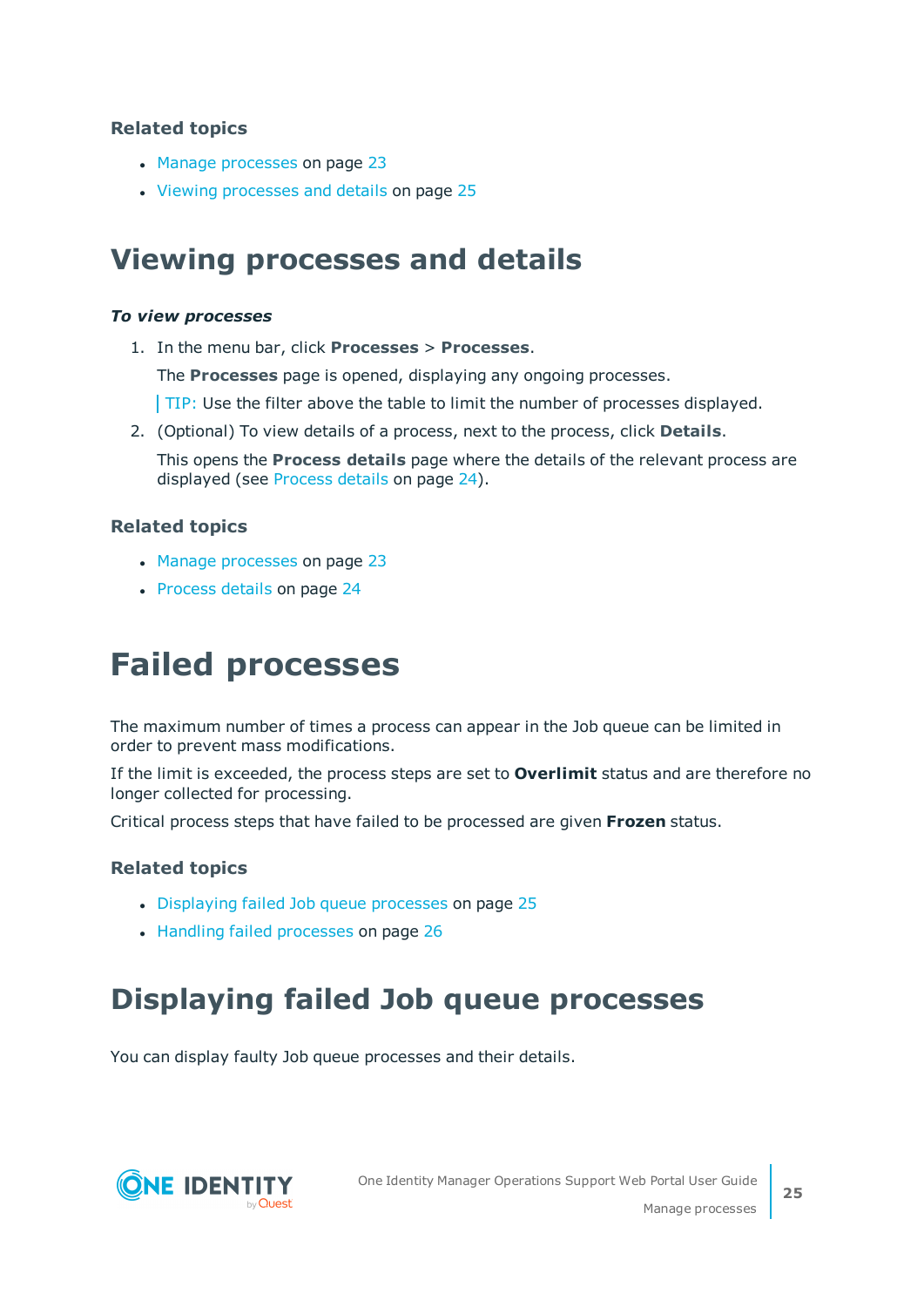#### *To display failed processes*

- 1. In the menu bar, click **Home**.
- 2. In the overview, under **Service issues** in the **Process issues** tile, click **View**.
	- The page **Processes with status "Frozen" "<Jobqueue>"** is opened.

### <span id="page-25-0"></span>**Handling failed processes**

You can decide how to proceed with failed processes. For example, you can re-run [processes](#page-25-1) and [process](#page-25-2) steps that contain errors.

Sometimes a rerun of the failed process step is not desired. This might occur when the action to be carried out by the process has been carried out manually, for example, an expected directory has been manually added in the meantime. Even so, it may just happen that the process should be rerun even though the error has not been fixed, for example, for a rollback of already processed steps. In this case, to continue with the process, the next process step in the success or failure branch can be [handled](#page-26-2).

IMPORTANT: When you restart a process, all process steps are processed again. All previously handled processes up to the point at which the error occurred are run again. This can lead to data inconsistencies in certain circumstances.

#### <span id="page-25-1"></span>*To re-run a failed process*

- 1. In the menu bar, click **Processes** > **Processes**.
- 2. In the **Processes** window, next to the process, click **Retry**.

#### *To re-run multiple failed processes*

- 1. In the menu bar, click **Processes** > **Processes**.
- 2. In the **Processes** window, enable the check box next to the processes that you would like to rerun.
- 3. Click **Actions** > **Retry**.

#### <span id="page-25-2"></span>*To re-run a failed process step*

- 1. In the menu bar, click **Home**.
- 2. In the overview, under **Service issues** in the **Process issues** tile, click **View**.
- 3. On the **Frozen processes in "<Job queue>"** page, next to the process whose process step you want to repeat, click **Details**.
- 4. In the **View Process Details** pane, under **More options**, click **Retry the frozen process step**.
- 5. Click **Apply**.

![](_page_25_Picture_21.jpeg)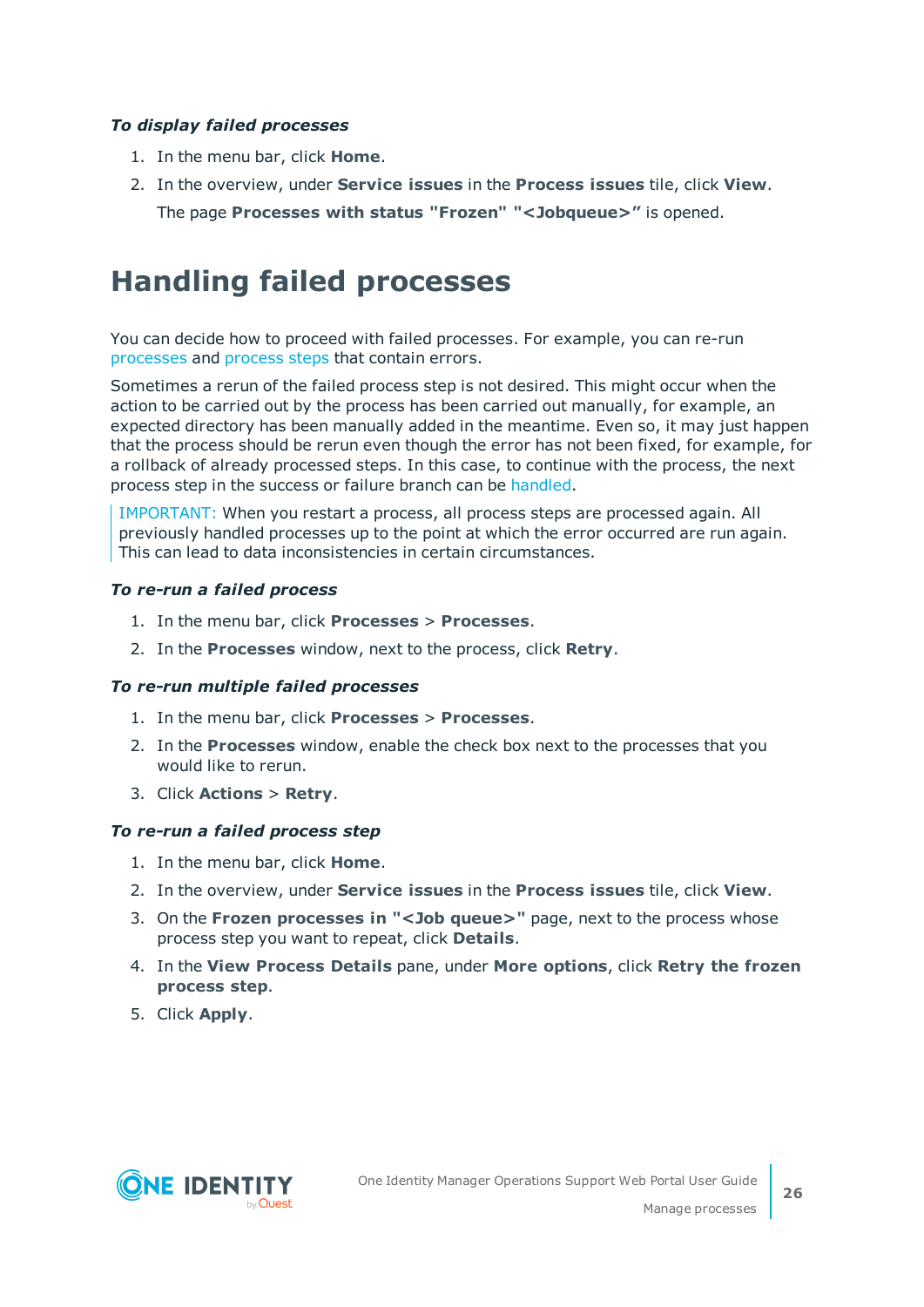#### <span id="page-26-2"></span>*To run the subsequent process step*

- 1. In the menu bar, click **Home**.
- 2. In the overview, under **Service issues** in the **Process issues** tile, click **View**.
- 3. On the **Frozen processes in "{0}" in "<Job queue>** " page, click **Details** next to the process whose process step you want to repeat.
- 4. In the **View details of a process** pane, under **More options**, click **End with success** or **End with error**.
- <span id="page-26-0"></span>5. Click **Apply**.

## **Process steps**

The **Process steps** page shows any processes currently in the job queue and the number of process steps that must be run for the process.

To find out how to display process steps, see [Viewing](#page-26-1) process steps on page 27.

You can view the following information on the **Process steps** page.

#### **Table 7: Process steps**

| <b>Column</b> | <b>Description</b>                                          |
|---------------|-------------------------------------------------------------|
| Process name  | Shows the name of the process.                              |
| Count         | Shows the number of process steps contained in the process. |

 $TIP:$  You can use the elements beneath the table to:

- Specify how many entries you want to display per page.
- Navigate to other pages.

#### **Related topics**

- Manage [processes](#page-22-0) on page 23
- [Viewing](#page-26-1) process steps on page 27

### <span id="page-26-1"></span>**Viewing process steps**

#### *To view process steps*

<sup>l</sup> In the menu bar, click **Processes** > **Process steps**. The **Process steps** page opens.

![](_page_26_Picture_21.jpeg)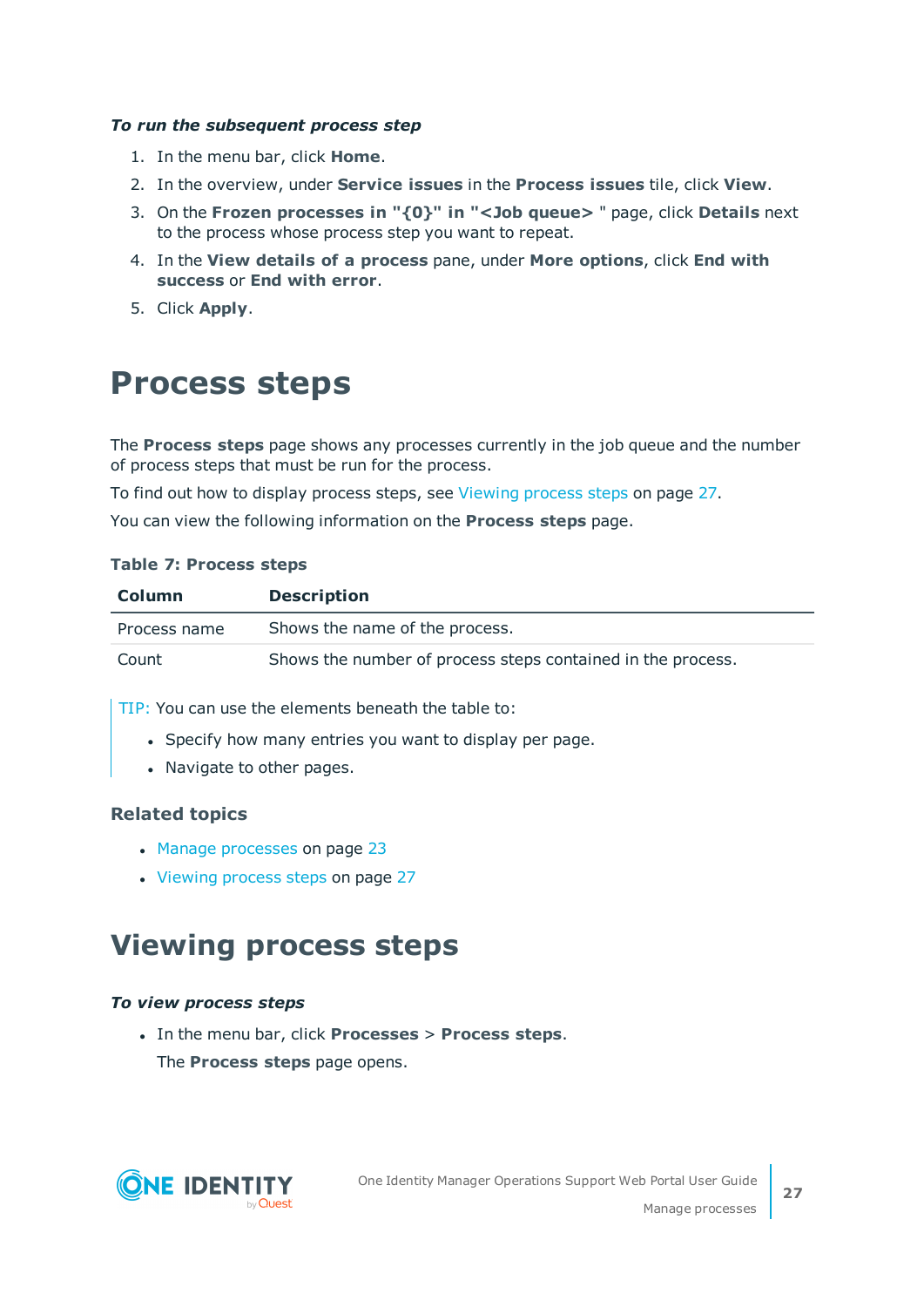#### **Related topics**

• Manage [processes](#page-22-0) on page 23

# <span id="page-27-0"></span>**Performance**

The **Processing performance** page displays information about a Job queue's performance.

To find out how to display the page, see Viewing [performance](#page-27-1) on page 28 You can view the following information on the **Processing performance** page.

#### **Table 8: Performance**

| <b>Column</b>                  | <b>Description</b>                                                  |
|--------------------------------|---------------------------------------------------------------------|
| Process task                   | Shows the name of the process task.                                 |
| <b>Class</b>                   | Shows the process component class that the process task belongs to. |
| <b>Process</b><br>steps/minute | Shows how many process steps can be handled per minute.             |

TIP: You can use the elements beneath the table to:

- Specify how many entries you want to display per page.
- Navigate to other pages.

#### **Related topics**

- Manage [processes](#page-22-0) on page 23
- $\cdot$  Viewing [performance](#page-27-1) on page 28

### <span id="page-27-1"></span>**Viewing performance**

#### *To view Job queue performance*

<sup>l</sup> In the menu bar, click **Processes** > **Performance**.

The **Processing performance** page opens.

- [Performance](#page-27-0) on page 28
- Manage [processes](#page-22-0) on page 23

![](_page_27_Picture_20.jpeg)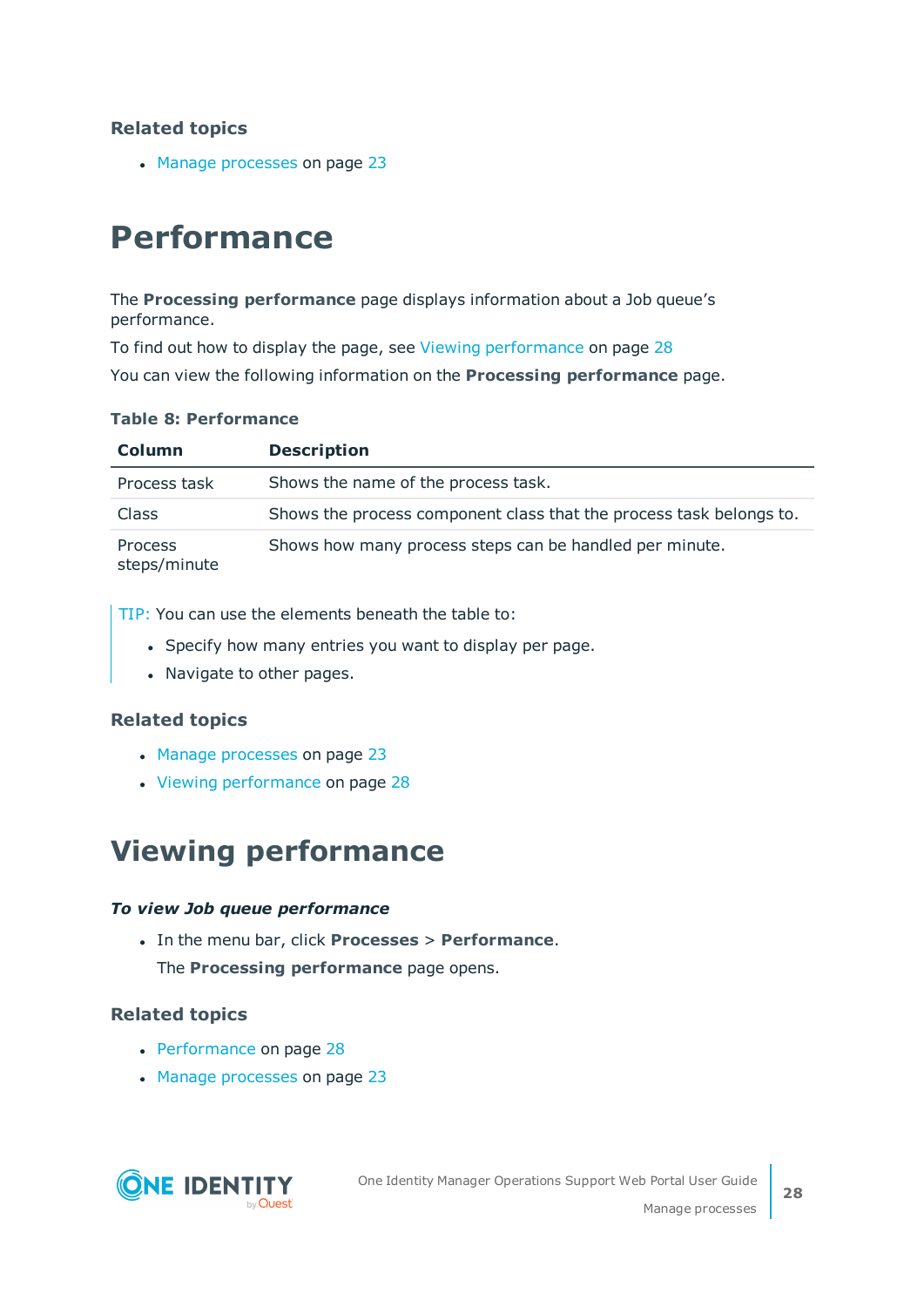# **Synchronization**

<span id="page-28-0"></span>NOTE: You have to set up synchronization before you can view the synchronization status in the Operations Support Web Portal. For more information, see the *One Identity Manager Configuration Guide* and the *One Identity Manager Target System Synchronization Reference Guide*.

The **Synchronization** page shows you information about synchronizing your target systems with the database.

To find out how to display the synchronization status, see Viewing [synchronization](#page-29-1) status and log on [page](#page-29-1) 30

You can view the following information on the **Synchronization** page.

| Column                         | <b>Description</b>                                                                                      |
|--------------------------------|---------------------------------------------------------------------------------------------------------|
| Display name                   | Shows the name of the synchronization project.                                                          |
| Description                    | Shows the description of the synchronization project.                                                   |
| <b>Next</b><br>synchronization | Shows when the synchronization project will be run the next time.                                       |
| Errors                         | Shows how many errors occurred the last time the synchronization<br>project was run.                    |
| Affected objects               | Shows the objects that had to be changed during synchronization, as<br>they deviated from the database. |

#### **Table 9: Synchronization**

TIP: You can use the elements beneath the table to:

- Specify how many entries you want to display per page.
- Navigate to other pages.

- Manage [processes](#page-22-0) on page 23
- Viewing [synchronization](#page-29-1) status and log on page 30

![](_page_28_Picture_14.jpeg)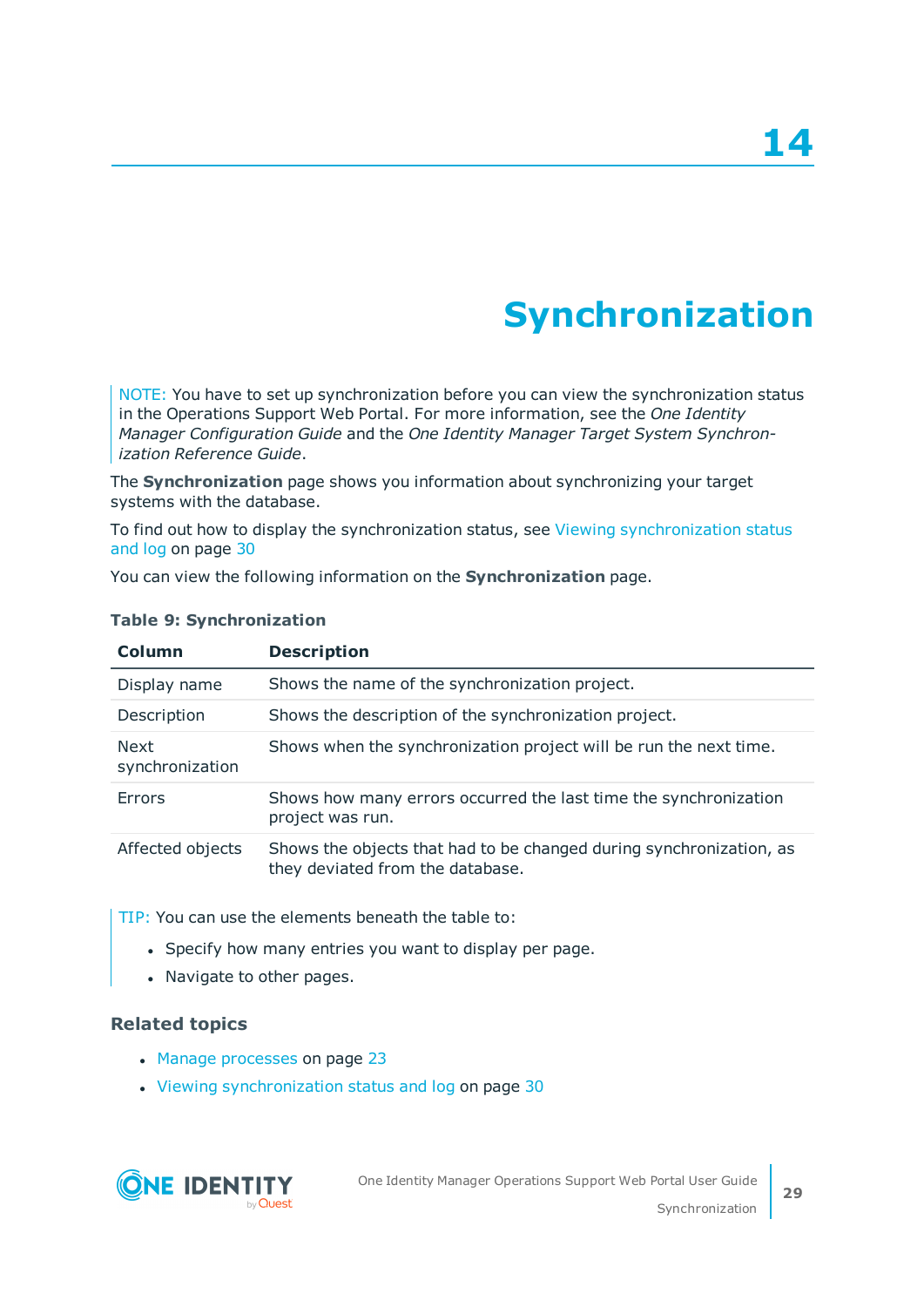# <span id="page-29-0"></span>**The synchronization project log**

From the **Synchronization** page, you can navigate to the **Synchronization log: <name of synchronization project>** page. This page provides you with detailed information about a specific synchronization project. In addition, you can display a [detailed](#page-30-0) report of every synchronization run.

To find out how to display synchronization projects, see Viewing [synchronization](#page-29-1) status and log on [page](#page-29-1) 30.

You can view the following information on the **Synchronization log: <name of synchronization project>** page.

#### **Table 10: Synchronization log**

| Column                        | <b>Description</b>                                        |
|-------------------------------|-----------------------------------------------------------|
| Creation time                 | Shows when the synchronization project started.           |
| Synchronization<br>workflow   | Shows the workflow used for this synchronization project. |
| Synchronization<br>state      | Shows the synchronization project's status.               |
| <b>Start</b><br>configuration | Shows the name of the start configuration used.           |

TIP: You can use the elements beneath the table to:

- Specify how many entries you want to display per page.
- Navigate to other pages.

#### **Related topics**

- [Synchronization](#page-28-0) on page 29
- Viewing [synchronization](#page-29-1) status and log on page 30
- $\bullet$  Displaying a [synchronization](#page-30-0) report on page 31

# <span id="page-29-1"></span>**Viewing synchronization status and log**

#### *To view the synchronization status of your target systems*

1. In the menu bar, click **Synchronization** > **Synchronization**. The **Synchronization** page is opened.

![](_page_29_Picture_16.jpeg)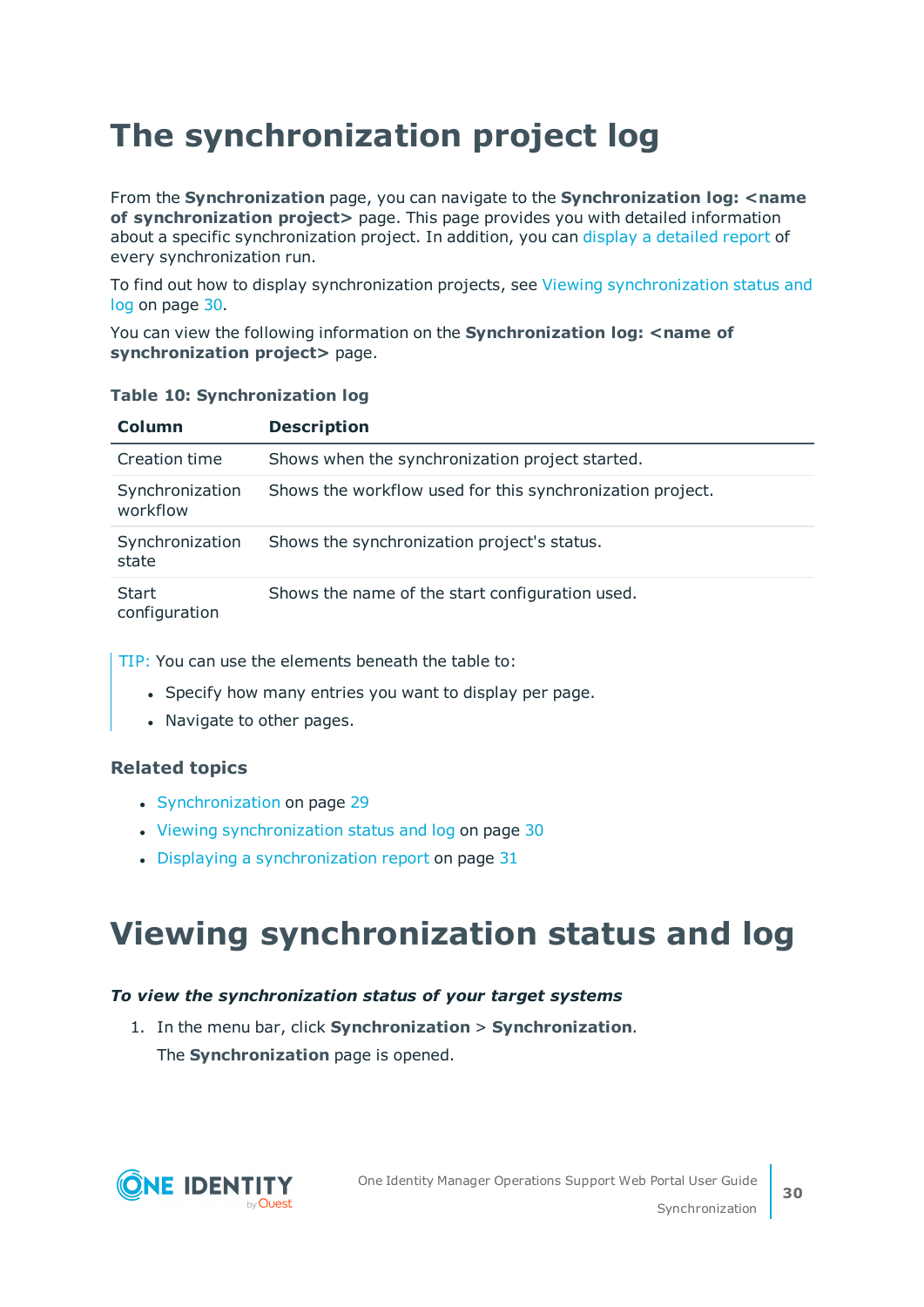2. (Optional) To view a synchronization project log, next to the synchronization project, click **Details**.

The **Synchronization log: <name of synchronization project>** opens, displaying the log of the relevant synchronization project (see The [synchronization](#page-29-0) [project](#page-29-0) log on page 30).

#### **Related topics**

- [Synchronization](#page-28-0) on page 29
- $\cdot$  The [synchronization](#page-29-0) project log on page 30

## <span id="page-30-0"></span>**Displaying a synchronization report**

#### *To view a detailed report about a synchronization project run-through*

- 1. In the menu bar, click **Synchronization** > **Synchronization**.
- 2. On the **Synchronization** page, next to the synchronization project, click **Details**.
- 3. On the **Synchronization log: <name of synchronization project>** page, next to synchronization run, click **Download report**.

- [Synchronization](#page-28-0) on page 29
- The [synchronization](#page-29-0) project log on page 30

![](_page_30_Picture_13.jpeg)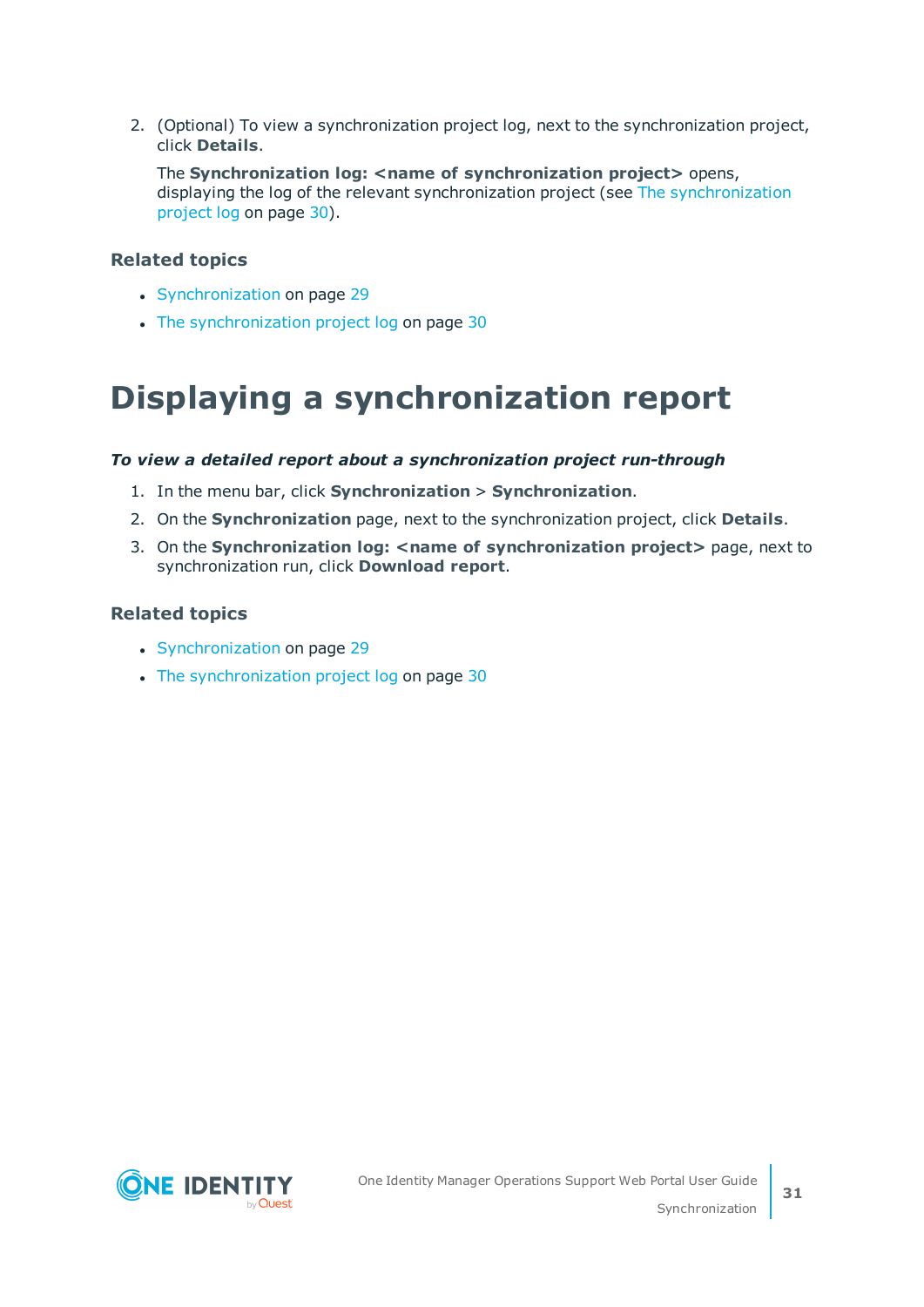# <span id="page-31-0"></span>**Post-processing outstanding objects**

Objects that are not in the target system are marked as outstanding. This prevents objects being deleted because of an incorrect data situation or an incorrect synchronization configuration.

Outstanding objects

- . Cannot be edited
- Are ignored by subsequent synchronizations.
- Are ignored by inheritance calculations

This means, all memberships and assignments remain intact until the outstanding objects have been processed.

On the **Outstanding Objects** page, you can get an overview of outstanding objects, delete these objects in the database or add them back to the target system. Additionally, you can reset the status of these objects so that they are no longer marked as outstanding.

You can view the following information on the **Outstanding Objects** page.

#### **Table 11: Outstanding objects**

| <b>Column</b>  | <b>Description</b>                                               |
|----------------|------------------------------------------------------------------|
| Display name   | Displays the object's name.                                      |
| Last log entry | Shows you the time of the last entry in the synchronization log. |

#### **Detailed information about this topic**

- Displaying [outstanding](#page-32-0) objects on page 33
- Deleting [outstanding](#page-32-1) objects on page 33
- Resetting [outstanding](#page-33-0) objects on page 34
- Adding [outstanding](#page-33-1) objects to the target system on page 34

![](_page_31_Picture_17.jpeg)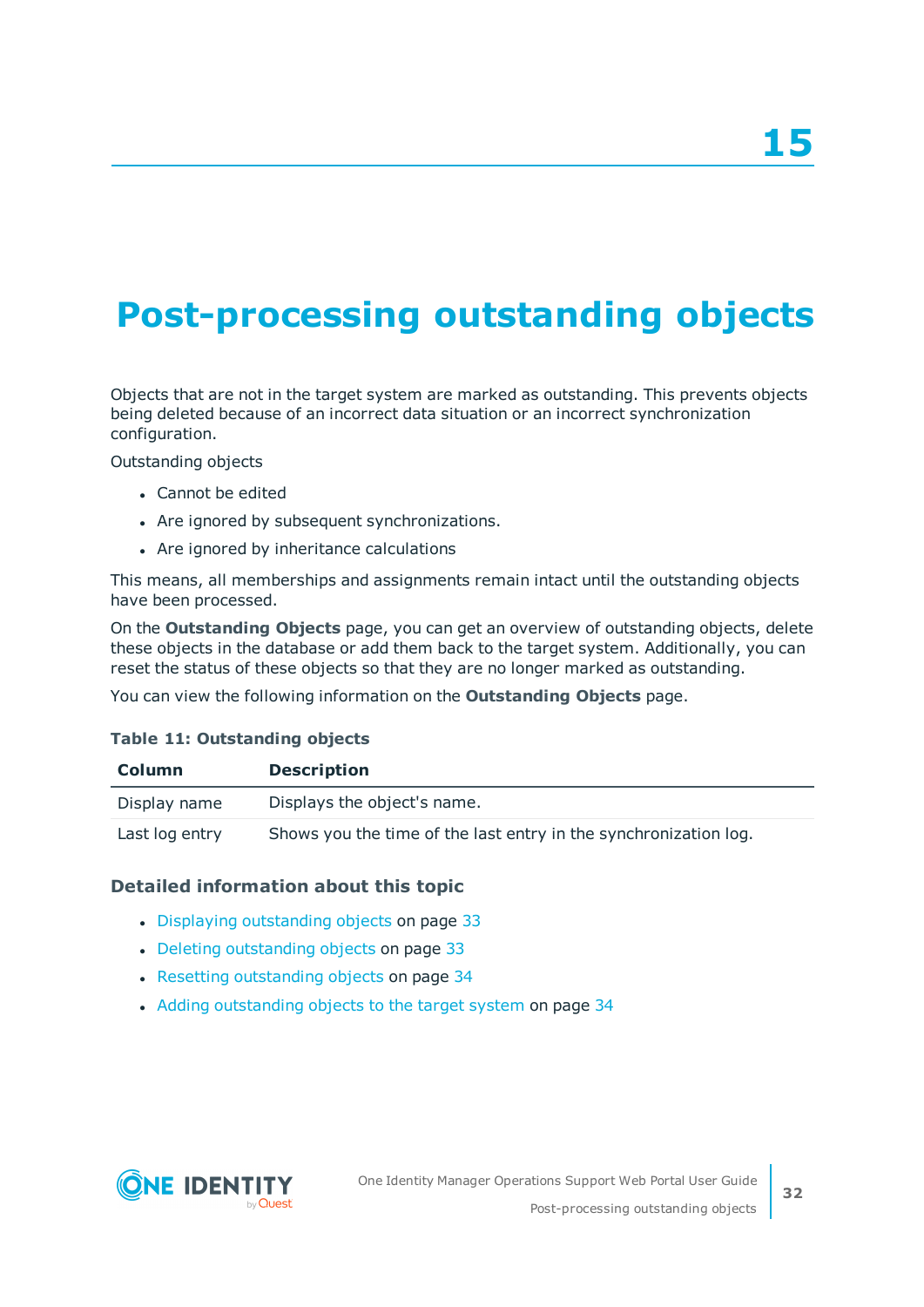# <span id="page-32-0"></span>**Displaying outstanding objects**

You can display outstanding objects sorted by target system.

#### *To display outstanding objects*

- 1. In the menu bar, click **Synchronization** > **Outstanding Objects**.
- 2. On the **Outstanding Objects** page, in the **Target system type** menu, select the type of target system that you want to test for outstanding objects.
- 3. (Optional) To further restrict the displayed entries to a specific object type, select the appropriate type in the **Object Type** menu.

# <span id="page-32-1"></span>**Deleting outstanding objects**

You can delete outstanding objects in the database. This removes the **Outstanding** label from these objects.

#### *To delete an outstanding object in the database*

- 1. In the menu bar, click **Synchronization** > **Outstanding Objects**.
- 2. On the **Outstanding Objects** page, in the **Target system type** menu, select the type of target system that you want to test for outstanding objects.
- 3. (Optional) To further restrict the displayed entries to a specific object type, select the appropriate type in the **Object Type** menu.
- 4. In the list, select the check box in front of the object you want to delete.
- 5. Click **Delete**.
- 6. In the **Delete Object** dialog, confirm the query with **OK**.

NOTE: By default, the selected objects are processed in parallel, which speeds up the action. If an error occurs during processing, the action is stopped and all changes are discarded.

To locate the error, disable bulk processing of the objects, which means the objects are processed sequentially. Failed objects are named in the error message. All changes that were made up until the error occurred are saved.

#### *To disable bulk processing*

<sup>l</sup> Uncheck the **Bulk processing** check box.

![](_page_32_Picture_19.jpeg)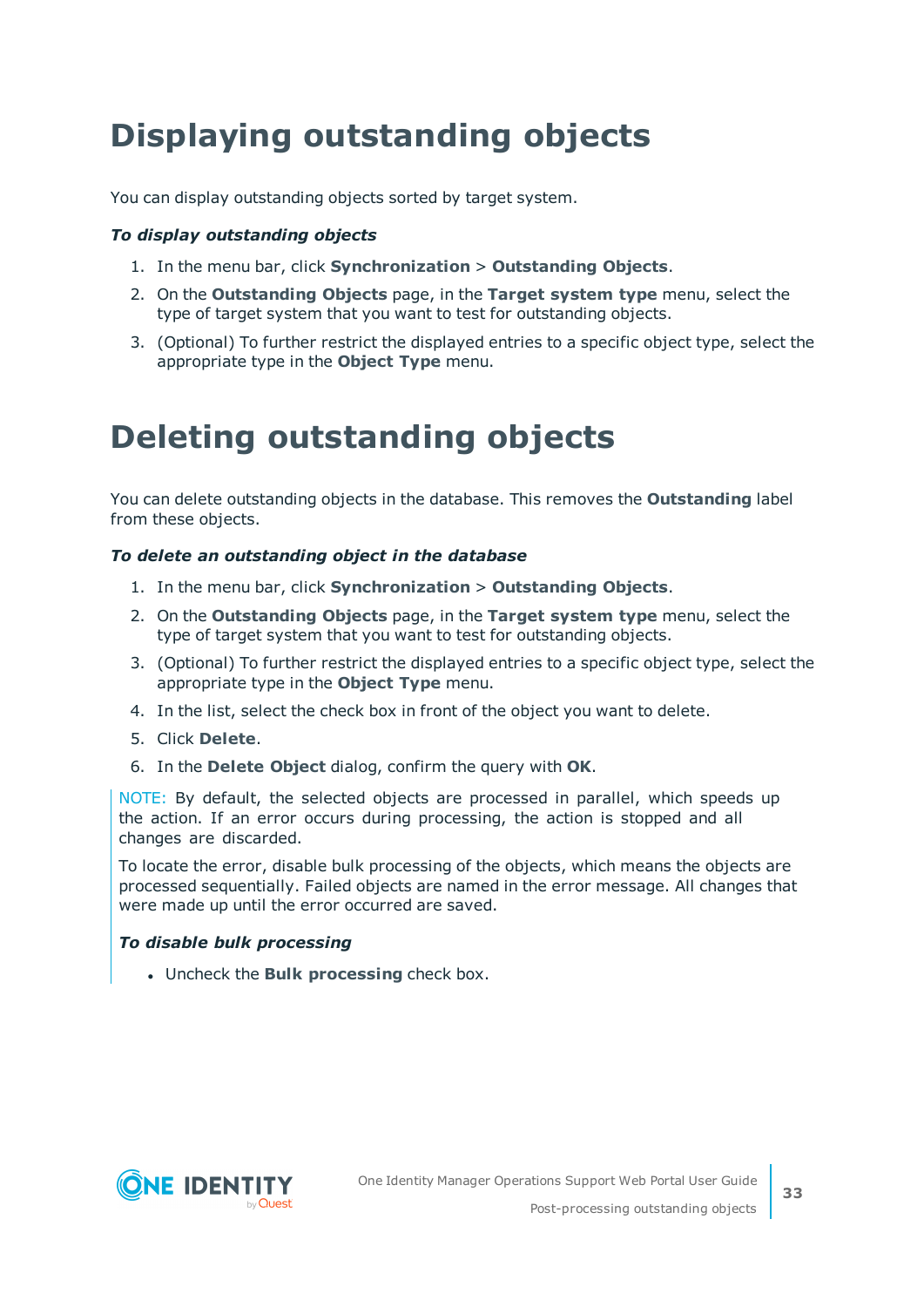# <span id="page-33-0"></span>**Resetting outstanding objects**

You can reset the status of outstanding objects so that they are no longer marked as outstanding.

#### *To reset an outstanding object*

- 1. In the menu bar, click **Synchronization** > **Outstanding Objects**.
- 2. On the **Outstanding Objects** page, in the **Target system type** menu, select the type of target system that you want to test for outstanding objects.
- 3. (Optional) To further restrict the displayed entries to a specific object type, select the appropriate type in the **Object Type** menu.
- 4. In the list, select the check box in front of the object you want to reset.
- 5. Click **Reset**.
- 6. In the **Reset Object** dialog, confirm the query with **OK**.

NOTE: By default, the selected objects are processed in parallel, which speeds up the action. If an error occurs during processing, the action is stopped and all changes are discarded.

To locate the error, disable bulk processing of the objects, which means the objects are processed sequentially. Failed objects are named in the error message. All changes that were made up until the error occurred are saved.

#### *To disable bulk processing*

<sup>l</sup> Uncheck the **Bulk processing** check box.

## <span id="page-33-1"></span>**Adding outstanding objects to the target system**

You can add outstanding objects back into the target system. This removes the **Outstanding** label from these objects.

Prerequisites:

- The table containing the object can be published.
- The target system connector has write access to the target system.

#### *To add an outstanding object to the target system*

- 1. In the menu bar, click **Synchronization** > **Outstanding Objects**.
- 2. On the **Outstanding Objects** page, in the **Target system type** menu, select the type of target system that you want to test for outstanding objects.

![](_page_33_Picture_21.jpeg)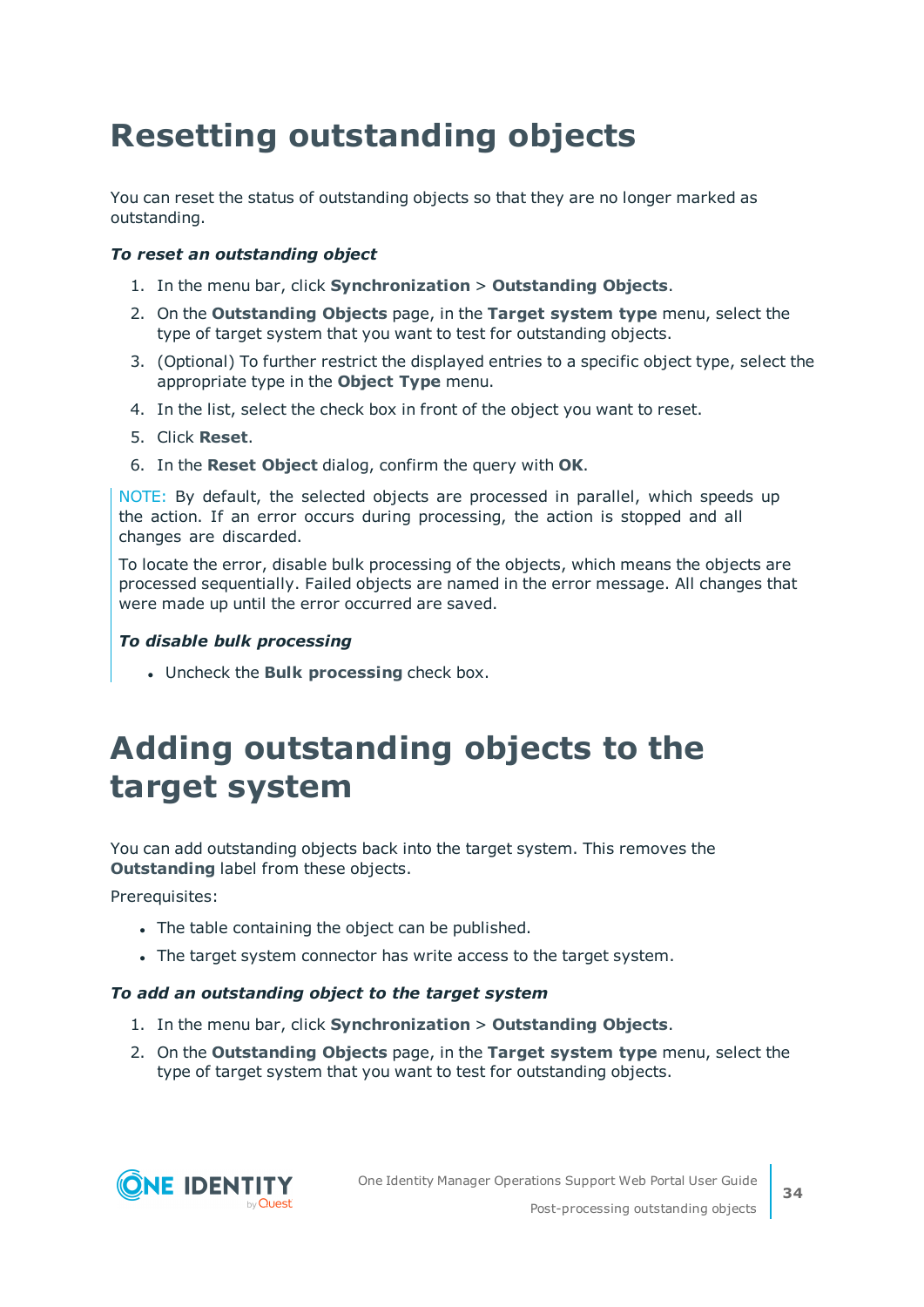- 3. (Optional) To further restrict the displayed entries to a specific object type, select the appropriate type in the **Object Type** menu.
- 4. In the list, select the check box in front of the object you want to add to the target system.
- 5. Click **Add to target system**.
- 6. In the **Add Object** dialog, confirm the query with **OK.**

NOTE: By default, the selected objects are processed in parallel, which speeds up the action. If an error occurs during processing, the action is stopped and all changes are discarded.

To locate the error, disable bulk processing of the objects, which means the objects are processed sequentially. Failed objects are named in the error message. All changes that were made up until the error occurred are saved.

#### *To disable bulk processing*

<sup>l</sup> Uncheck the **Bulk processing** check box.

![](_page_34_Picture_8.jpeg)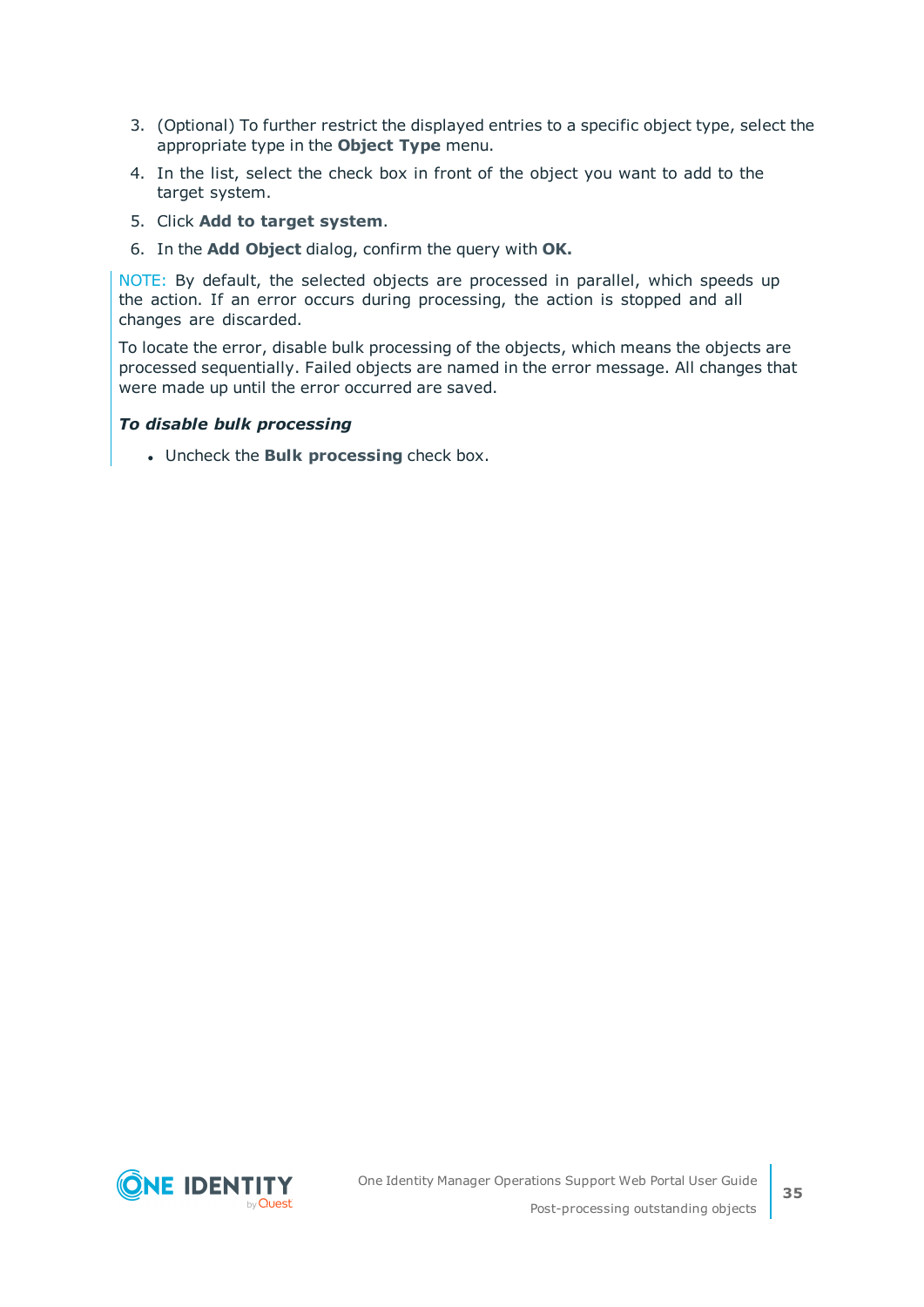# **Unresolved references**

<span id="page-35-0"></span>On the **Unresolved references** page, you can view unresolved references at any time. User this function to quickly identify synchronization issues and to take any action as necessary.

If a reference object does not exist in the One Identity Manager database, the object reference cannot be resolved by synchronizing. Unresolvable object references are written to a data store. This ensures that the references remain intact and are not deleted by target system provisioning.

#### **Example**

An Active Directory group has an account manager, which owns a domain not in the current synchronization run. The account manager is not in the One Identity Manager database either.

Synchronization cannot assign an account manager. In order to retain the assignment, the object reference is saved with the account manager's distinguished name in the data store.

During each synchronization, One Identity Manager tries to clean up the data store. If referenced objects in the One Identity Manager database exist, the references can be resolved and the entries are deleted from the data store.

For more information, see the *One Identity Manager Target System Synchronization Reference Guide*.

To find out how to display the page, see Displaying [unresolved](#page-36-0) references on page 37

You can view the following information on the **Unresolved references** page.

#### **Table 12: Unresolved references**

| <b>Column</b> | <b>Description</b>                                                   |
|---------------|----------------------------------------------------------------------|
| Display name  | Shows the name of the property whose value cannot be resolved.       |
| Object        | Shows the name of the object containing the reference that cannot be |

![](_page_35_Picture_13.jpeg)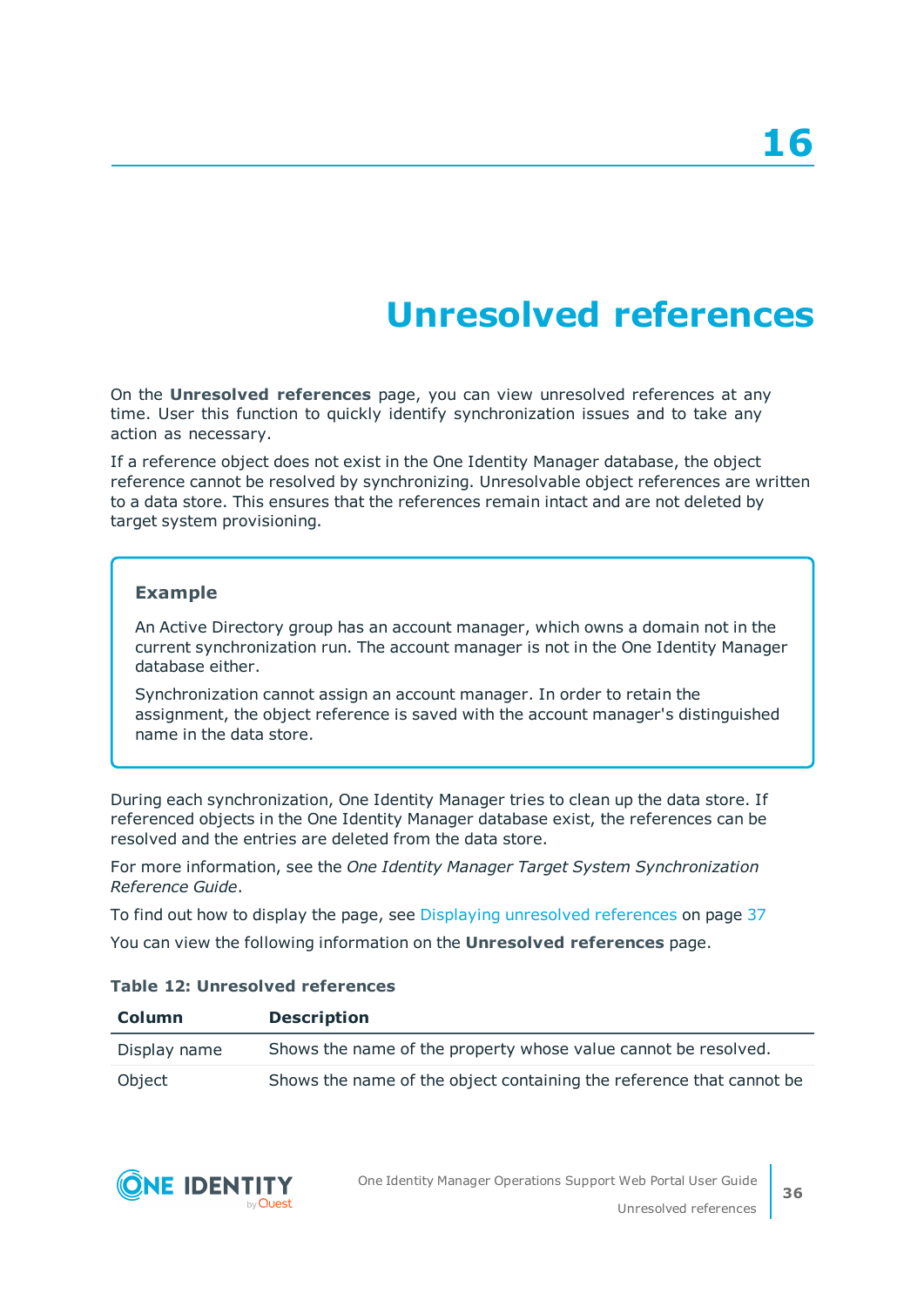| Column                     | <b>Description</b>                                                               |
|----------------------------|----------------------------------------------------------------------------------|
|                            | resolved.                                                                        |
| Synchronization<br>project | Shows the synchronization project in which the unresolved reference<br>occurred. |
| system                     | Shows the system in which the unresolved reference appeared.                     |
| Data                       | Shows the value of the property that cannot be resolved.                         |

TIP: You can use the elements beneath the table to:

- Specify how many entries you want to display per page.
- Navigate to other pages.

#### **Related topics**

• Displaying [unresolved](#page-36-0) references on page 37

# <span id="page-36-0"></span>**Displaying unresolved references**

You can display unresolved references at any time.

#### *To display unresolved references*

- <sup>l</sup> In the menu bar, click **Unresolved references**.
	- This opens the **Unresolved references** page.

#### **Related topics**

• [Unresolved](#page-35-0) references on page 36

![](_page_36_Picture_13.jpeg)

**37**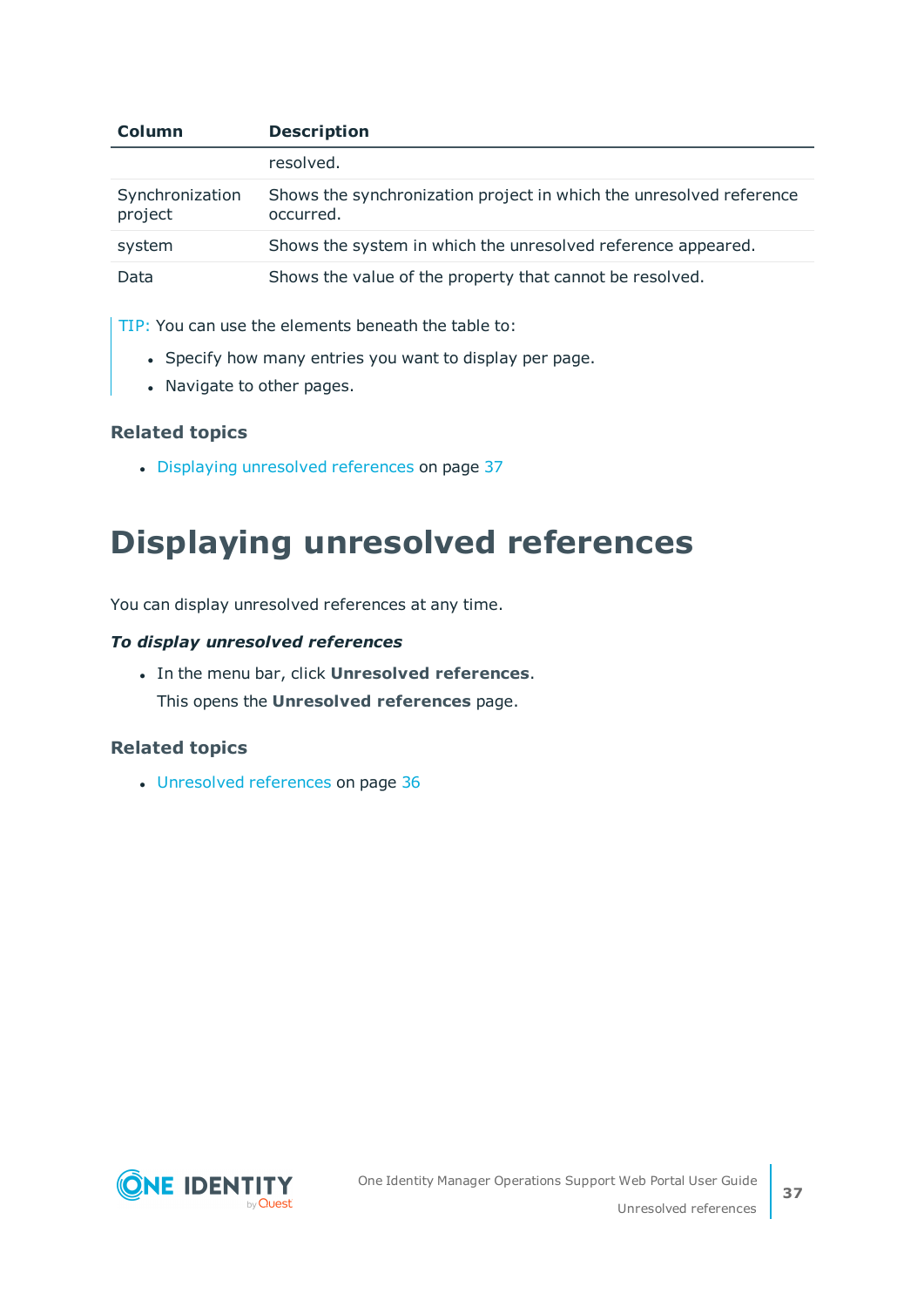# **Database log**

<span id="page-37-0"></span>The **Database log** tab displays any information, warnings, and error messages for different components in One Identity Manager.

To learn how to display the page, see Viewing the [database](#page-38-0) log on page 39.

You can view the following information on the **Database log** page.

| Column  | <b>Description</b>                                                      |
|---------|-------------------------------------------------------------------------|
| Date    | Shows the date that the message appeared.                               |
| Program | Shows the name of the components that generated the message.            |
| Message | Shows the message text.                                                 |
| Host    | Shows the name of the host on which the event occurred.                 |
|         | Logged in system Shows the name of the system user who ran the command. |

#### **Table 13: Database log**

TIP: You can use the elements beneath the table to:

- Specify how many entries you want to display per page.
- Navigate to other pages.

TIP: Use the filter above the table to limit the number of messages displayed.

#### **Related topics**

user

• Viewing the [database](#page-38-0) log on page 39

![](_page_37_Picture_13.jpeg)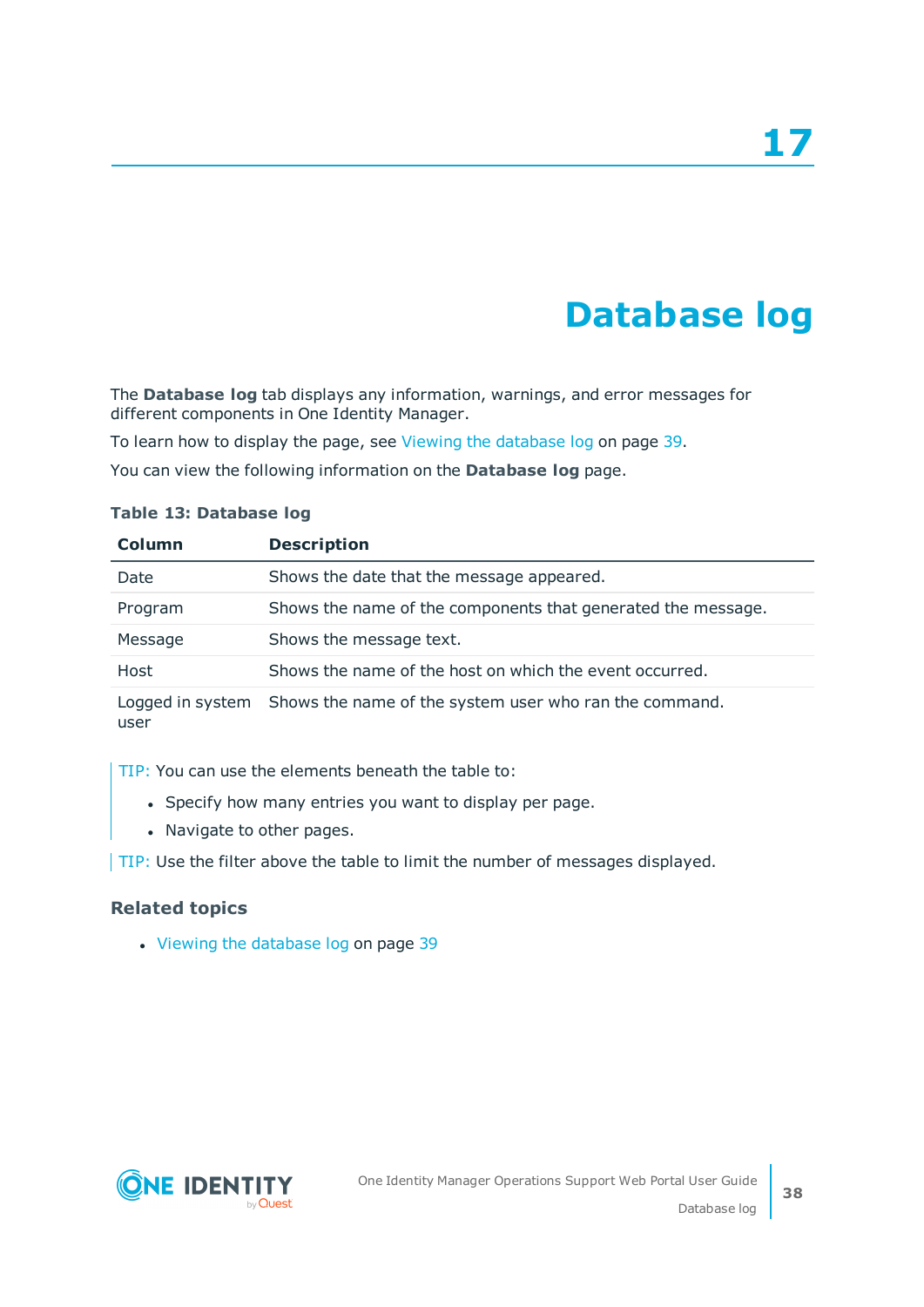# <span id="page-38-0"></span>**Viewing the database log**

#### *To view the database log*

<sup>l</sup> In the menu bar, click **System** > **Database log**. The **Database log** page is opens.

#### **Related topics**

• [Database](#page-37-0) log on page 38

![](_page_38_Picture_5.jpeg)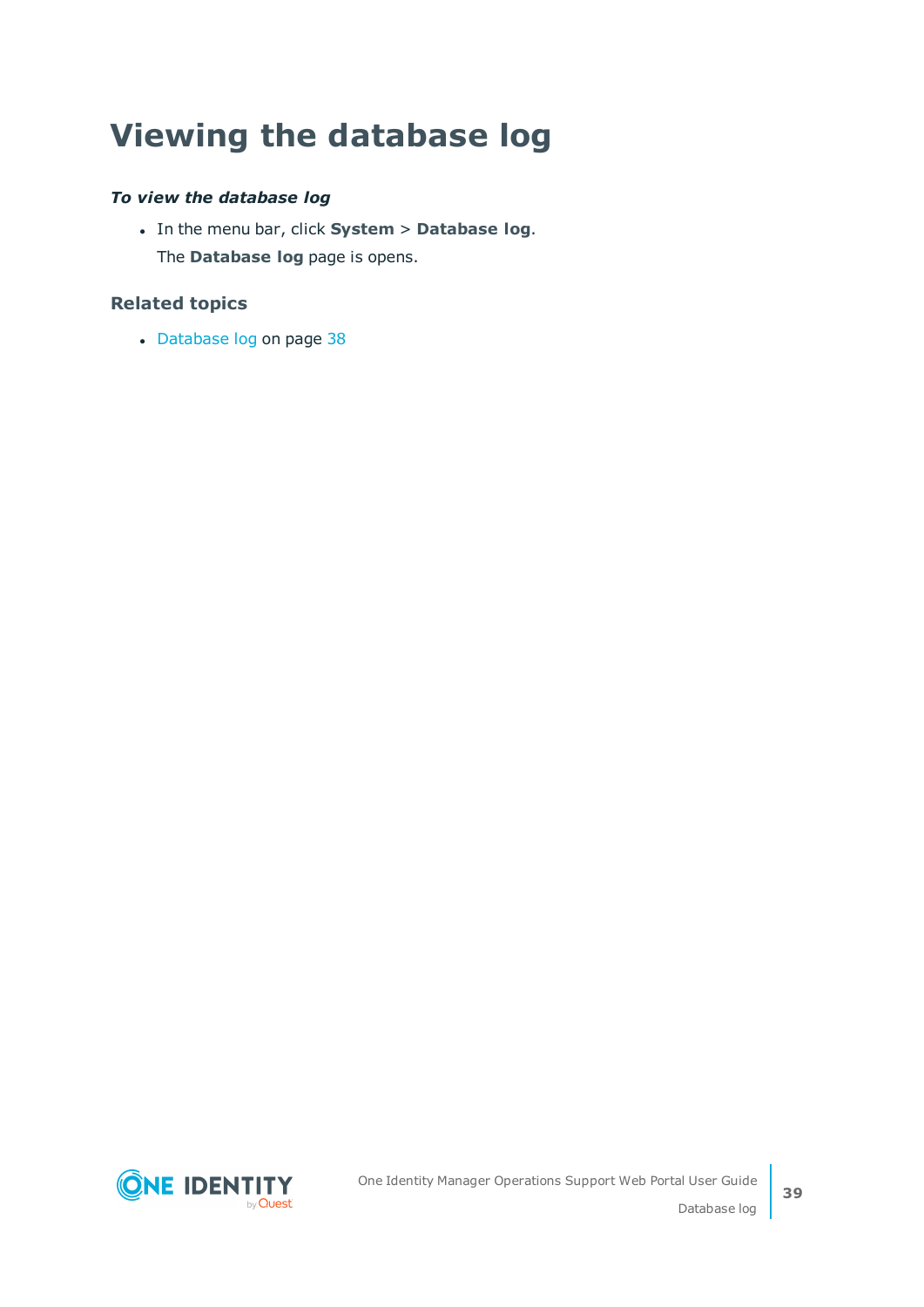# **Web applications**

<span id="page-39-0"></span>On the **Web applications** page, you can view running web applications at any time and see the details.

To find out how to display the page, see Opening the web [application](#page-39-1) overview on page 40 You can view the following information on the **Web applications** page.

| <b>Column</b>     | <b>Description</b>                                                                                                      |
|-------------------|-------------------------------------------------------------------------------------------------------------------------|
| URL               | Shows the URL used to access the web application.                                                                       |
| Web application   | Shows the name of the web application.                                                                                  |
| Debug             | Shows whether (Yes) or not (No) the web application runs in debug<br>mode.                                              |
| Private           | Shows whether (Yes) or not (No) the web application runs in private<br>mode (that means if it is generally accessible). |
| Auto update level | Shows whether (active) or not (inactive) automatic updates are<br>enabled for the web application.                      |

#### **Table 14: Web applications**

TIP: You can use the elements beneath the table to:

- Specify how many entries you want to display per page.
- Navigate to other pages.

#### **Related topics**

 $\cdot$  Opening the web [application](#page-39-1) overview on page 40

# <span id="page-39-1"></span>**Opening the web application overview**

You can open the web application overview at any time.

![](_page_39_Picture_13.jpeg)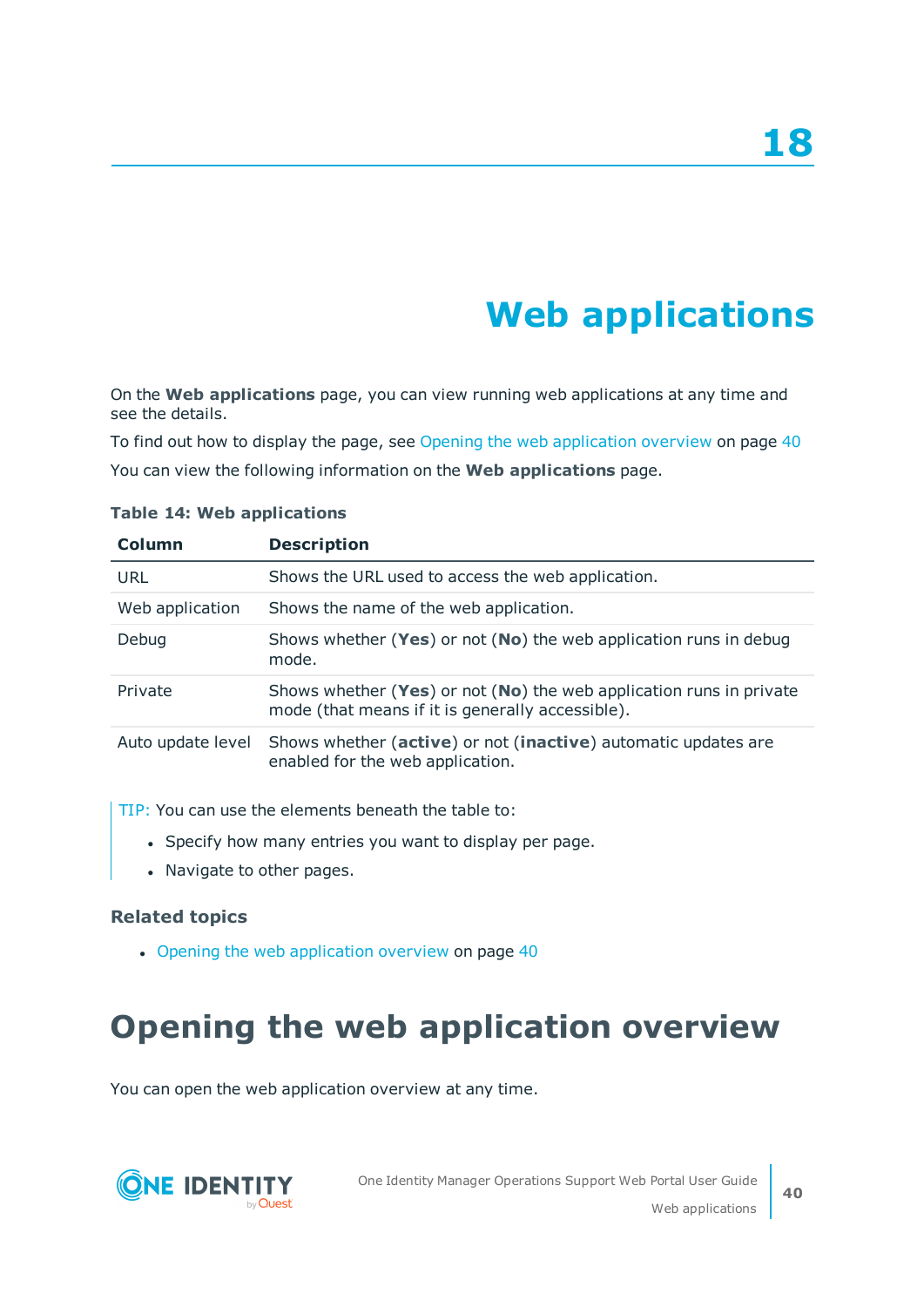#### *To open the web application overview*

<sup>l</sup> In the menu, click **System** > **Web applications**. The **Web applications** page is opened.

#### **Related topics**

• Web [applications](#page-39-0) on page 40

![](_page_40_Picture_4.jpeg)

**41**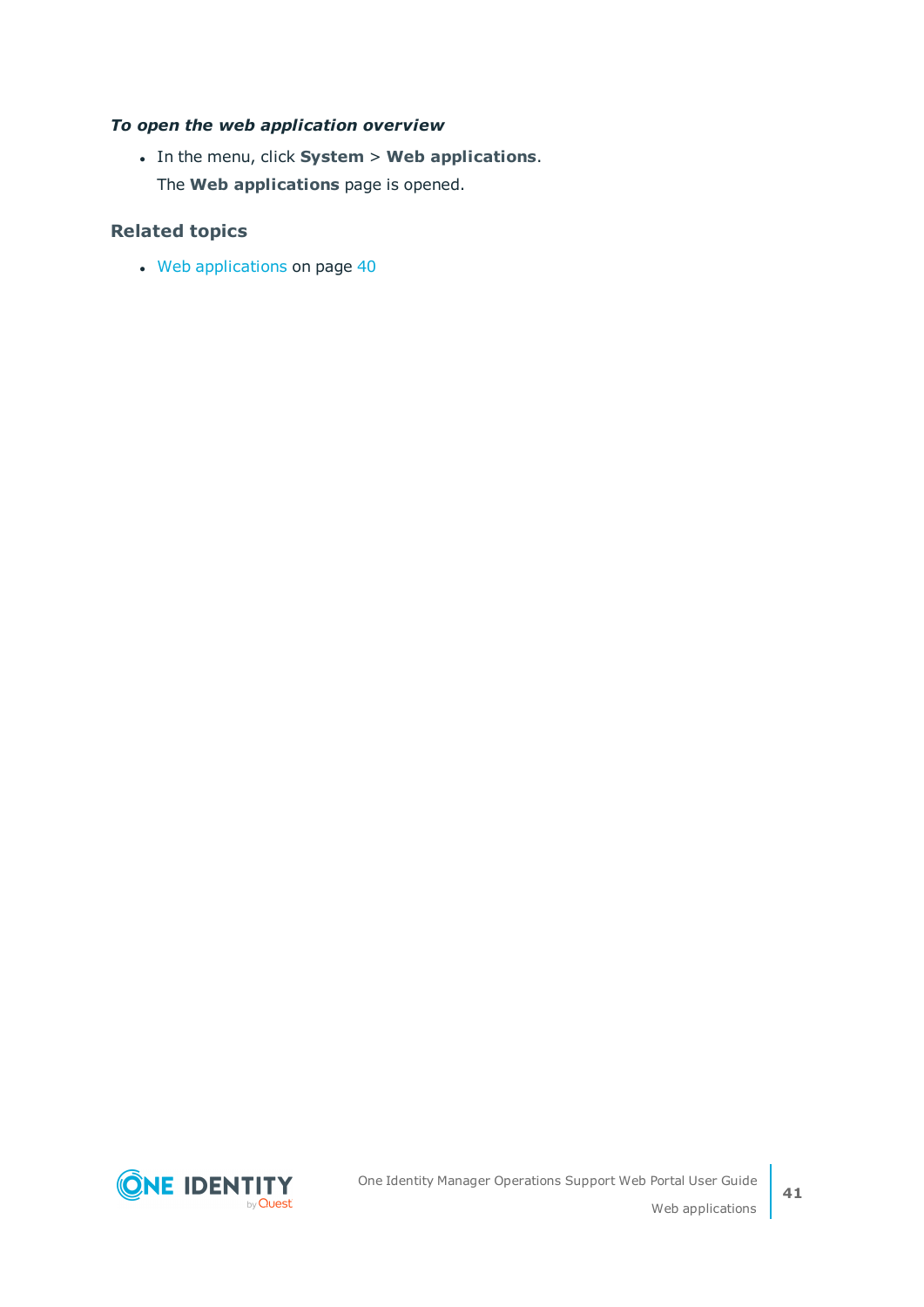# **System status**

<span id="page-41-0"></span>On the **System status** page, you can view the status of current DBQueues or Job queues at any time. You can also check whether the database is up-to-date or must be recompiled. You can also stop the DBQueue or Job queue, or restart them.

To find out how to display the page, see [Viewing](#page-41-1) system status on page 42.

On the **System status** page, you can see if:

- The DBQueue is running
- The Job queue is running
- The database is functioning properly
- The database is up-to-date

#### **Related topics**

- [Viewing](#page-41-1) system status on page 42
- [Stopping](#page-42-0) and starting the job queue on page 43
- <span id="page-41-1"></span>• Stopping and starting the [DBQueue](#page-42-1) on page 43

## **Viewing system status**

#### *To display the system status*

<sup>l</sup> In the menu, click **System** > **System status**. The **System status** page opens.

#### **Related topics**

• [System](#page-41-0) status on page 42

![](_page_41_Picture_18.jpeg)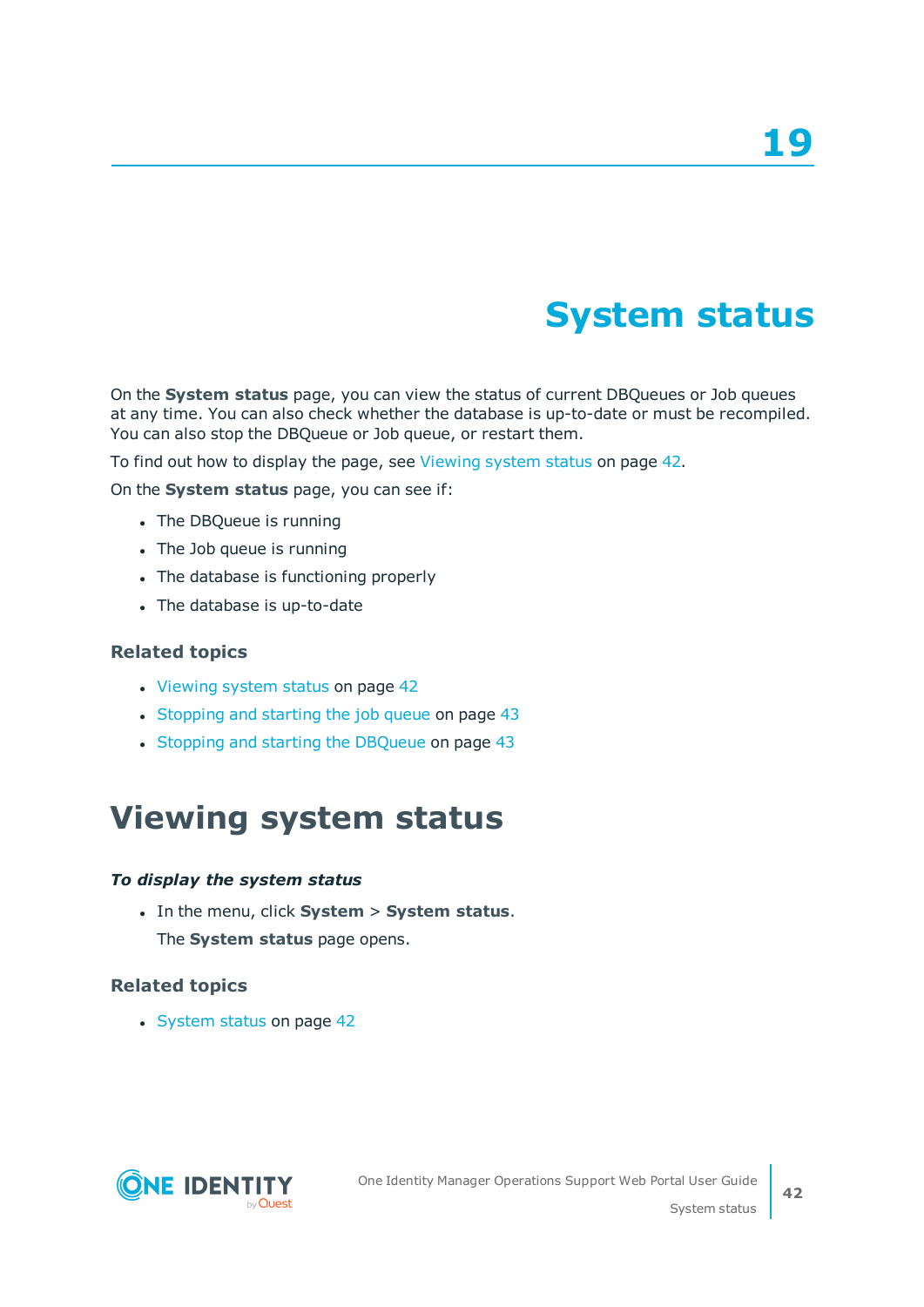# <span id="page-42-0"></span>**Stopping and starting the job queue**

On the **System status** page, you can stop and restart the Job queue.

In certain situations, you may have to use the One Identity Manager Service to stop processes immediately. For example, changes within One Identity Manager could cause bulk entries to be made into the job queue, resulting in a system overload.

#### *To stop the Job queue*

- 1. In the menu, click **System** > **System status**.
- 2. On the **System status** page, in the **Job queue** tile, click **Stop**.
- 3. In the **Stop job queue** dialog, confirm the prompt with **Yes**.

#### *To restart the Job queue*

- 1. In the menu, click **System** > **System status**.
- 2. On the **System status** page, in the **Job queue** tile, click **Start**.
- 3. In the **Start Job queue** dialog, confirm the prompt with **Yes**.

#### **Related topics**

- [System](#page-41-0) status on page 42
- <span id="page-42-1"></span>• Stopping and starting the [DBQueue](#page-42-1) on page 43

## **Stopping and starting the DBQueue**

On the **System status** page, you can stop and restart the DBQueue.

In certain situations, you may have to use the DBQueue Processor to stop processes immediately. For example, changes within One Identity Manager could cause bulk entries to be made in the DBQueue, resulting in a system overload.

#### *To stop the DBQueue*

- 1. In the menu, click **System** > **System status**.
- 2. On the **System status** page, in the **DBQueue** tile, click **Stop**.
- 3. In the **Stop DBQueue** dialog, confirm the prompt by clicking **Yes**.

#### *To restart the DBQueue*

- 1. In the menu, click **System** > **System status**.
- 2. On the **System status** page, in the **DBQueue** tile, click **Stop**.
- 3. In the **Start DBQueue** dialog, confirm the prompt by clicking **Yes**.

![](_page_42_Picture_25.jpeg)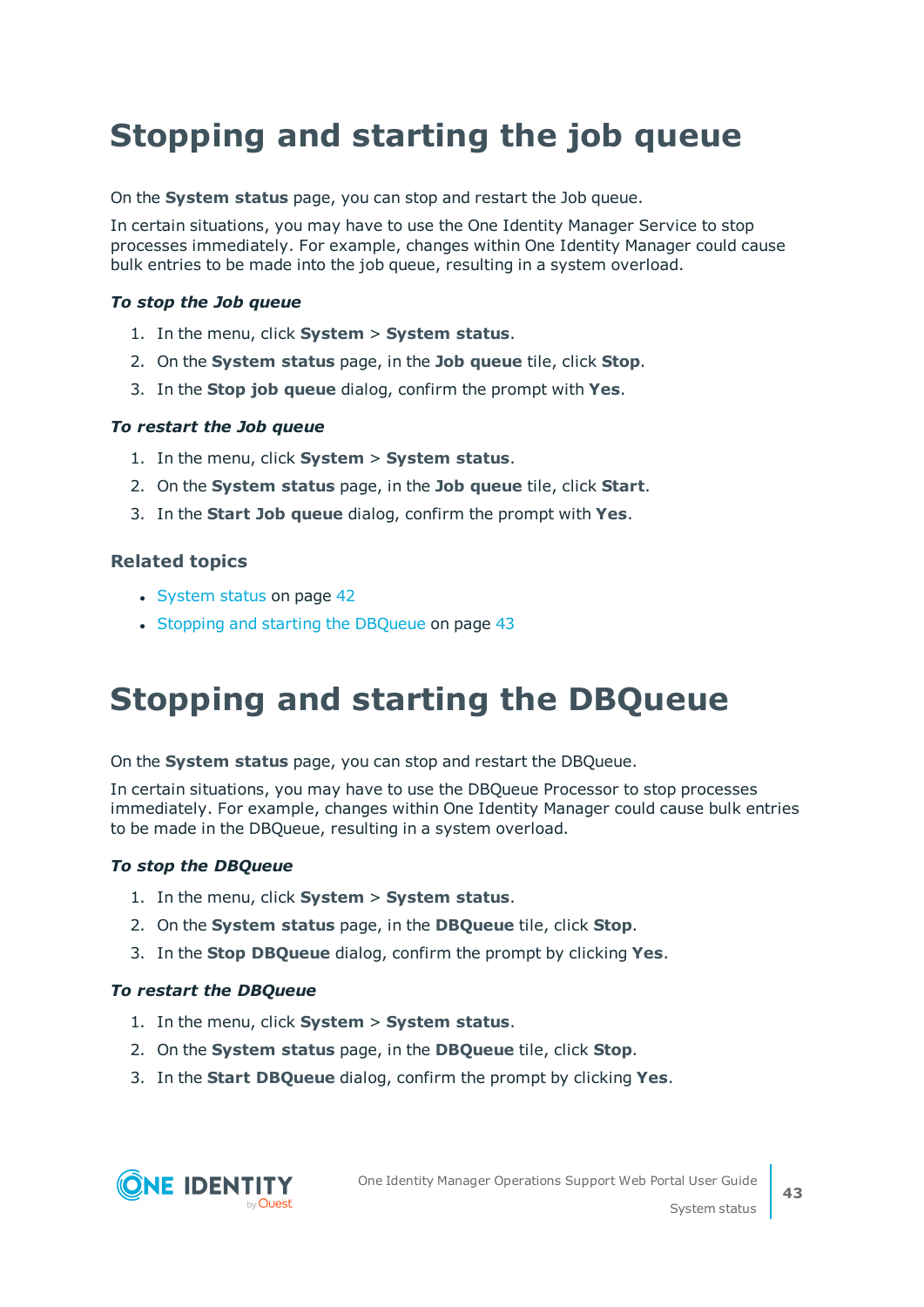#### **Related topics**

- [System](#page-41-0) status on page 42
- [Stopping](#page-42-0) and starting the job queue on page 43

**ONE IDENTITY** by Quest

**44**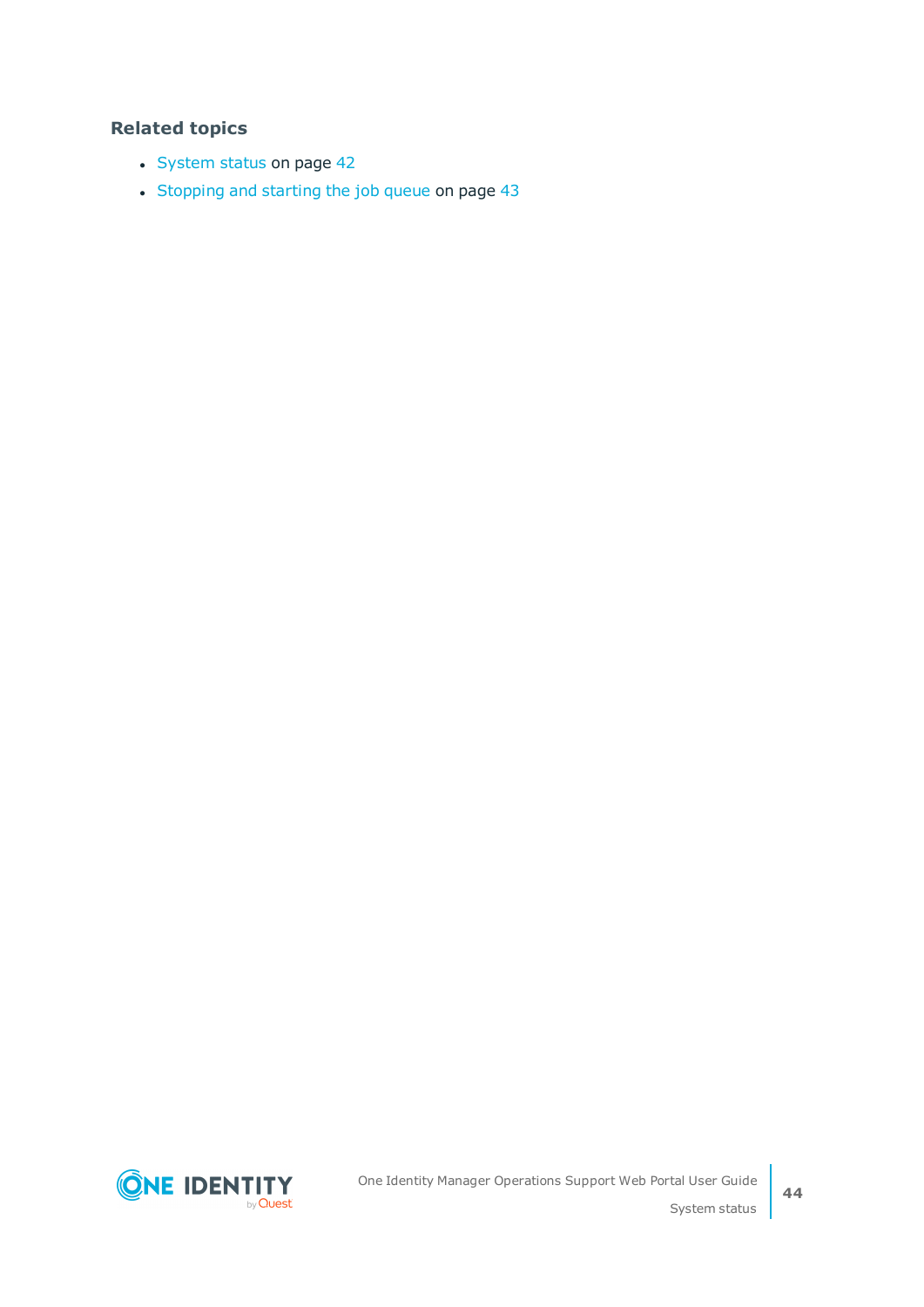<span id="page-44-0"></span>One Identity solutions eliminate the complexities and time-consuming processes often required to govern identities, manage privileged accounts and control access. Our solutions enhance business agility while addressing your IAM challenges with on-premises, cloud and hybrid environments.

# <span id="page-44-1"></span>**Contacting us**

For sales and other inquiries, such as licensing, support, and renewals, visit <https://www.oneidentity.com/company/contact-us.aspx>.

## <span id="page-44-2"></span>**Technical support resources**

Technical support is available to One Identity customers with a valid maintenance contract and customers who have trial versions. You can access the Support Portal at [https://support.oneidentity.com/.](https://support.oneidentity.com/)

The Support Portal provides self-help tools you can use to solve problems quickly and independently, 24 hours a day, 365 days a year. The Support Portal enables you to:

- Submit and manage a Service Request
- View Knowledge Base articles
- Sign up for product notifications
- Download software and technical documentation
- View how-to videos at [www.YouTube.com/OneIdentity](http://www.youtube.com/OneIdentity)
- Engage in community discussions
- Chat with support engineers online
- View services to assist you with your product

![](_page_44_Picture_15.jpeg)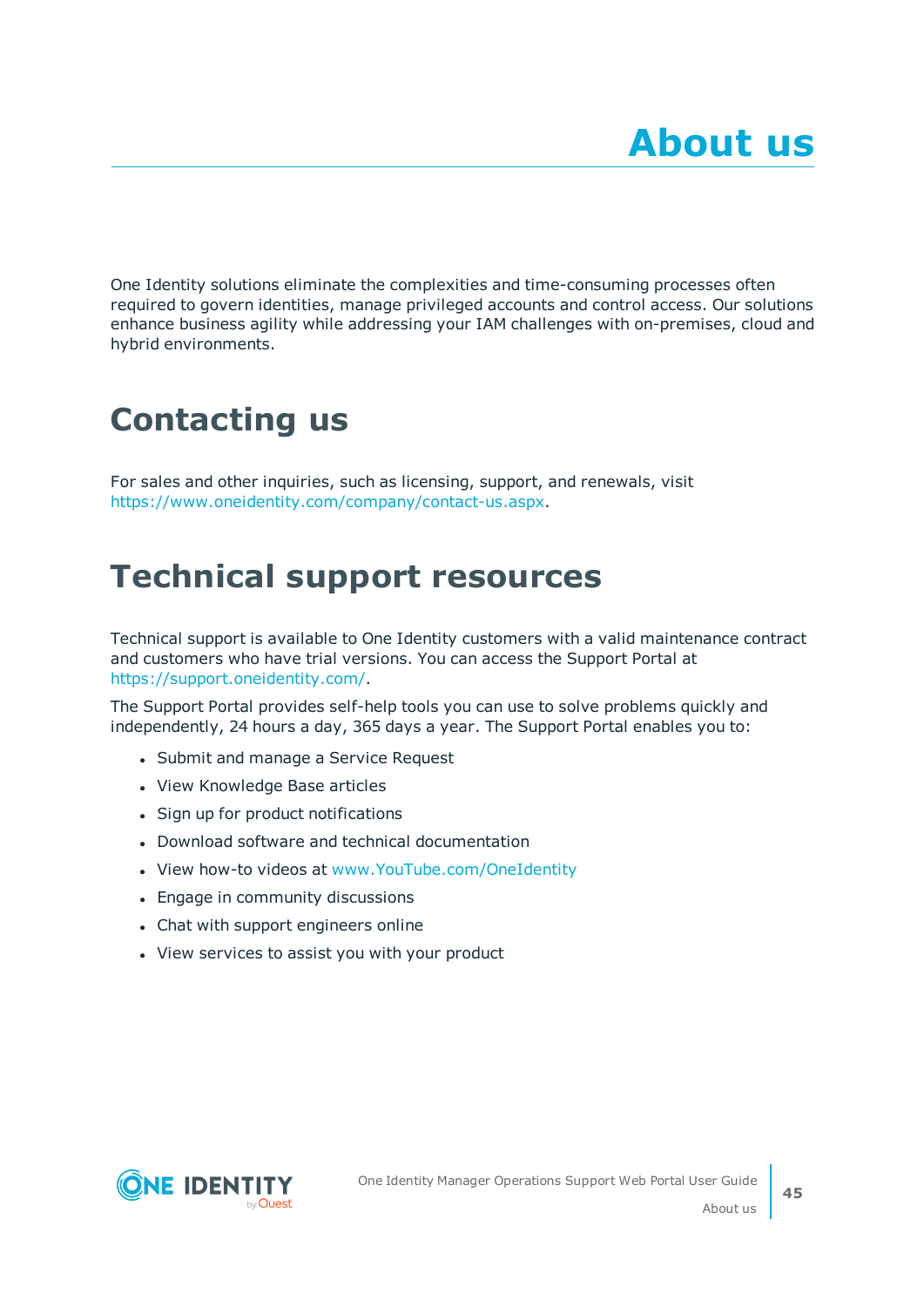# **Index**

### <span id="page-45-0"></span>**A**

availability check [21](#page-20-1)

### **C**

change history [15](#page-14-0) display [16](#page-15-0) component [8](#page-7-0) create passcode [19](#page-18-0)

### **D**

database [11](#page-10-0) database log [38](#page-37-0) display [39](#page-38-0) DBQueue start [43](#page-42-1) stop [43](#page-42-1) DBQueue assignments display [17](#page-16-0) DBServer [11](#page-10-0) details display [25](#page-24-0) display change history [16](#page-15-0) DBQueue assignments [17](#page-16-0) details [25](#page-24-0) failed process [25](#page-24-2) frozen process [25](#page-24-2) history [16](#page-15-0) Job queue task [17](#page-16-0) limit [11](#page-10-1)

performance [28](#page-27-1) process details [25](#page-24-0) process step [27](#page-26-1) processes [25](#page-24-0) synchronization report [31](#page-30-0) synchronization status [30](#page-29-1) system information [11](#page-10-1) system status [42](#page-41-1) threshold value [11](#page-10-1) unresolved references [37](#page-36-0) web applications [40](#page-39-1)

### **F**

frozen [25](#page-24-2) functions [6](#page-5-0)

### **H**

history [15](#page-14-0) display [16](#page-15-0)

### **I**

identity passcode [19](#page-18-0)

### **J**

Job queue start [43](#page-42-0) stop [43](#page-42-0)

![](_page_45_Picture_16.jpeg)

One Identity Manager Operations Support Web Portal User Guide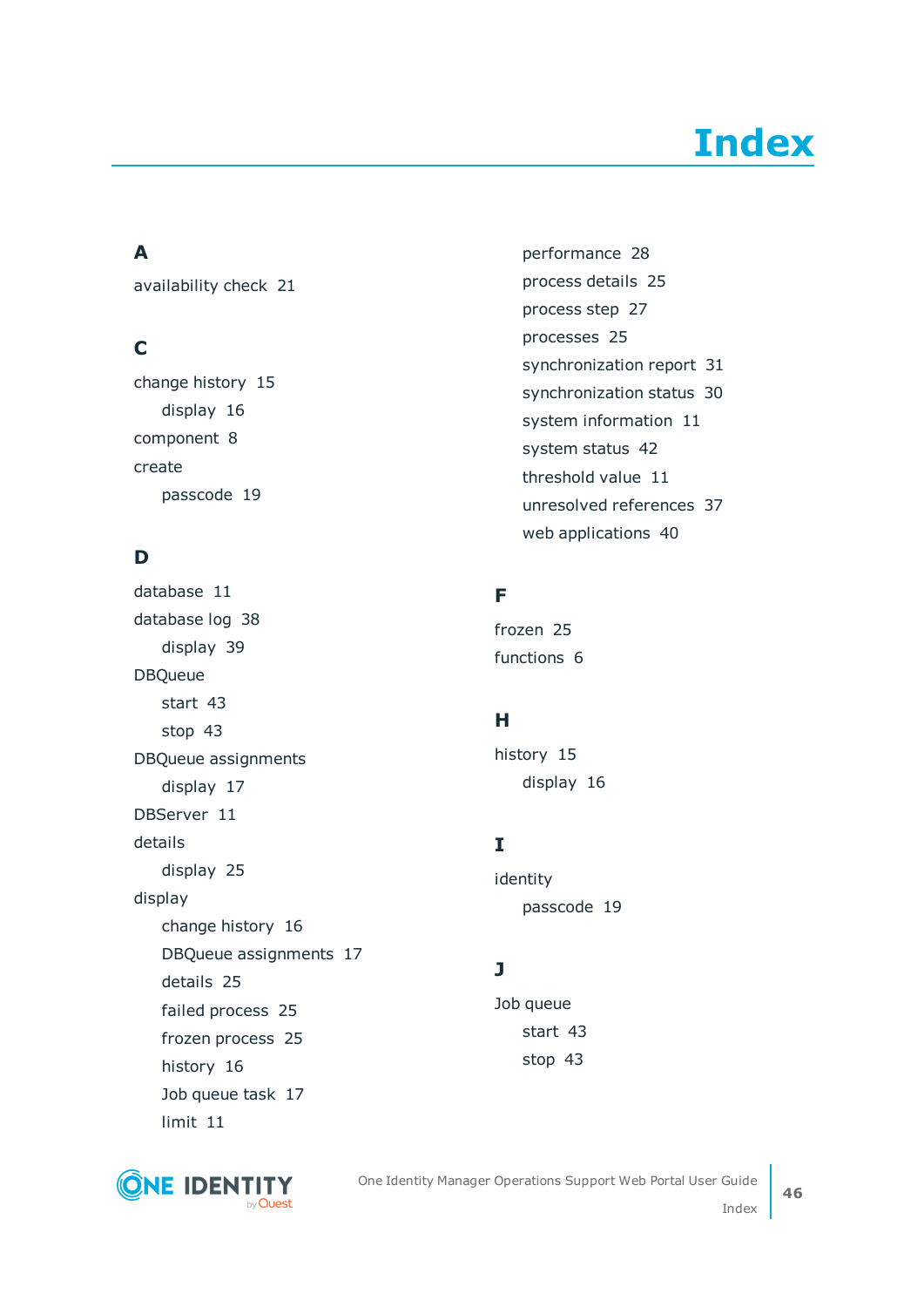Job queue task display [17](#page-16-0) journal [38](#page-37-0) display [39](#page-38-0)

### **L**

limit [11](#page-10-0) display [11](#page-10-1) log [38](#page-37-0) display [39](#page-38-0) log in [10](#page-9-0) log out [10](#page-9-0)

#### **M**

manage processes [23](#page-22-0) monitor processes [23](#page-22-0) system status [42](#page-41-0) web applications [40](#page-39-0)

### **O**

object history [15](#page-14-0) open web applications [40](#page-39-1) overview [6](#page-5-0) processes [23](#page-22-1)

### **P**

passcode create [19](#page-18-0) performance [28](#page-27-0) display [28](#page-27-1)

![](_page_46_Picture_9.jpeg)

process details [24](#page-23-0) display [25](#page-24-0) process overview [23](#page-22-1) process step [27](#page-26-0) display [27](#page-26-1) processes display [25](#page-24-0) incorrect notification [25](#page-24-2) manage [23](#page-22-0) monitor [23](#page-22-0) overview [23](#page-22-1) viewing details [25](#page-24-0)

### **R**

recommendation [11](#page-10-0) recommended values [11](#page-10-0) run DBQueue [43](#page-42-1) Job queue [43](#page-42-0) searching [14](#page-13-0)

### **S**

searching [13](#page-12-0) run [14](#page-13-0) service availability [21](#page-20-1) verify [22](#page-21-0) show frozen process [25](#page-24-2) status reports [21](#page-20-0) stop DBQueue [43](#page-42-1) Job queue [43](#page-42-0) structure [7-8](#page-6-0) synchronization [29](#page-28-0) show report [31](#page-30-0)